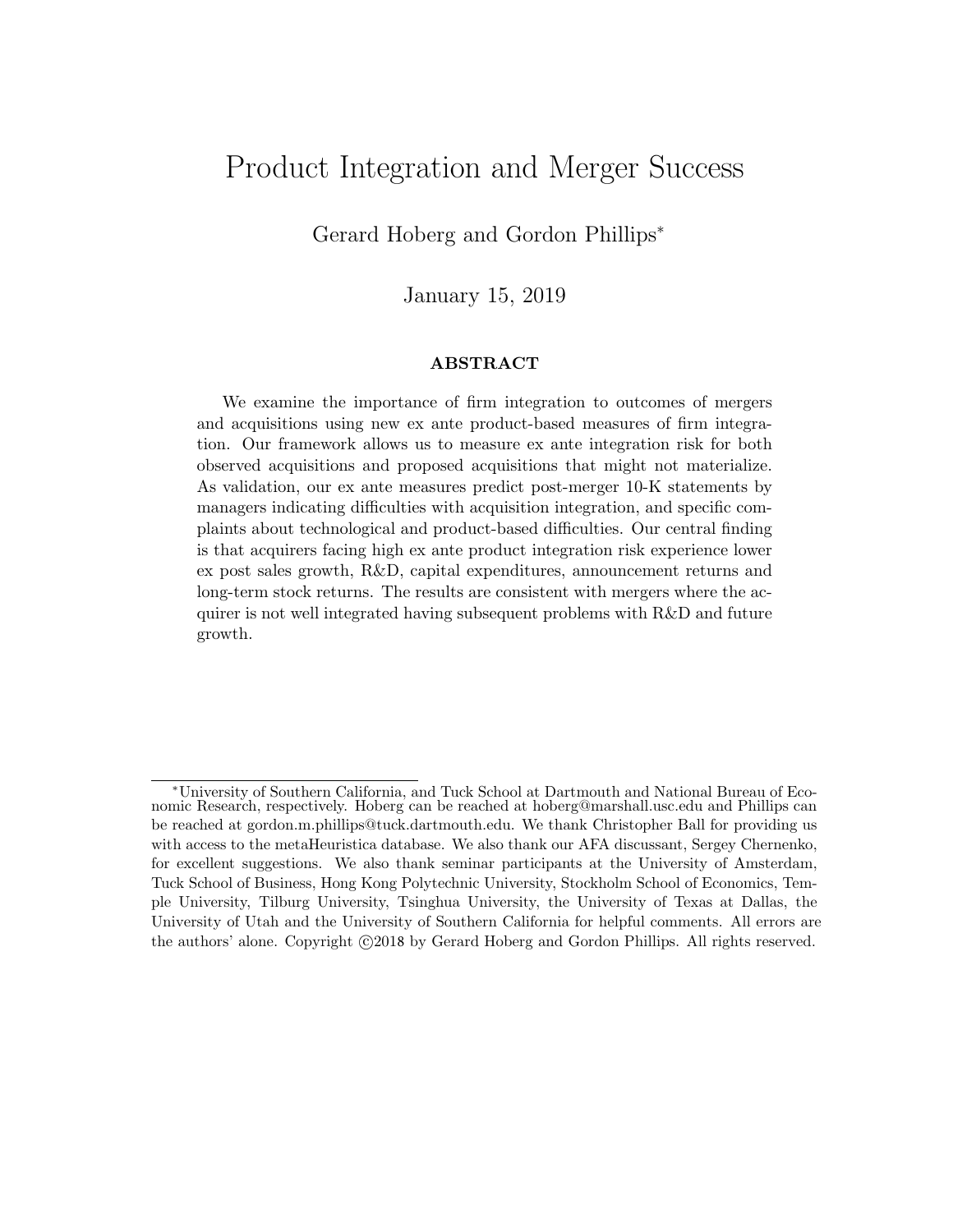## I Introduction

Participants engaging in mergers frequently claim that merger integration problems are a major reason why many mergers do not succeed. A recent survey of more than 800 executives by McGee, Thomas, and Thomson (2015) cites different cultures and difficulty of integrating product lines as partially being responsible for worse ex post merger outcomes and a lower chance of achieving merger synergies. Ahern, Daminelli, and Fracassi (2015) examine international mergers and find that countrylevel cultural differences in trust and individualism lead to lower merger volumes and lower combined abnormal announcement returns. Yet, there is only limited evidence, other than case studies,<sup>1</sup> that integration failure is important within countries at the deal level, and what specific mechanisms might drive the worst outcomes. Some evidence suggests that a lack of resources to implement merger integration likely does not cause many mergers to fail. For example, Harford (1999) shows that acquisitions by cash rich acquirers are followed by declines in operating performance.

We examine whether merger integration risk can be predicted ex ante using large amounts of information about product integration from existing public firms selling products related to any candidate merging firms. Indeed, our central finding is that firms with high ex ante integration risk complain about integration failure ex post, and experience particularly poor outcomes relating to their growth options. These firms experience abnormally low R&D, capital expenditures, and sales growth. As firm valuations depend heavily on growth options, these outcomes are accompanied by negative long-term abnormal returns and announcement returns. These results suggest that mergers by poorly integrated firms impact longer term growth and growth options. In particular, integrating the transaction likely diverts management's attention away from investment in the firm's longer-term future.

We define merger integration difficulty as the possibility that there will be value loss from attempting to coordinate activities, technologies, and product line offerings to achieve the intended synergies. Rhodes-Kropf and Robinson (2008) model asset complementarity and synergies as a motive for mergers but do not consider the prob-

<sup>1</sup>Arnold (1983) examines 5 cases studies of merger integration and Epstein (2004) examines the merger of J.P. Morgan and Chase Manhattan Bank.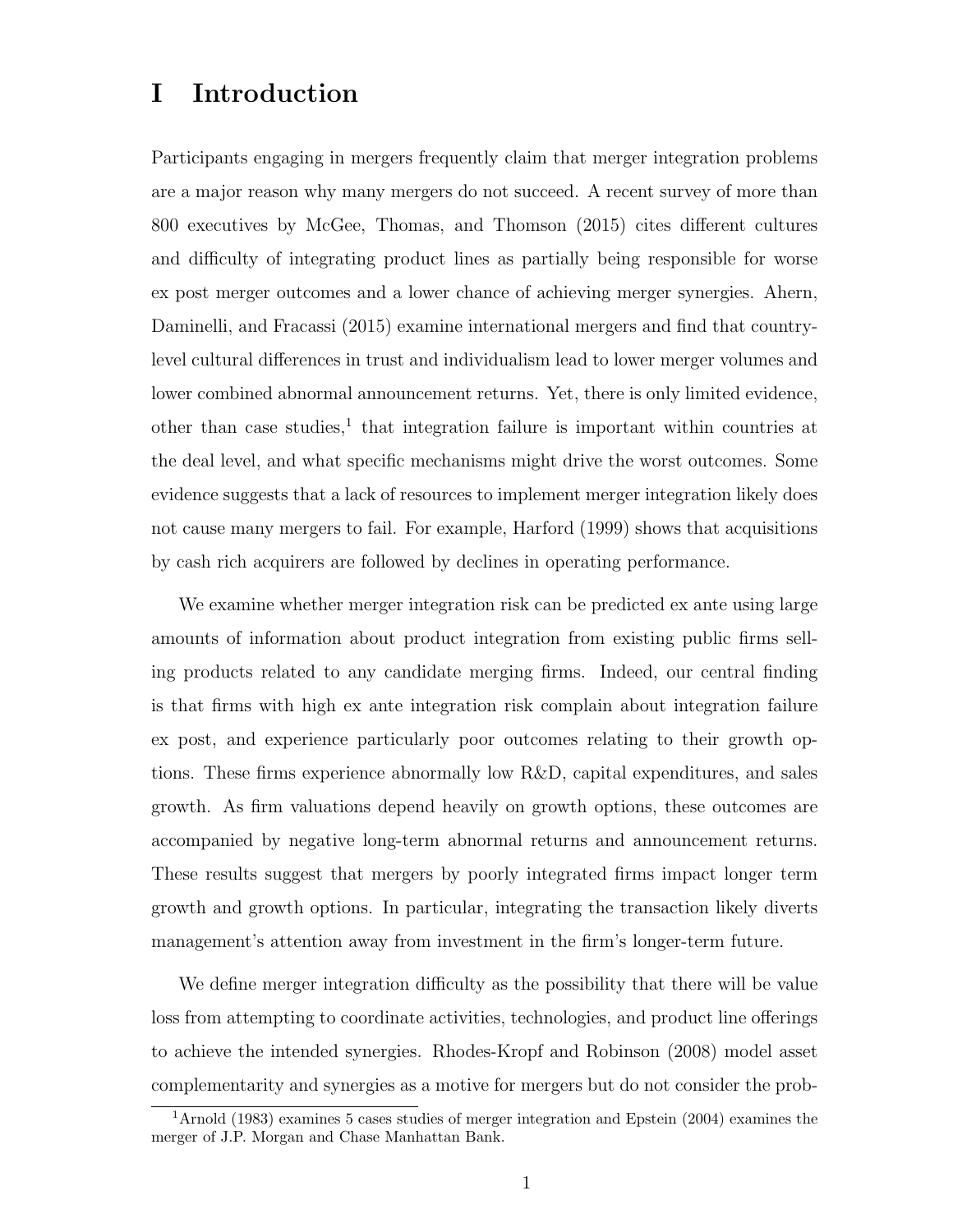lems and risks associated with achieving these synergies. Bena and Li (2014) show that innovation increases for targets and acquirers that have similar technological links from patents—evidence consistent with ex post innovation synergies. Hoberg and Phillips (2010) establish that similar targets and acquirers have higher ex post cash flows and more new product introductions. However, existing literature is silent on the likelihood and impact of not fully achieving planned synergies.

We measure ex ante product integration difficulties using individual words and the paragraph structure of the product descriptions of firm 10-Ks (Item 1). We define a perfectly integrated word as one that is equally likely to appear in any paragraph in the given firm's business description. This word-specific construct allows us to view any real or hypothetical firm as a collection of building blocks (words). A firm likely faces challenges to product integration if the words the firm uses appear uniformly integrated across the paragraphs when they are used by other firms, but are not integrated across paragraphs when used by the given focal firm. This word-by-word approach allows us to compute integration difficulties for individual firms, or for hypothetical post-merger firms that do not yet exist. In particular, we can compute this construct for the target, the acquirer, or the newly anticipated product market synergies.

The intuition for this approach is based on a generative process for business descriptions after a merger. Suppose that the instantaneous effect of merging two firms together (without any initial integration) can be characterized by simply appending the text of the target's business description to that of the acquirer. At this point, the text associated with both firms, while in the same document, is disjointed and unintegrated. As the firm proceeds to integrate, the product text from the two original parts should become mixed. For example, words from the target's vocabulary effectively blend into paragraphs that previously just discussed the acquirer's products (and vice-a-versa).

Although the concept of product integration alone might seem narrow relative to a classic view of integration difficulties, which includes employees leaving the firm, poor incentives, and poor cultural integration, we propose that these issues are at least partially linked and that technology and growth options play a crucial role.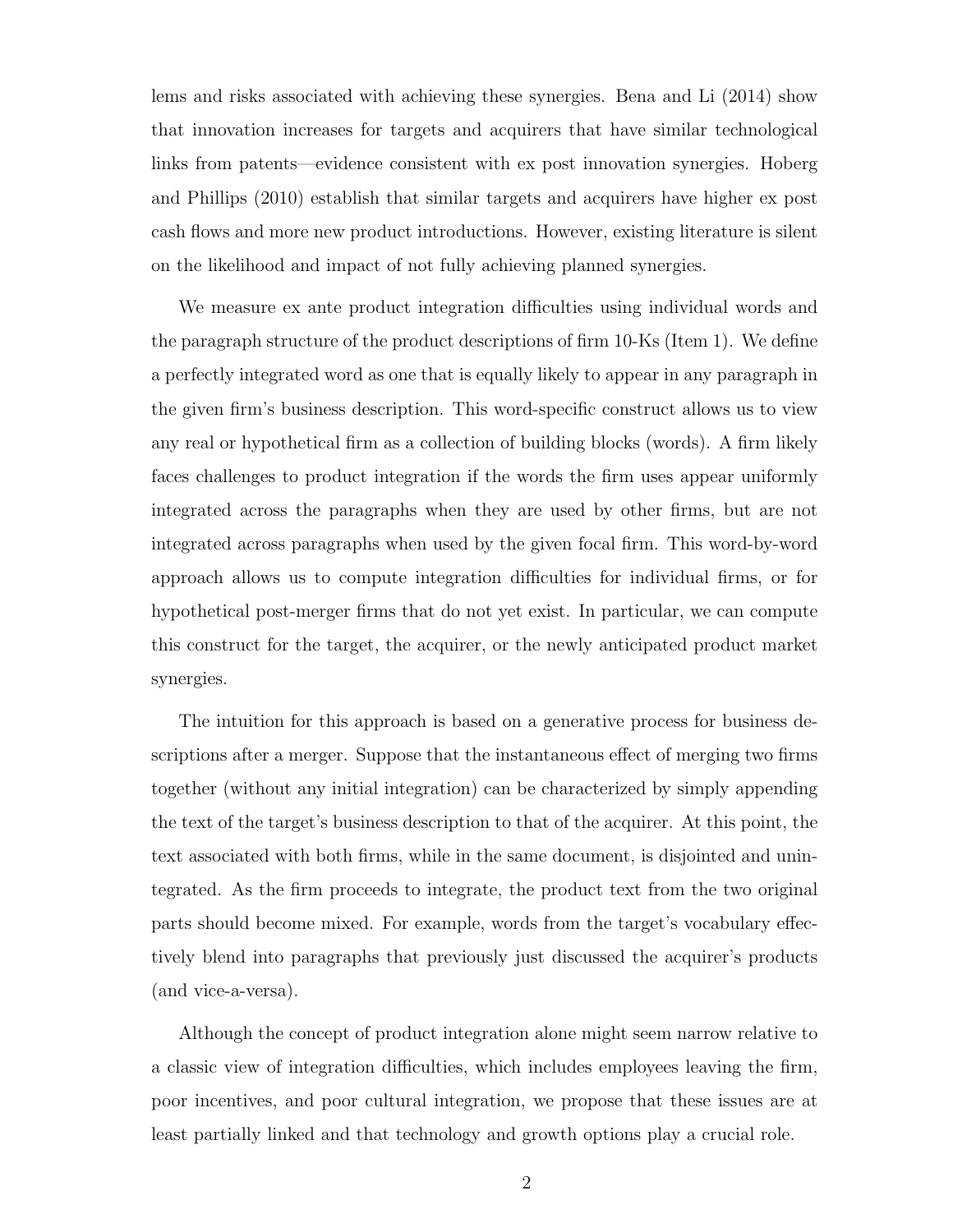Our empirical results support this proposition. When our ex ante measures of product integration difficulty are high, we observe increased managerial complaints regarding integration difficulties. These complaints are detailed and often focus specifically on technology, product integration, and managerial distractions. These findings are consistent with the classic view of unexpected drains on managerial time, issues relating to incentives, and a poor work environment needed to grow the firm.

One example of managers discussing integration difficulties in their 10-K (in a different section than the product description section) is Integrated Health Services in 1997:

"IHS has recently completed several major acquisitions, ..., and is still in the process of integrating those acquired businesses. The IHS Board of Directors and senior management of IHS face a significant challenge in their efforts to integrate the acquired businesses, including First American, RoTech, CCA, the Coram Lithotripsy Division and the facilities and other businesses acquired from HealthSouth. The dedication of management resources to such integration may detract attention from the day-to-day business of IHS. The difficulties of integration may be increased by the necessity of coordinating geographically separated organizations, integrating personnel with disparate business backgrounds and combining different corporate cultures."

In all, we find that over 19% of all post merger firms in our sample make ex post statements like the one above in their 10-K. Such statements typically appear in the MD&A or the risk factors section. We view such statements as indicators of ex post integration difficulties. Thus, they are not useful in predicting integration risk ex ante, but are invaluable in assessing the validity of our ex ante measures. Indeed, measuring integration difficulties ex ante is far more difficult than identifying cases of failure ex post. For example, even managers themselves might not fully understand the risks of a proposed deal, and the post-merger firm is a concept that is not observable ex ante. Yet the ability to measure integration difficulties ex ante, and to predict its likely mechanisms, is far more valuable than the ability to identify failures ex post when it is too late.

Examining outcomes after mergers and acquisitions, we find that ex ante measures of product integration risk are associated with lower sales growth, lower R&D and capital expenditures. These results are based on single segment firms where our predictions are most transparent, as we exclude diversified conglomerate firms.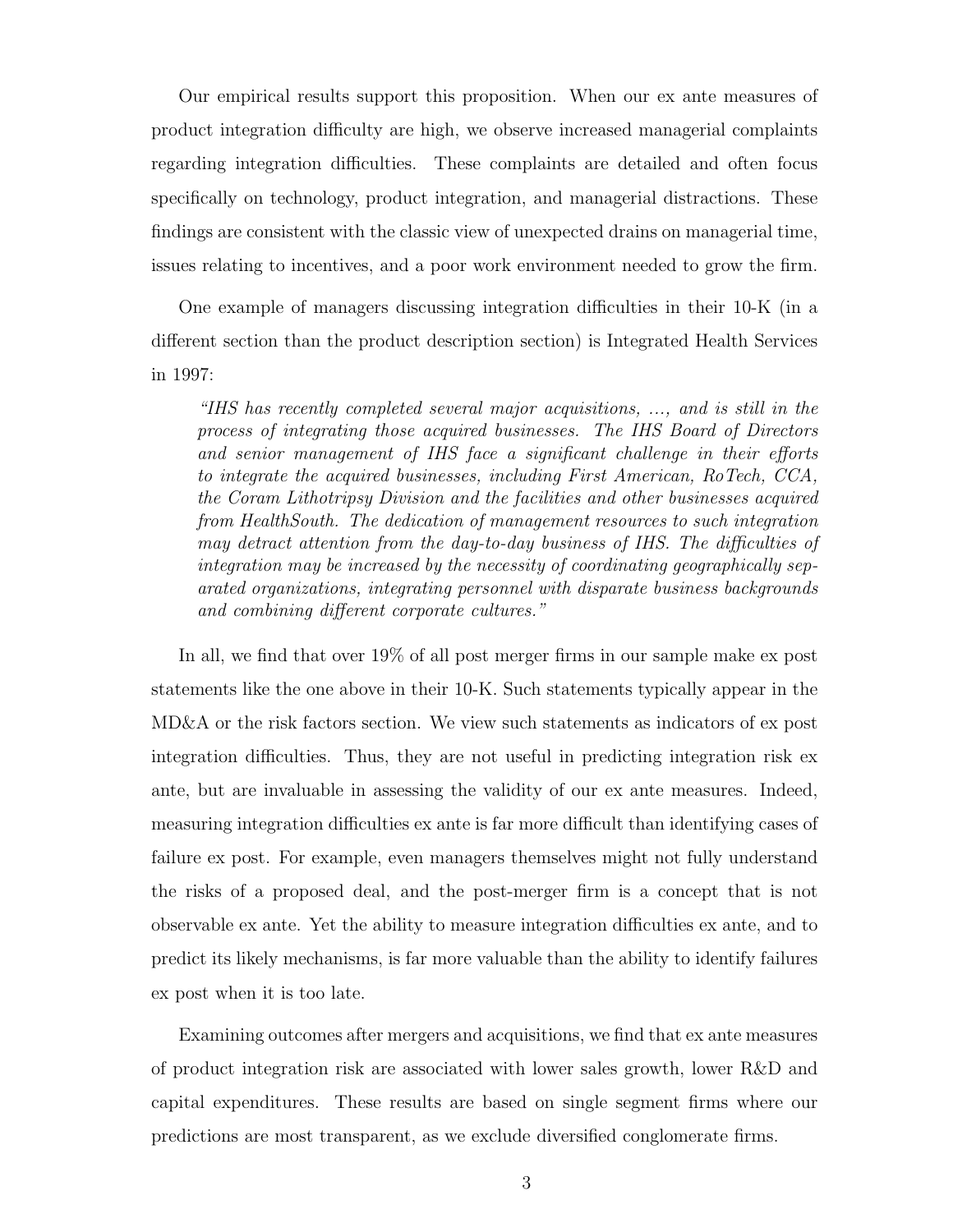Upon announcement, we find that targets have negative announcement returns when ex ante integration risk specifically associated with the synergies is high. As synergies are ex ante unrealized, we expect risk specific to synergies to be particularly high. Although targets experience lower returns upon announcement, acquirers experience negative abnormal returns over the full year following the transaction. Moreover, our results help to explain the well-known anomaly of negative stock returns following acquisitions more broadly. We find that negative abnormal returns following acquisitions only exist in the subsample of mergers and acquisitions where ex ante integration difficulties are high. These results are also robust to controlling for product similarity as measured by Hoberg and Phillips (2010), which uses product text to capture potential product market synergies. We conclude that our ex ante measure of product integration difficulties is distinct and separate from existing measures of product similarity used in the literature.

Our finding that acquirers experience negative long-term stock returns, but only when they have high ex ante integration failure risk, suggests that markets do not price integration failure immediately. These results are particularly strong for firms that have high cash balances, and are larger in terms of market capitalization. We do not find any differences between value and growth firms. Together, the findings for high cash balances indicate that potential agency problems such as empire building might increase the risks of poorly integrated deals. The finding for larger firms is consistent with the view that larger firms are more complex and less flexible (see Loderer, Stulz, and Waelchli (2016)) and are more likely to have integration problems.

Overall, our findings illustrate the importance of product integration and its real impact on acquiring firms. Our paper adds to previous research on mergers which examines ex post outcomes after mergers. Healy, Palepu, and Ruback (1992) and Andrade, Mitchell, and Stafford (2001) document increases in industry-adjusted cash flows following mergers. Maksimovic and Phillips (2001) document increases in productivity after mergers that are related to demand shocks and acquirer skill. Rhodes-Kropf and Robinson (2008) model asset complementarity and synergies as a motive for mergers. Bena and Li (2014) and Hoberg and Phillips (2010) document evidence of synergies post merger, showing that there are increases in cash flows, new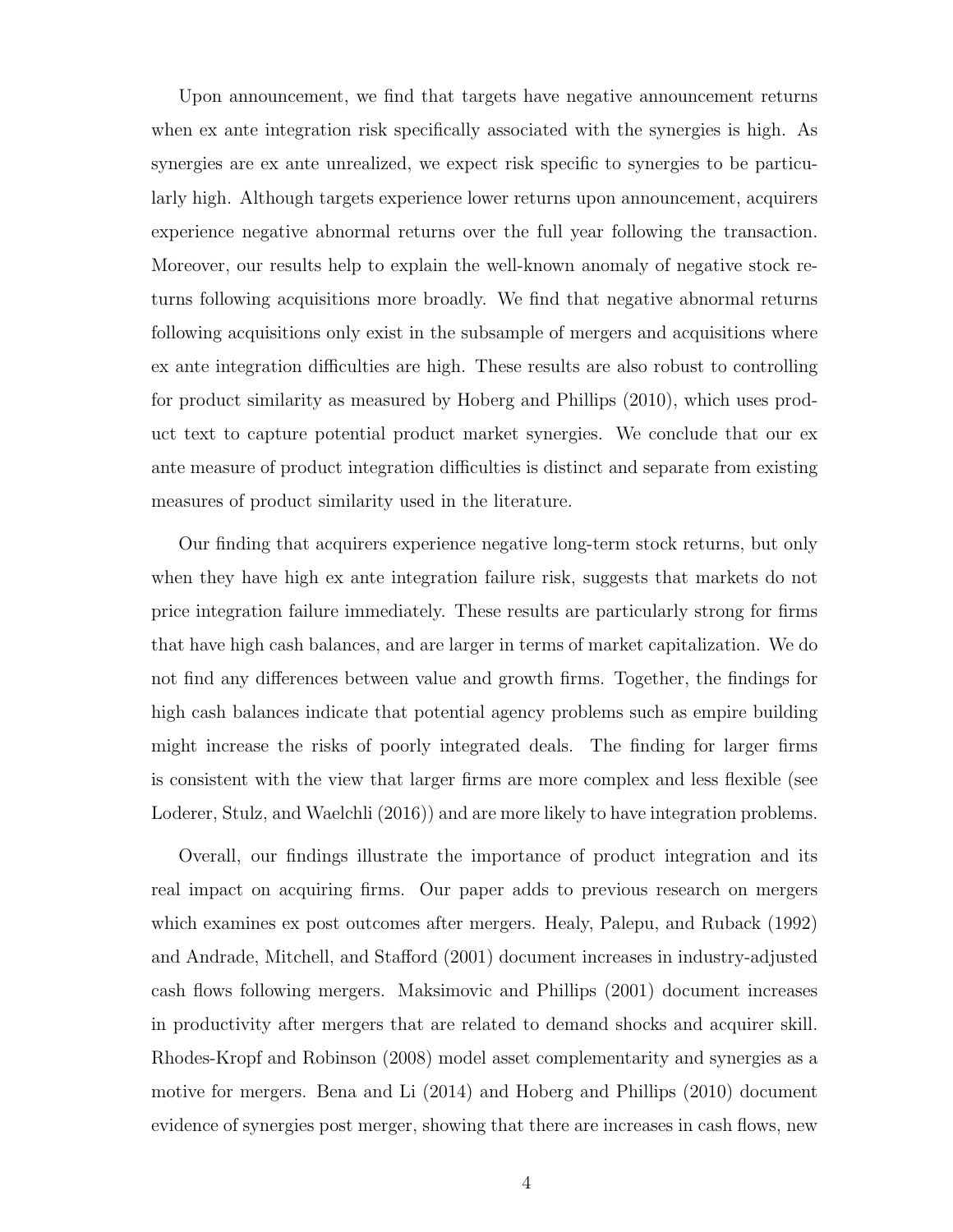products and patents post merger that are related to ex ante similarity of acquirer and target.

Unlike our study, these articles do not shed light on the difficulties of merger integration even for related firms. We show that ex ante measured product integration difficulty is related to the ex post likelihood of failure in a domestic context. This adds domestic product integration difficulties to the list of documented integration challenges. These findings are distinct from the international and cultural difficulties documented in Ahern, Daminelli, and Fracassi (2015) .

The remainder of the paper is organized as follows. Section II discusses our data and method for measuring ex ante product integration difficulties. Section III provides tests which validate that our ex ante measure of product integration difficulty is correlated with ex post managerial discussions of problems with merger integration. Section IV provides our tests examining the relation between ex ante measures of product integration difficulties and M&A announcement returns. Section V examines ex post real outcomes, and section VI examines ex post stock returns. Section VII concludes.

## II Firm Integration and Transaction Integration

A key objective of the methods used in our paper is to examine ex ante expected levels of integration failure for any candidate merger pair (even if the target and the acquirer have not yet merged). This presents two challenges. First, we do not observe the post-merger firm until later, and we have to rely on ex ante available information. Second, a post merger firm is more than the sum of its parts. Generally, a post merger firm has three parts: acquirer assets in place, target assets in place, and synergies and assets created from the business combination. Ideally, our measures of ex ante integration difficulty will be capable of assessing integration difficulties for each component. We predict that the difficulty of integration is more salient for the synergy components of mergers and for longer term R&D than for the assets in place. This is because longer-term incentive problems are likely more severe for firms facing internal difficulties, especially when managerial attention is preoccupied with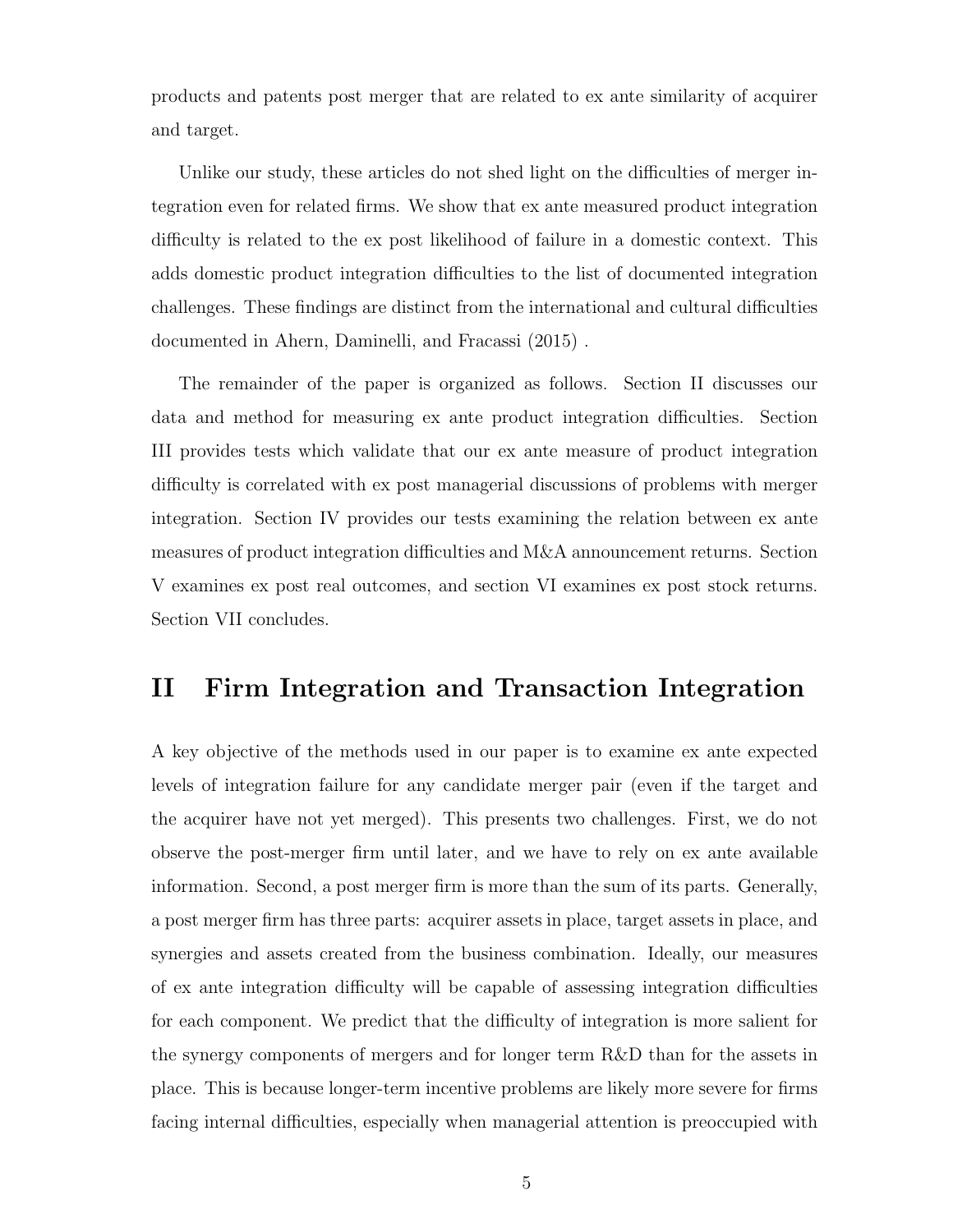pre-existing assets instead of investments in the future. Synergies are key because they by definition require the expertise of both firms (and thus integration) before they can be realized.

Our initial methodology is based on measuring the ex ante integration difficulties associated with each existing firm's assets in place. This can be computed for all public firms, even those not involved in a transaction. We then extend our methodology to compute the ex ante integration difficulty of firms involved in transactions. This approach can separately assess assets in place and potential synergies of the transacting firms. This flexibility is achieved by first defining the concept of integration at the atomistic word level, and then by computing integration difficulty for any firm (or parts of a transacting firm) by averaging the integration of its atomistic parts (the words associated with each part's business description vocabulary). This general framework not only allows us to explore integration specifically for merger transactions as in the current research, but it also provides a foundation for computing ex ante integration difficulty in other corporate settings. Examples of such future research might include divestitures, IPOs, new ventures, or even proposed early-stage business plans that can benefit from pre-implementation ex ante measurable information on integration. In all cases, the integration properties of each such project can be computed by linking each project's product market text to the word-specific integration difficulty scores computed from the general population of public firm 10-Ks.

Before explaining the specific calculations used for measuring the potential for integration difficulty, we first discuss the conceptual foundation for the empirical measures. Our measures capture three different concepts: 1.) Firm realized integration, 2.) Firm expected integration and 3.) Transaction or synergy integration difficulties.

### A The Integration Gap: Expected Versus Actual Integration

Central to our analysis is the ability to measure a firm's level of potential for integration success relative to a strong counterfactual or benchmark. A key issue is that,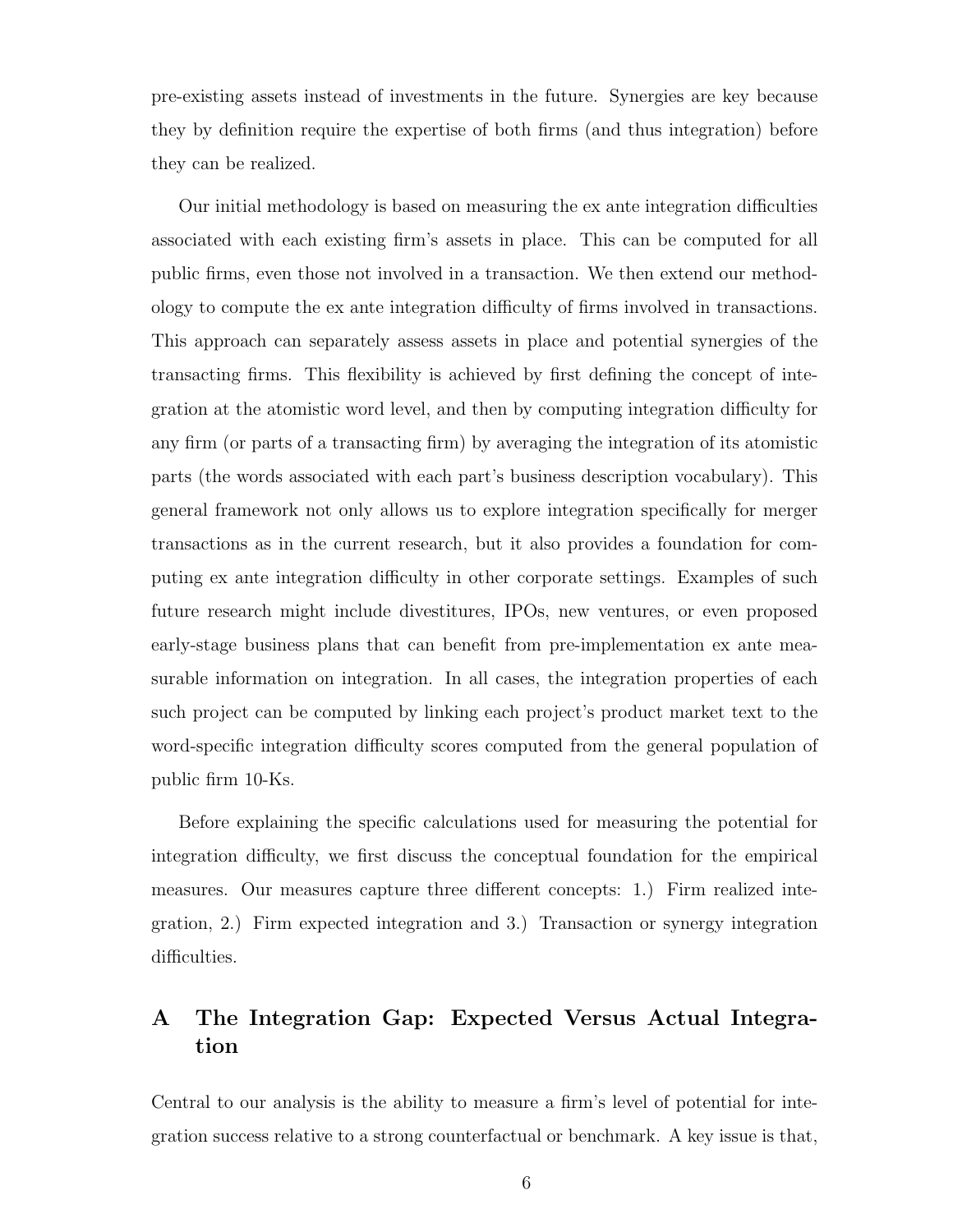in some product markets such as agriculture, overall integration levels are low. In this setting, a firm that achieves an average level of realized integration relative to economy-wide averages can be viewed as quite successful. In contrast, in markets where integration levels are high, such as medical devices and services, a firm that achieves an average level of integration relative to economy-wide averages can be viewed as lagging, since expectations should be higher in such markets. This issue is particularly important when we assess longer-term integration success.

We assess each firm's integration success by comparing its realized integration to an appropriate counterfactual level of expected integration. We define a firm's "integration gap" as the difference between a firm's expected and its realized integration as follows (specific formulas and methods are in the next section):

Integration 
$$
Gap_{i,t} = Expected Integration_{i,t} - Actual Integration_{i,t}
$$
 (1)

A firm with a high integration gap has a realized level of integration that is low relative to its expected counterfactual level of expected integration. We might expect that such firms are failing to fully integrate their acquired product offerings, and are thus more likely to experience negative outcomes when they acquire. In particular, firms with a larger integration gap might realize lower profits, higher administrative costs in the form of SG&A, higher rates of ex post divestiture, and lower ex post stock returns if they acquire other firms.

Figure 1 provides four illustrative examples of firm realized integration levels over time (with the specifics of how we calculate these integration levels in the next section). For example, Apple's integration initially declined around 2002 as the firm began to retool itself from a PC maker into a firm that ultimately would offer a well-integrated array of products including smart phones and tablets and laptops among other offerings. The figure shows that over the period of a decade, Apple's integration gradually soared and it became one of the highly integrated firms in the economy despite the apparent complexity of its products. The figure illustrates that successful integration is likely the result of ongoing investment over time. Apple's new products are not only innovative, but are also well-integrated as they share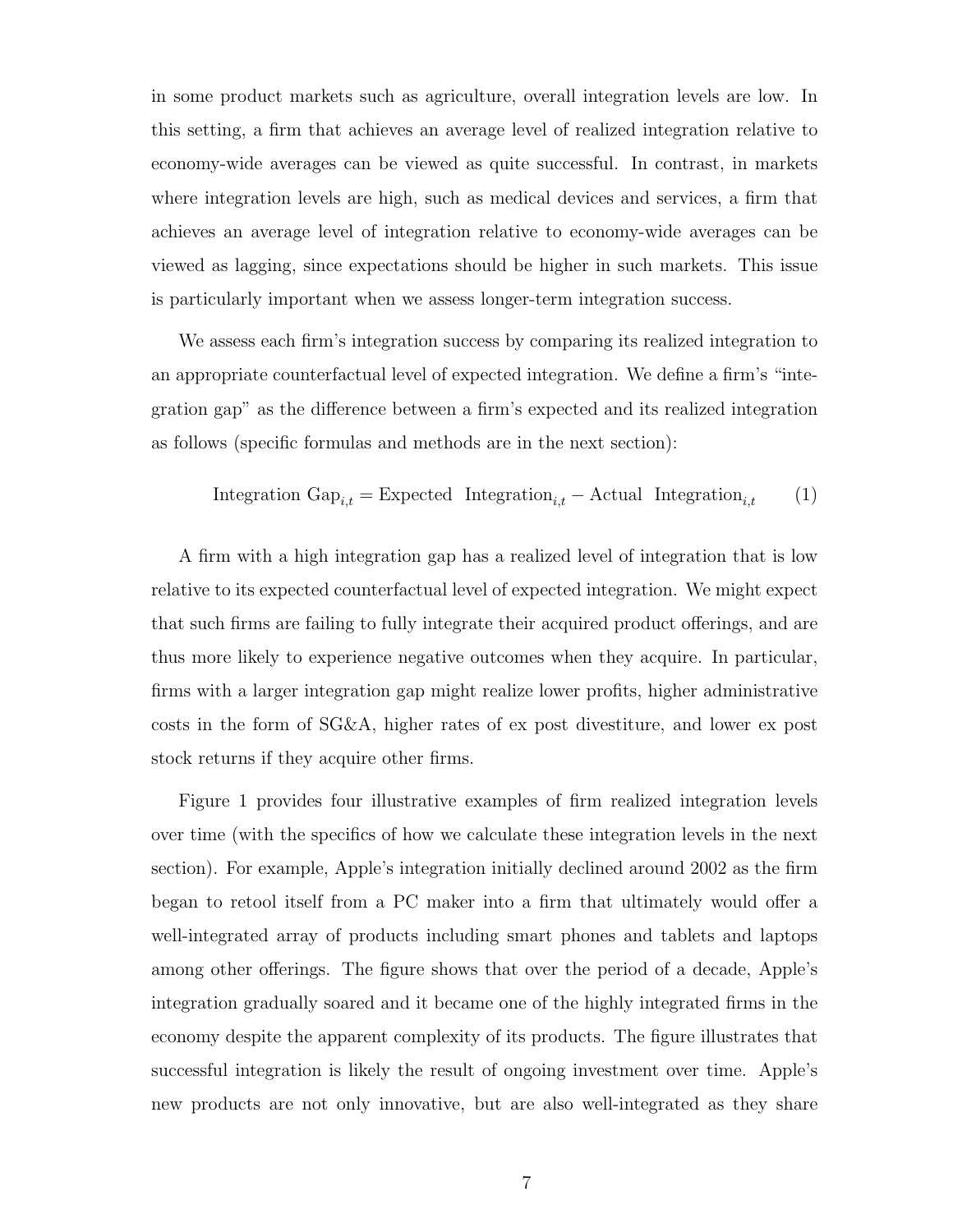many common features, presumably relating to internet, software, casings, screen technology and other aspects. The figure also shows that Google has traversed a similar path since its IPO in 2004.

Whirlpool is an example of a firm that was able to integrate its products far earlier and has maintained one of the highest levels of integration during our sample. In contrast, and not surprisingly, Berkshire Hathaway is among the least integrated firms in our sample. Critically, Berkshire acts more as a investment-driven holding company and its objective is not to integrate its business lines. We view the observed lower level of integration of Berkshire to be an indirect validation of our measures. We provide more formal tests of validation in section IV.

[Insert Figure 1 Here]

## III Methodology and Data

### A Methodology: Measuring Integration Using Words

We now discuss in more detail how we use individual words to measure integration. Consider a firm i that has a business description with  $N_i$  paragraphs. Further let  $L_i$ denote the number of words in each paragraph. We define the firm's distribution of paragraph lengths as the following  $N_i$ -vector  $D_{i,full}$  (where 1 is a vector of ones):

$$
D_{i,full} = \frac{L_i}{L_i \cdot 1}.\tag{2}
$$

Let k denote a given word and let  $D_{i,k}$  denote the  $N_i$ -vector distribution of word k's usage in the  $N_i$  paragraphs for firm i. For example, a word that appears in just one paragraph would have a vector  $D_{k,i}$  that is zero in all elements and one in the row corresponding to that paragraph. A firm that uses a word twice in one paragraph and once in another would have a vector  $D_{i,k}$  that contains all zeros, except one element would contain two-thirds and one element would contain one third.

Individual words that appear with a frequency of occurrence across paragraphs that matches this aggregate frequency would be deemed to be "fully integrated". In contrast, words having a distribution that is highly dissimilar to the aggregate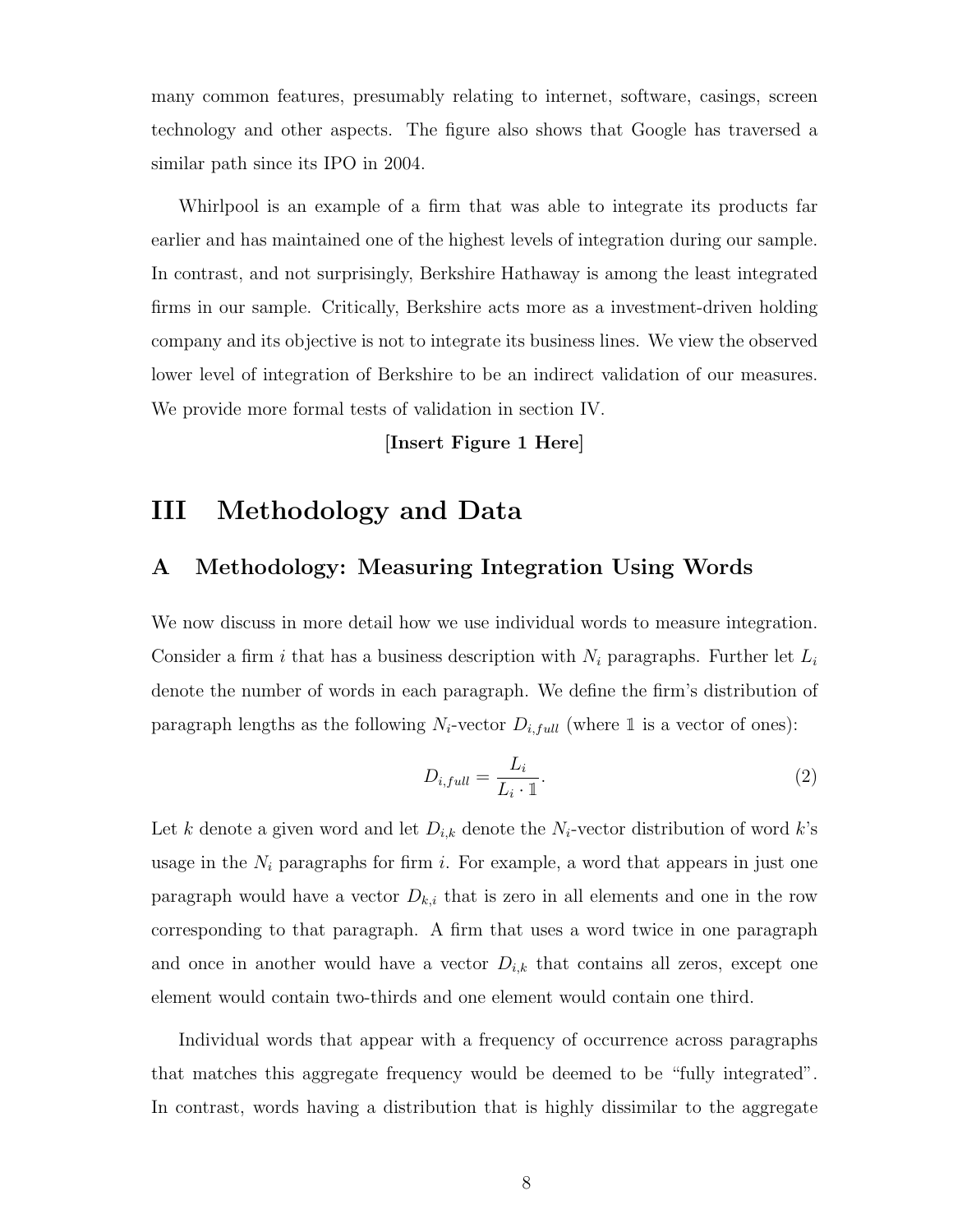distribution are "disintegrated". The primitive concept driving our approach is that a word is integrated if it appears somewhat "uniformly" across the firms' paragraphs. A word that appears only in a cluster of paragraphs but otherwise is not mentioned is a relatively disintegrated word. Visual examples of distributions of integrated and non-integrated words are depicted in Figure 2.

#### [Insert Figure 2 Here]

We thus define word k's realized integration for firm  $i$   $(IW_{i,k})$  as the distributional proximity of word k's usage to firm i's aggregate usage distribution of word paragraph lengths:

$$
IW_{i,k} = \frac{D_{i,k}}{||D_{i,k}||} \cdot \frac{D_{i,full}}{||D_{i,full}||}
$$
\n(3)

We note that  $IW_{i,k}$  can be computed fully from firm i's 10-K. We thus define this construct as a measure of "realized integration", as it is the observed level of integration for word  $k$  in firm  $i$ 's 10-K in the given year (note that all variables in this section have an implied t subscript for the given year, which we omit for parsimony).

In addition to realized integration levels, we also compute levels of benchmark "expected integration" for each word  $k$  and firm i. This is done by simply computing the average of  $IW_{j,k}$  across all single segment firms j such that  $j \neq i$  such that firm j uses word  $k$  in its 10-K. We base this calculation on single segment firms only because integration computed for conglomerates measures integration both at the product level but also integration related to the firm's more complex organizational structure. Expected integration is thus a quantity that is also unique for each firm  $i$  and word k, and we denote expected integration as  $\overline{IW_{i,k}}$  whereas realized integration is  $IW_{i,k}$ . Expected integration indicates the extent to which word  $k$  normally appears as an integrated word across firms in the economy that use word k. Therefore, it serves as a natural benchmark to which realized integration can be compared. For example, we propose that a given firm has an integration shortfall if the words it uses generally have low levels of realized integration and high levels of expected integration. This concept will be important when we later introduce firm-level measures.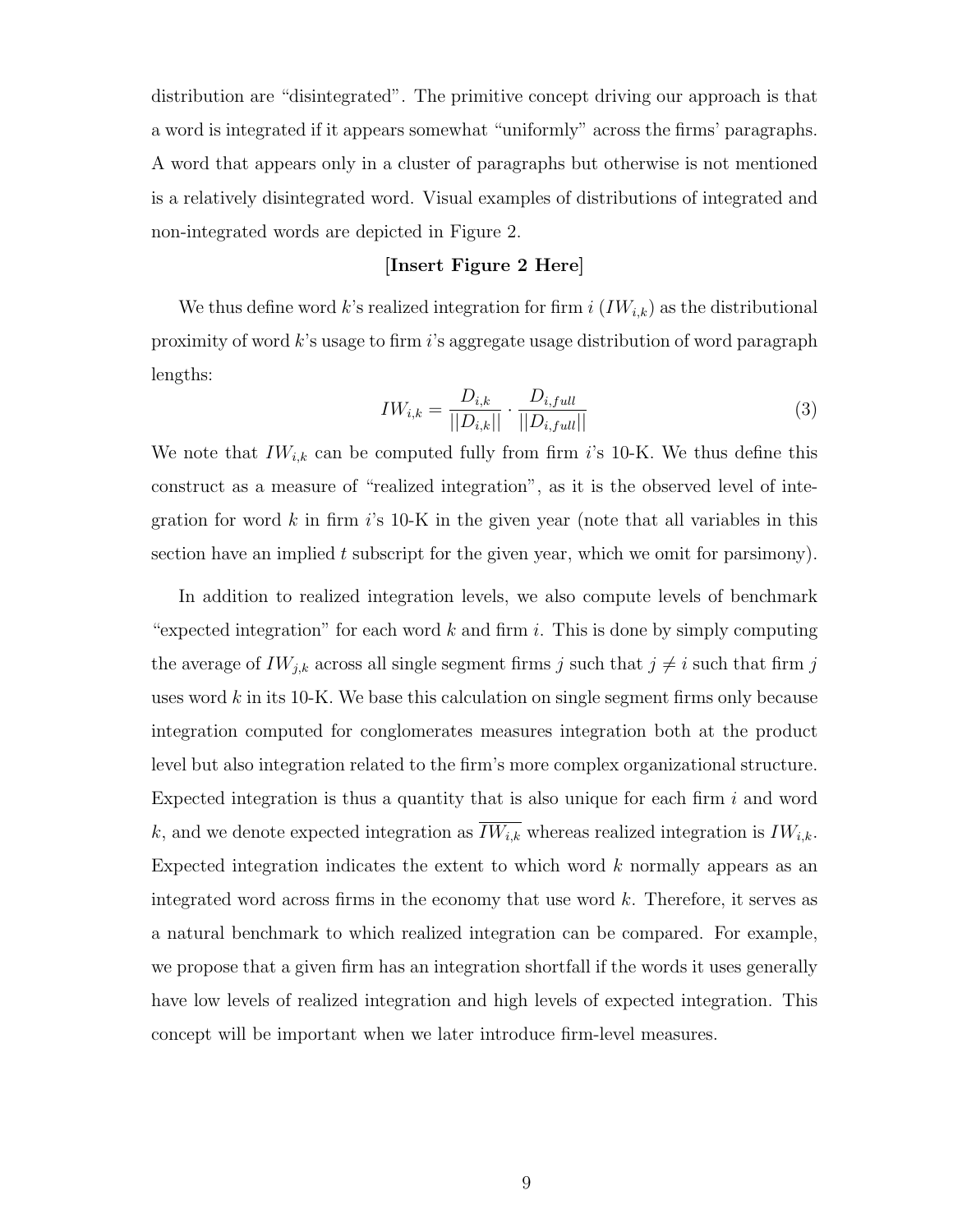#### B Measuring Firm-level Integration

We now describe how we compute firm-level actual and expected integration levels for any firm in isolation, regardless of whether the given firm is experiencing or has experienced a transaction. The main intuition is that we compute integration levels at the word level for each firm in the previous section. Firm-level integration is simply the weighted average integration of the words it uses in its 10-K business description. In our main results, we focus just on firms producing only in single industries. We exclude diversified conglomerate firms based on firms having two or more segments on the COMPUSTAT Business segment tapes. We focus on single industry firms to emphasize that the integration differences we find are not just relevant for diversified conglomerate firms. In robustness, we include diversified conglomerate firms and find similar results.

We define  $I_i$  for firm i as a Q-vector where each element k contains each word's level of realized integration  $IW_{i,k}$ , which we defined in equation (3). Q denotes the number of unique words in the sample of all firms in a given year. Firm realized integration is then computed by averaging the realized integration of the words the firm uses as follows:

$$
Actual Integration_i = V_i \cdot I_i \tag{4}
$$

where  $V_i$  is a Q-vector that contains the relative frequency each word k is used by firm i in its overall business description section of its 10-K. In particular,  $V_i$  indicates the density of words used, and satisfies  $V_i \cdot 1 = 1$ . As a result, equation 4 intuitively defines firm integration as a simple weighted average of individual word-specific integration levels.

We next consider firm "expected integration", which is computed in a parallel fashion as realized integration, except that it is based on expected word-level integration  $(\overline{IW_{i,k}})$  instead of realized word-level integration  $(IW_{i,k})$ . We thus define  $\overline{I_i}$ for firm i as a  $Q$ -vector where each element k contains each word's level of expected integration  $\overline{IW_{i,k}}$  (as defined in the previous section). Firm expected integration is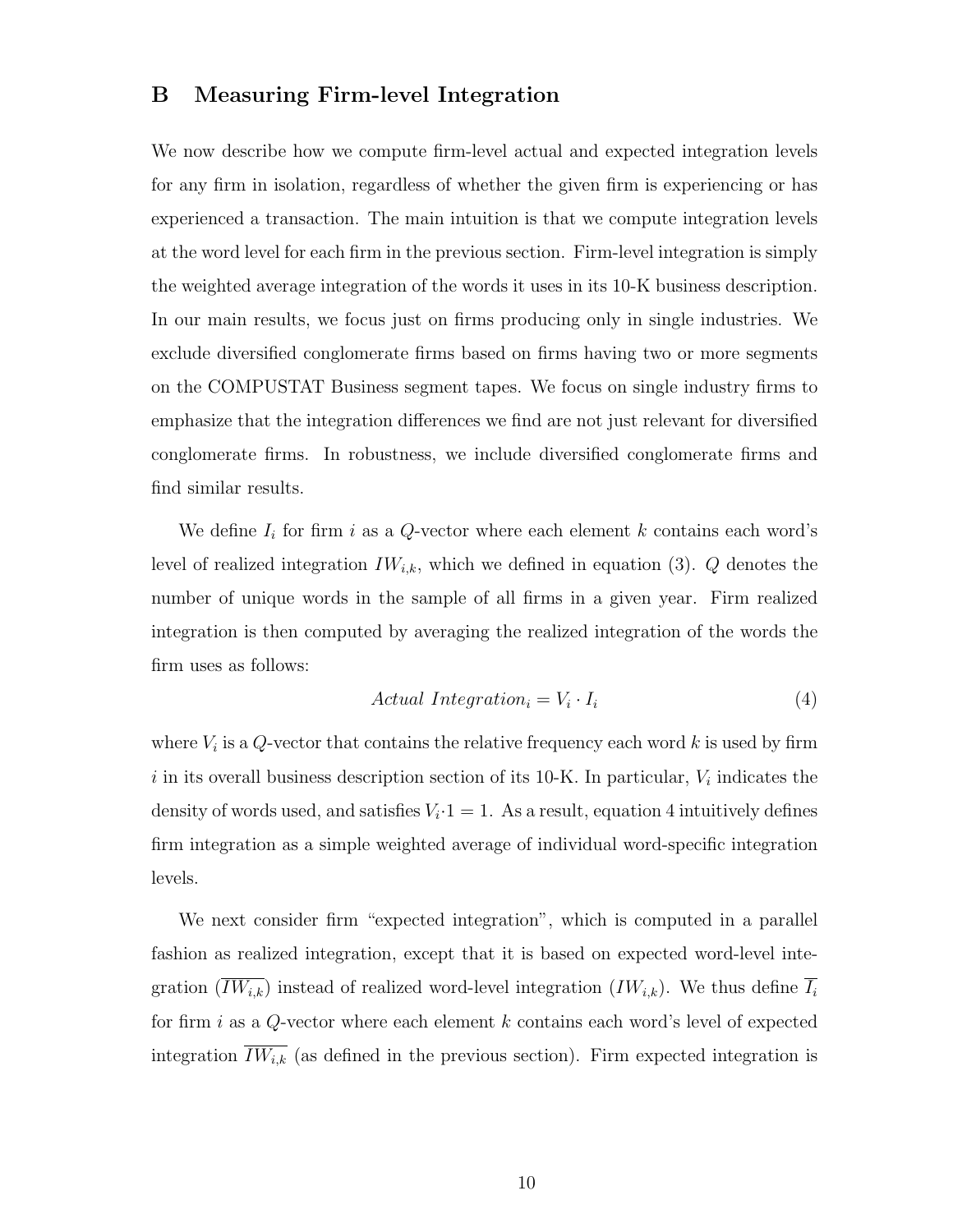thus the average expected integration of the words the firm uses as follows:

$$
Expected Integration_i = V_i \cdot \overline{I_i}
$$
\n
$$
(5)
$$

We emphasize that both realized and expected integration are not highly correlated with measures of similarity or competitiveness such as those used in Hoberg and Phillips (2016). This is by design, as the concept of integration has a different foundation than does competitiveness or the concept of across-firm relatedness. In particular, firm integration is a property of the paragraph structure and its distributional properties within a firm (measuring the degree to which words are mixed), and is not a property of how similar a firm's disclosure is to other firms.

From the expected and actual integration levels, we then can compute a firm's integration gap as:

$$
Integration\;Gap_{i,t} = Expected\;Integration_{i,t} - Actual\; Integration_{i,t} \qquad (6)
$$

### C Measuring Synergy Integration Risk

To measure synergy integration difficulty on actual or proposed merger transactions, we consider words that are likely to appear in a post-merger firm that are not currently present in either the pre-merger acquirer or target. In order to do so, for each transaction, we first identify the ten other firms (i.e. selected from the universe of publicly traded firms in the given year excluding the given target and the acquirer) that are most proximate to the vocabulary in the target's and the acquirer's 10-K. This is done using the pairwise similarities from Hoberg and Phillips (2016). For a given acquirer firm "a", target firm "t", and a given other firm j, let  $S_{j,a}$  and  $S_{j,t}$ be firm  $j$ 's produce market similarity to "a" and "t" respectively, where similarity is based on the cosine similarity between each firm pair's 10-K business description.

We then sort all public firms "j" (again excluding the acquirer and target) based on the product of the two similarities  $(S_{j,a}S_{j,t})$ . We take the top ten firms with the highest product for each acquisition. Firms scoring highly by this metric contain significant amounts of vocabulary overlap with the acquirer and with the target. To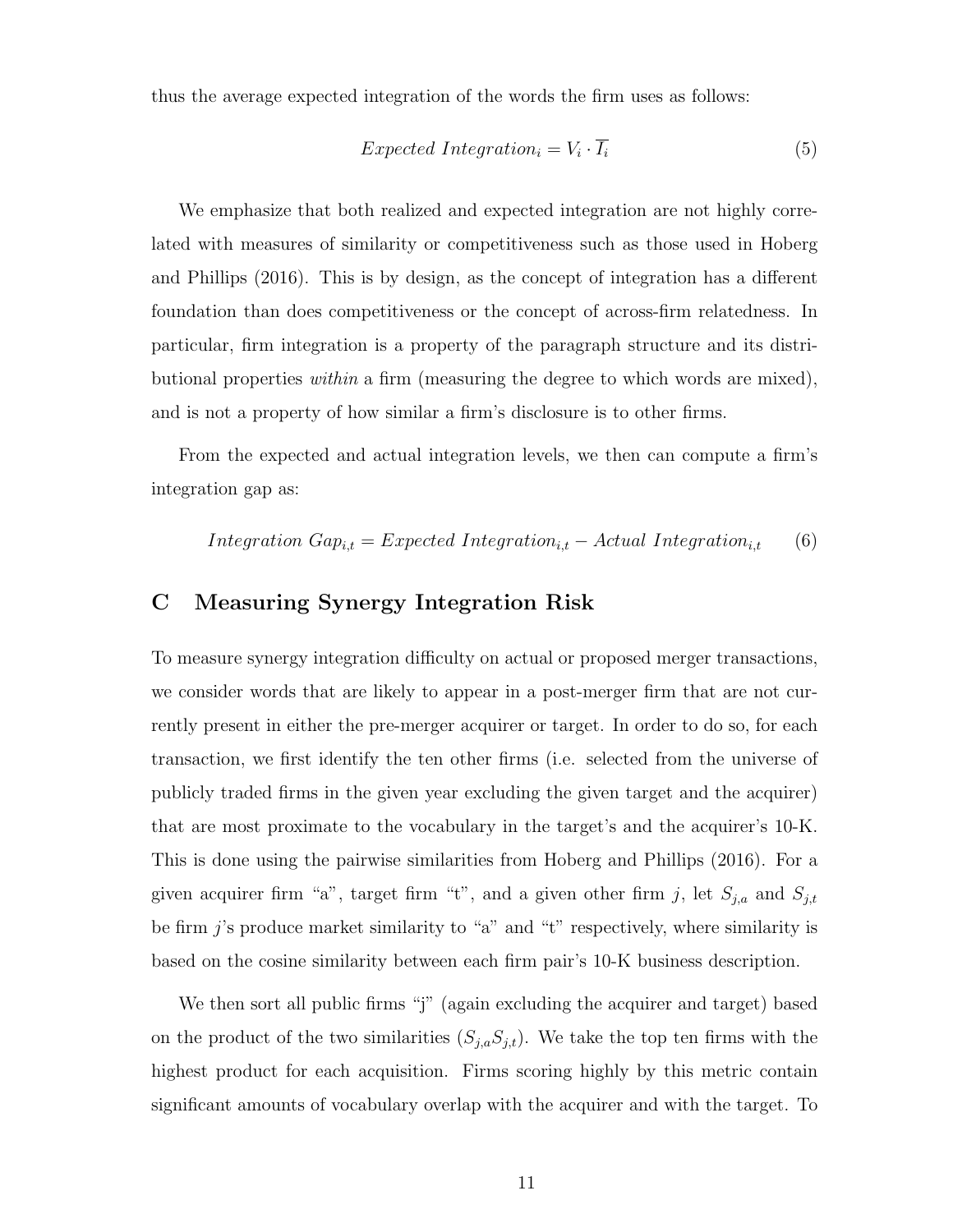compute synergy integration risk, we now define  $Q_j$  for each firm j as the frequency vector of words used by the given firm  $j$  that are not used by either the acquirer or the target (normalized to sum to one). These words, given revealed association with the acquirer and target vocabularies, likely identify the product market words that will associate with the synergies of the given merger-pair acquisition. They are specifically synergy words because they, by construction, are not currently in the vocabulary of either the acquirer or the target, and yet they are likely to appear if the given acquirer and target are combined. We thus compute expected synergy integration for the given merger pair as predicted by a single firm  $j$  as the following weighted average:

$$
Expected\;Synergy\; Integration_{a,t,j} = Q_j \cdot I_i \tag{7}
$$

We then average this quantity over the top ten firms  $j$  based on the sort above to obtain Expected Synergy Integration<sub>a,t</sub> (now without the j subscript). This is an estimate of the expected level of integration needed to be comparable to existing firms in the synergy product market. The synergy integration gap is the expected synergy integration of the merger pair less the weighted average actual firm integration of the acquirer and target as follows (where  $M_a$  and  $M_t$  are the market capitalizations of the acquirer and target, respectively):

$$
Synergy Integration Gap_{a,t}=Expected Synergy Integration_{a,t}
$$
 (8)

$$
-\; [\frac{M_a}{M_a+M_t}Actual\; Integration_a + \frac{M_t}{M_a+M_t}Actual\; Integration_t]
$$

This quantity is carefully constructed to be fully measurable for any candidate pair of firms even before they actually merge. Our central prediction is that merger pairs facing a high ex ante synergy integration gap are more likely to face integration failure ex-post if they do merge. If markets are at least partially efficient informationally, we also expect more negative announcement returns when the given pair announces a merger.

The reason why the synergy integration gap can be calculated in full even before a candidate merger is consummated is because it is a function of only pre-merger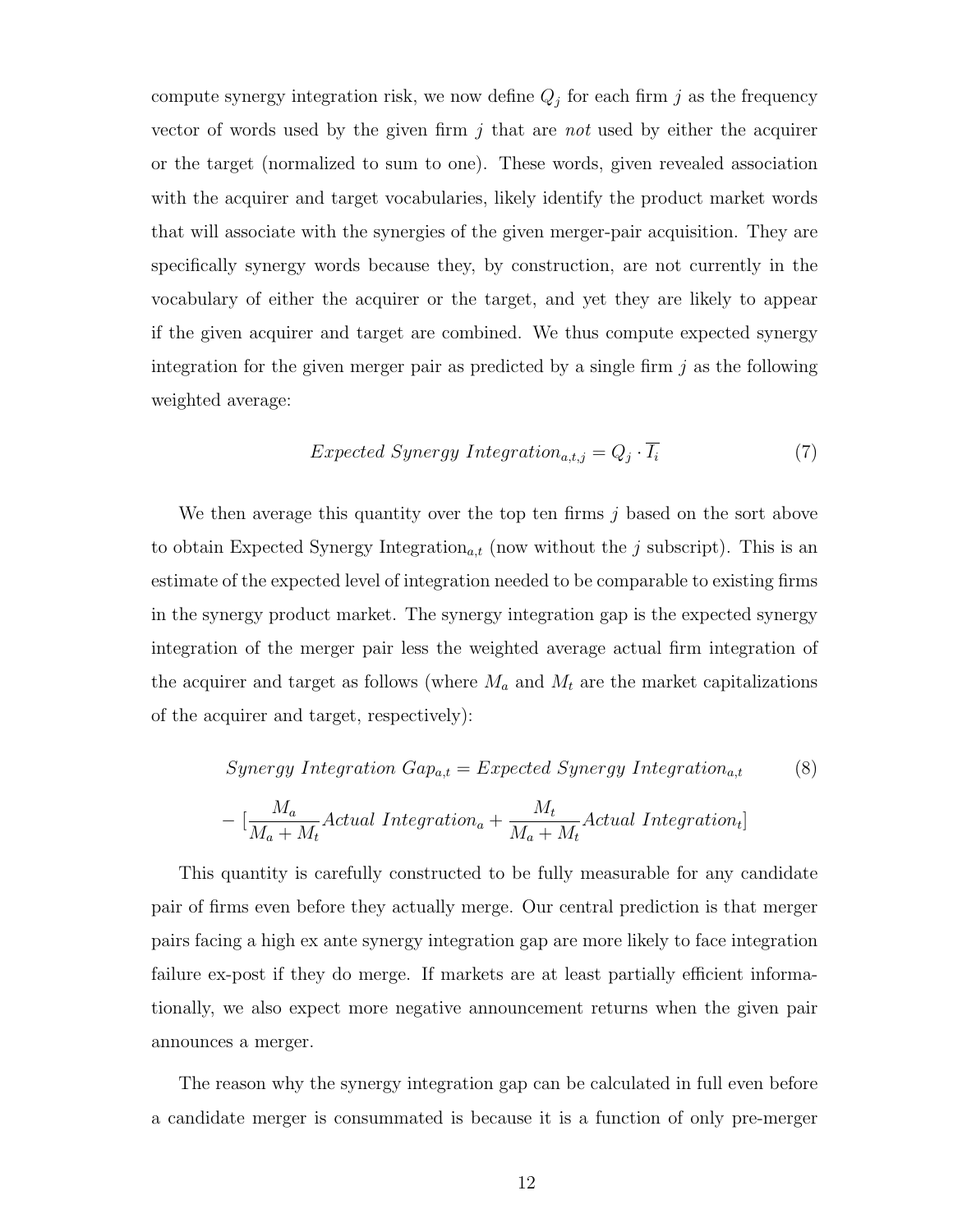10-K business descriptions, along with the pre-merger business descriptions of other firms operating in markets related to the intersection of the two merging firms. The ability to estimate synergy integration failure even before a merger is consummated makes the measure particularly useful as a potential tool for evaluating integration difficulty for candidate mergers at the time of proposal or evaluation. We are not aware of any existing measures that have this important property.

### D Data

We begin with Compustat firms with fiscal years ending in 1996 to 2015 and we exclude firms that have less than one million dollars in assets and in sales. We then identify, extract, and parse machine readable 10-K annual firm business descriptions from the SEC Edgar database. We thus require that firms have machine readable filings of the following types on the SEC Edgar database: "10-K," "10-K405," "10- KSB," or "10-KSB40." These 10-Ks are merged with the Compustat database using using the central index key (CIK) mapping to gvkey provided in the WRDS SEC Analytics package. These minimum criteria leave us with a baseline panel database of 94,153 observations. After dropping conglomerate firms (those with multiple operating segments), our main testing sample includes 70,811 single segment firm observations in our merged Compustat/Edgar universe. Following Hoberg and Phillips (2016), we only consider words that are nouns or proper nouns, and we only include words that appear in no more than 25% of all 10-Ks in the given year. We also drop any words that appear in less than three 10-Ks to reduce the size of our underlying data matrices and because these words are not highly informative about integration due to their scarcity.

We also use metaHeuristica to access other parts of the 10-K. In particular, we use metaHeuristica to identify managerial mentions of integration difficulties in the 10-K, which we discuss more in the next section.

We identify merger and acquisition of asset transactions using SDC Platinum. We obtain 74,600 announced transactions where the acquirer is in our merged Compustat/Edgar universe and 34,916 announced transactions in which the target is in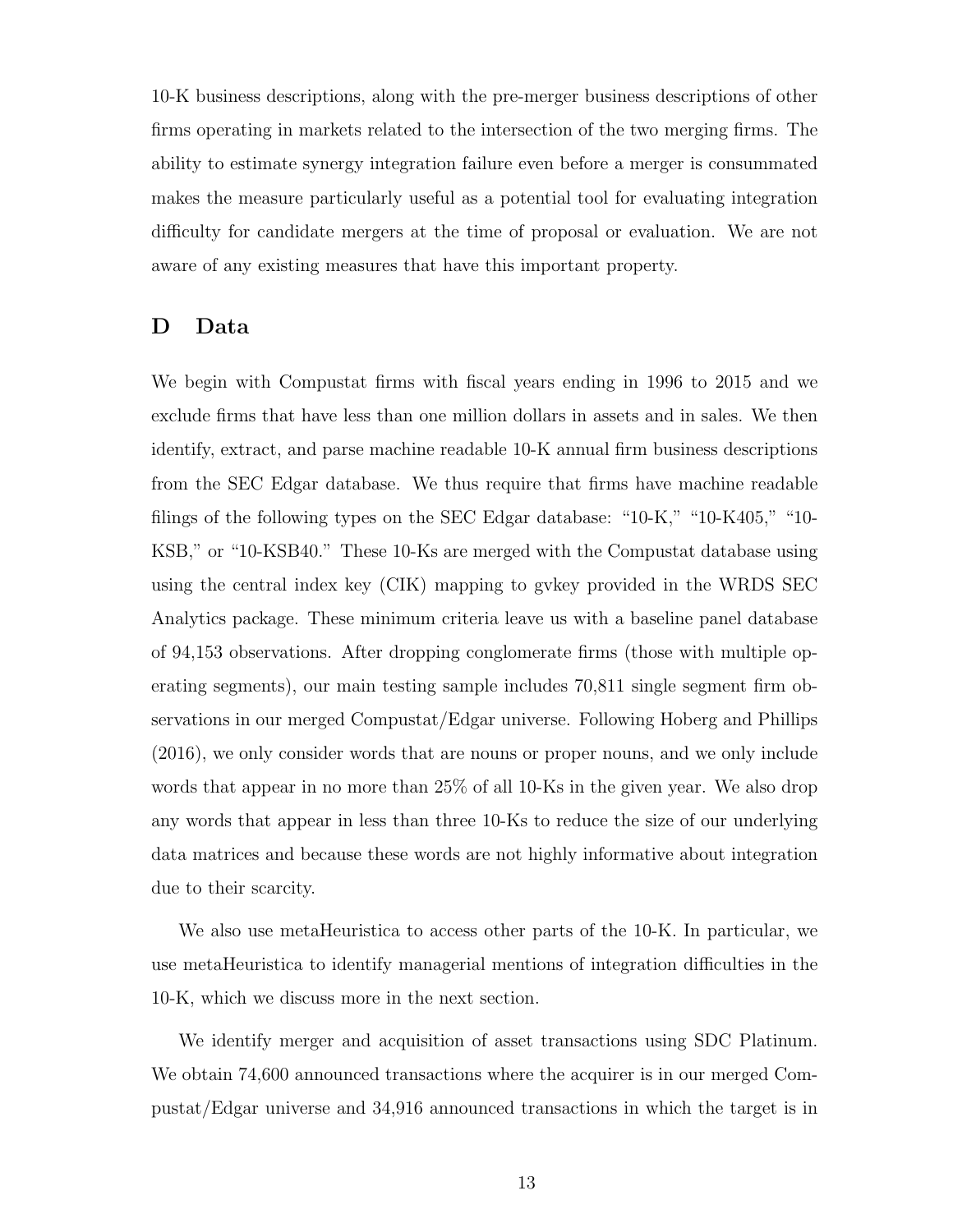this universe. When we restrict this sample to single segment firms (as we do for our main tests), these numbers are 46,587 and 19,910, respectively. We use these samples to examine stock returns and long-term real outcomes following acquisition transactions. We also identify a smaller subsample with available lagged machine readable 10-Ks available for both the target and the acquirer, available linked CRSP data for both target and acquirer, and adequate coverage to compute control variables. This sample is used to examine announcement returns, and it contains 7,381 transactions, 3,248 of which are transactions between a target and acquirer that are both single segment firms (our main sample).

We use the CRSP database for two purposes. First, we use the daily return tapes to compute the announcement returns for both targets and acquirers. Second, we use the monthly CRSP return tapes to construct a database of monthly stock returns that we use to test our predictions regarding the negative ex post acquirer stock return anomaly. After merging the monthly stock return database our with the standard Davis, Fama, and French (2000) and momentum controls, and our merged Compustat/Edgar universe, we are left with 781,019 monthly stock return observations from July 1997 to December of 2015. 551,318 observations remain for single segment firms, which we present in our main sample.

We note that in all tests that follow, we report results based on our sample of single segment firms only. We limit the sample in this way because our measures of integration risk are most easily interpreted for single segment firms. However, we also note that all our results are robust to including conglomerates in our sample. We rerun all tests using this combined sample of single segment firms and conglomerate firms and we report the results in the online appendix to this paper.

### IV Statistics and Validation

Table I displays the summary statistics for the key variables considered in our study. Panel A reports summary statistics for firm-level variables based on 10-K business descriptions and also for control variables. Although the mean values for realized and expected integration do not have a simple interpretation, the table shows that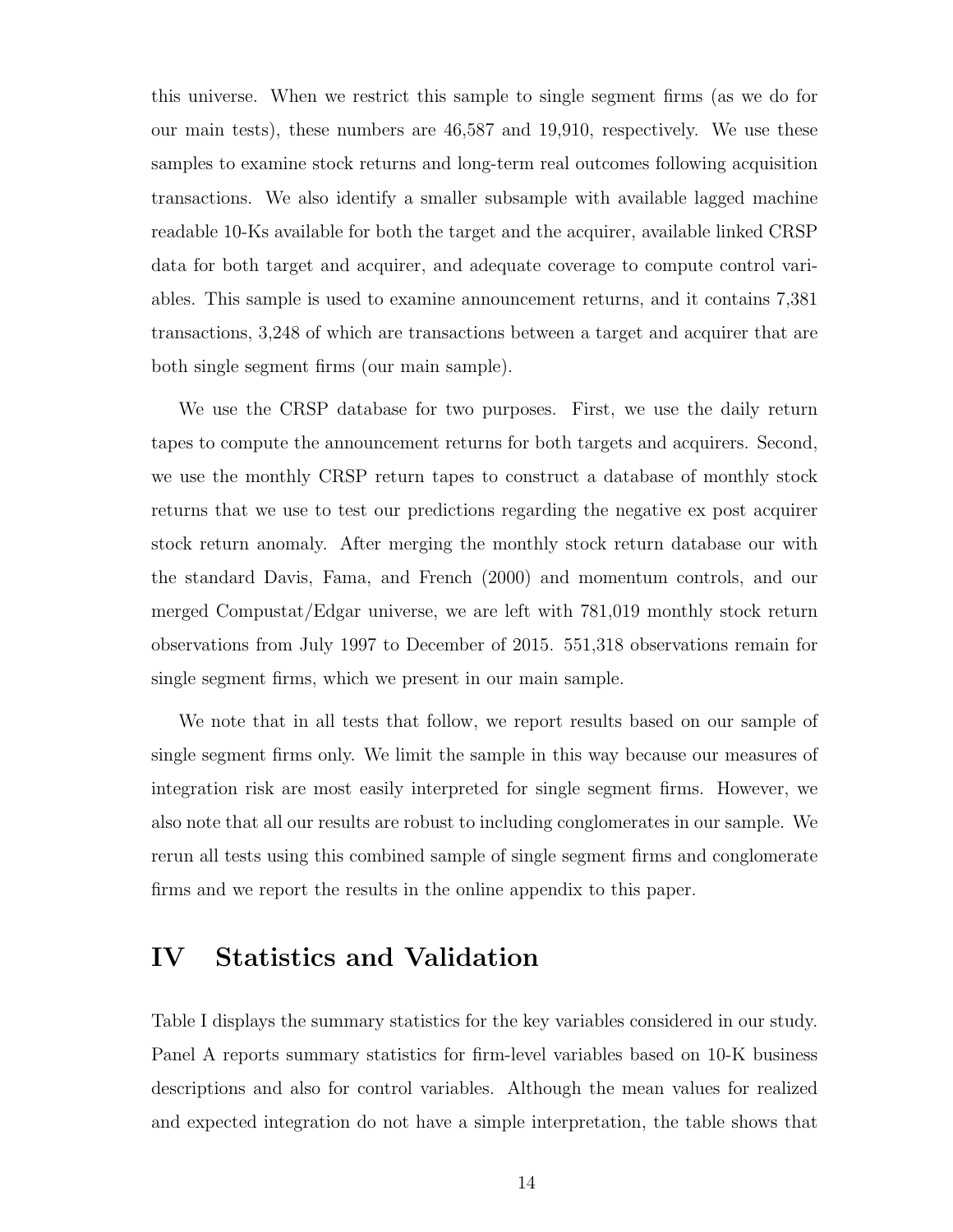both variables have similar means. Expected integration has roughly half the standard deviation, reflecting the fact that it is based on average levels of word-by-word integration, which are less noisy. It is thus not surprising that the difference, the integration gap, has a mean that is close to zero and that spans both positive and negative values. A negative value indicates firms whose realized integration is low relative to benchmark levels implied by other firms using similar vocabularies.

Panel B of Table I reports the mean value of the dummy variable indicating textual integration difficulties surrounding mergers (overall integration failure dummy) as well as a number of specific reasons managers cite for the failures. We explain the construction of these variables in the next section. Here we note that 37.9% of firms in our sample disclose direct statements indicating concerns about risks of failed merger integration. These results indicate that potential integration difficulty is salient for a large number of firms in our sample, as they discuss this issue directly in their 10-K. Finally, Panel C reports the summary statistics for our variables based on real outcomes including sales growth, R&D expenses and capital expenditures, and post merger rates of acquisition.

#### [Insert Table I Here]

Table II displays the Pearson correlation coefficients. The table shows that, not surprisingly, realized and expected levels of integration are positively correlated at 64.6%. This indicates that when firms operate in markets where high integration is the norm, they usually are able to generate a realized level of integration that is also quite high. However, there are also material differences in the information in these variables. For example, realized integration is lower for larger and older firms, and also for firms facing more competition in the form of total product similarity. In contrast, expected levels of integration do not strongly correlate with these variables.

We also consider the integration gap, which is the difference between expected and realized integration. A high value indicates that a firm's realized integration is low relative to its benchmark, which in turn should be an indicator of integration failure following a merger. In rows (5) and (6), we thus report correlations between our key variables and dummy variables indicating whether managers directly indicate challenges with merger integration in their 10-K (these variables are formally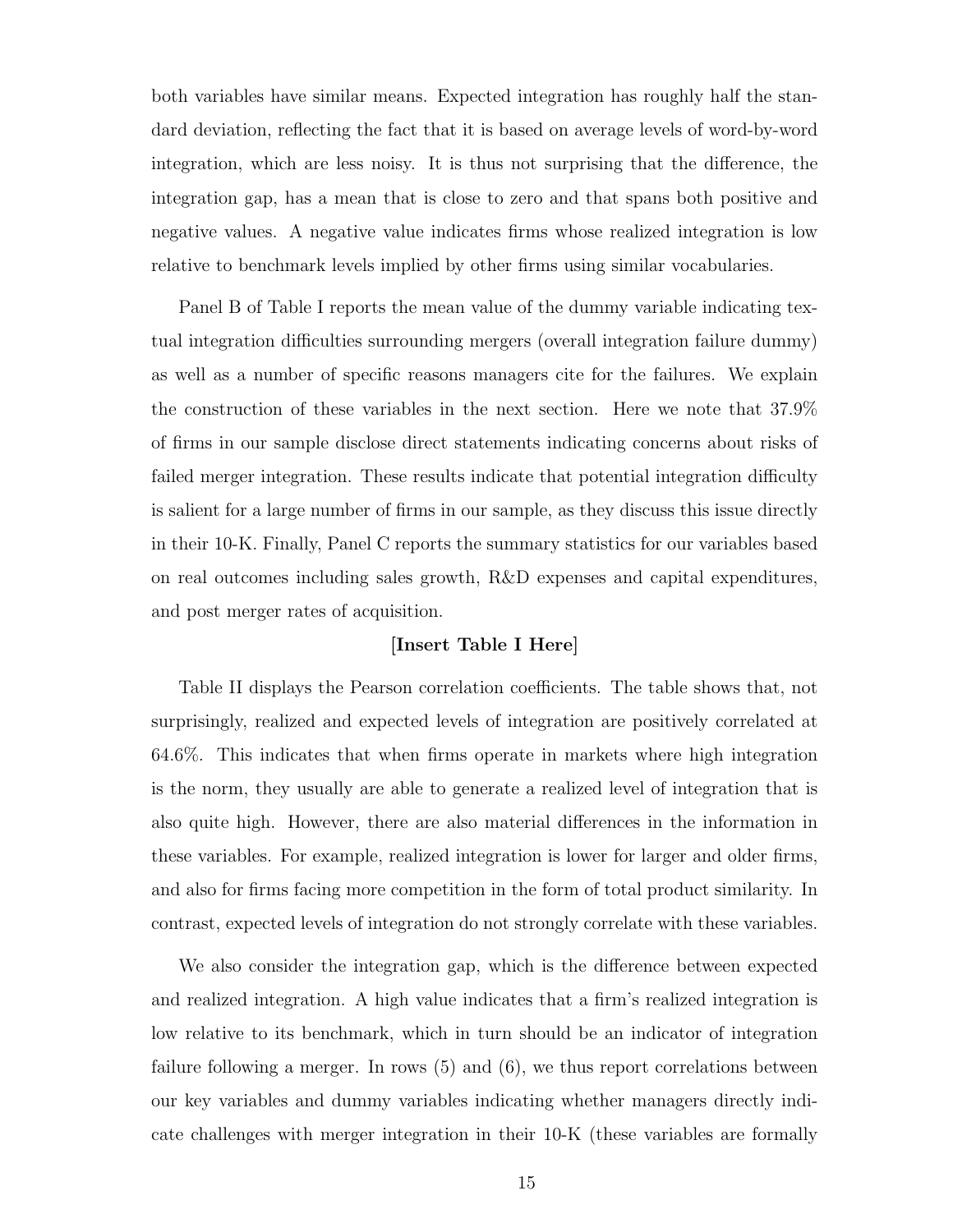explained in the next section). We find that the integration gap, as we would predict, is positively correlated with these variables. In particular, when a firm's level of integration is low relative to its benchmark, managers are more likely to report that the firm is facing difficulties in integrating its business lines following a merger.

#### [Insert Table II Here]

Table III displays sample industries based on the Fama-French 12 classification and average levels of realized and expected integration.<sup>2</sup> We report results both in the first year of our study (1997) and the last year (2015). The results suggest that for many of these broad industry classifications, that average realized integration is generally in a band between 0.4 and 0.5. The health industry has materially lower average levels of integration at 0.409 in 1997, which drops further to 0.360 by 2015. Shops and durables have higher levels of integration near 0.50. Comparing realized to expected integration, we observe similar patterns. Also, comparing 2015 in Panel B to 1997 in Panel A, we only observe modest shifts in the industry rankings.

#### [Insert Table III Here]

### A Managerial Mentions of Integration Difficulties

We use 10-K text to identify instances where managers explicitly indicate that they are facing difficulties with merger integration, and also specific reasons associated with these difficulties. We use these measures primarily for validation of our aforementioned measures of ex ante integration difficulty based on business descriptions, but also to provide insights into the specific reasons for failure. These managerial statements are important as we previously noted that 37.9% of firm 10-Ks contain a direct statement about integration challenges, and moreover, these statements are detailed and specific, and thus are not boilerplate. We utilize this richness in a second test to further illustrate which specific issues related to integration are most salient for the firms in our sample. We specifically examine issues relating operational

<sup>2</sup>We thank Ken French for providing classification data on his website.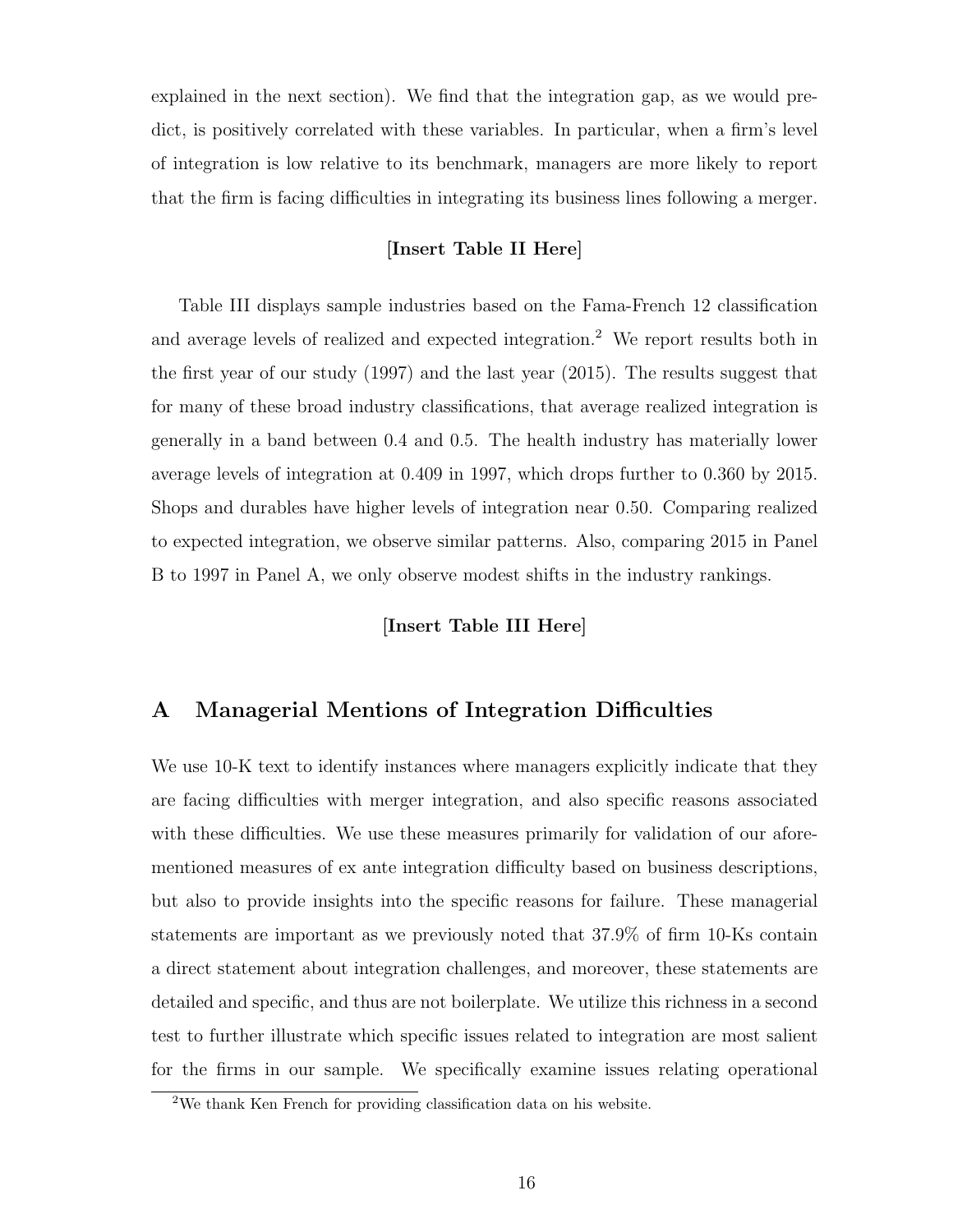integration, product integration, technological integration, employees, managerial distraction, and timing delays.

To identify managerial mentions, we use the metaHeuristica software package and run queries on the entire 10-K - thus we use content in 10-Ks that is distinct from the firm's business description (which we use to construct our aforementioned measures of ex ante integration risk). The majority of managerial mentions relating to integration challenges are in the managerial discussion and analysis (MD&A) and risk factor sections of the 10-K. Our objective is to use the results of this query for validation, and in particular, to examine if our ex ante measures of integration difficulty based on product descriptions indeed predict ex post instances of managers explicitly complaining about integration difficulties. Strong evidence regarding this prediction would mitigate concerns that our ex ante measures based on distributional mixture and product market vocabulary primitives are measuring something other than integration.

In order to identify firms that complain about integration difficulties, we run a metaHeuristica query requiring that one word from each of the following three buckets must all jointly appear in a paragraph. We use word buckets that contain an array of synonyms because there are a number of ways to express to a reader that the firm is experiencing integration difficulties. We identified the synonyms to use in these queries using the sentence tree views in metaHeuristica following Hoberg and Maksimovic (2015).

Integration Difficulty List 1: merger OR mergers OR merged OR acquisition OR acquisitions OR acquired

#### Integration Difficulty List 2: integration OR integrate OR integrating

Integration Difficulty List 3: challenge OR challenging OR difficulties OR difficulty OR inability OR failure OR unsuccessful OR substantial expense

To avoid general statements about integration risk, and to focus on specific dis-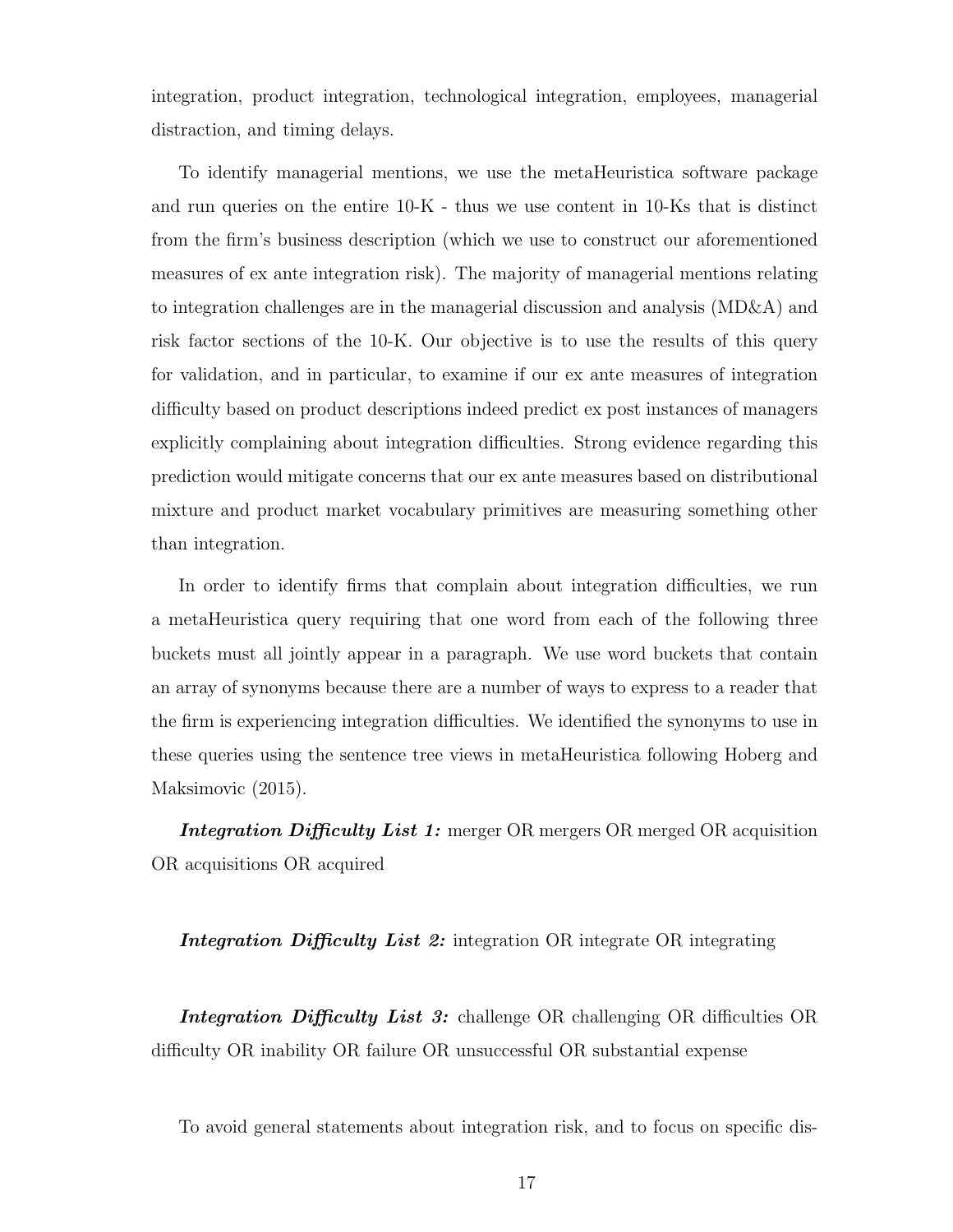cussions about transactions, we run this query on the whole 10-K but exclude any paragraphs that are in the 10-K's risk factor section. If a given firm has a hit on this query, we define the "Integration Failure Dummy" to be one. We also compute an "Integration Failure Intensity" variable as the total number of paragraphs that hit on this query divided by the total number of paragraphs in the 10-K.

Table IV presents examples of the first ten paragraphs returned from metaHeuristica in 1997 that hit on our verbal query intended to measure managerial mentions of integration difficulties, where we query metaHeuristica using the word list searches discussed above. The identification of a relevant paragraph requires that at least one word from each of the three integration difficulty buckets discussing acquisitions and integration problems appears in a paragraph. The examples clearly indicate specific mergers being discussed and integration problems with these mergers. We also note that these discussions appear ex post, after the acquisitions have taken place.

#### [Insert Table IV Here]

We now regress these merger integration and employee discussion variables on our ex ante measures of merger integration risk. Table V presents the results. We include control variables for size, age, overall textual similarity to rivals, Tobin's q, and document length. All regressions also include industry and year fixed effects with standard errors clustered by industry.

#### [Insert Table V Here]

The results in Panel A of Table V show that firms are more likely to mention integration problems when expected integration is high. If the firm has a high level of ex ante realized firm integration, they mention integration failure problems ex post less often. More importantly, we consider our composite measure "Integration Gap," which is the difference between expected integration and realized firm integration. This measure is positively related to mentions of integration problems. Firms with a larger ex ante integration gap, indicating that their realized level of integration falls short of their expected level, experience more ex post managerial discussions of merger integration failure.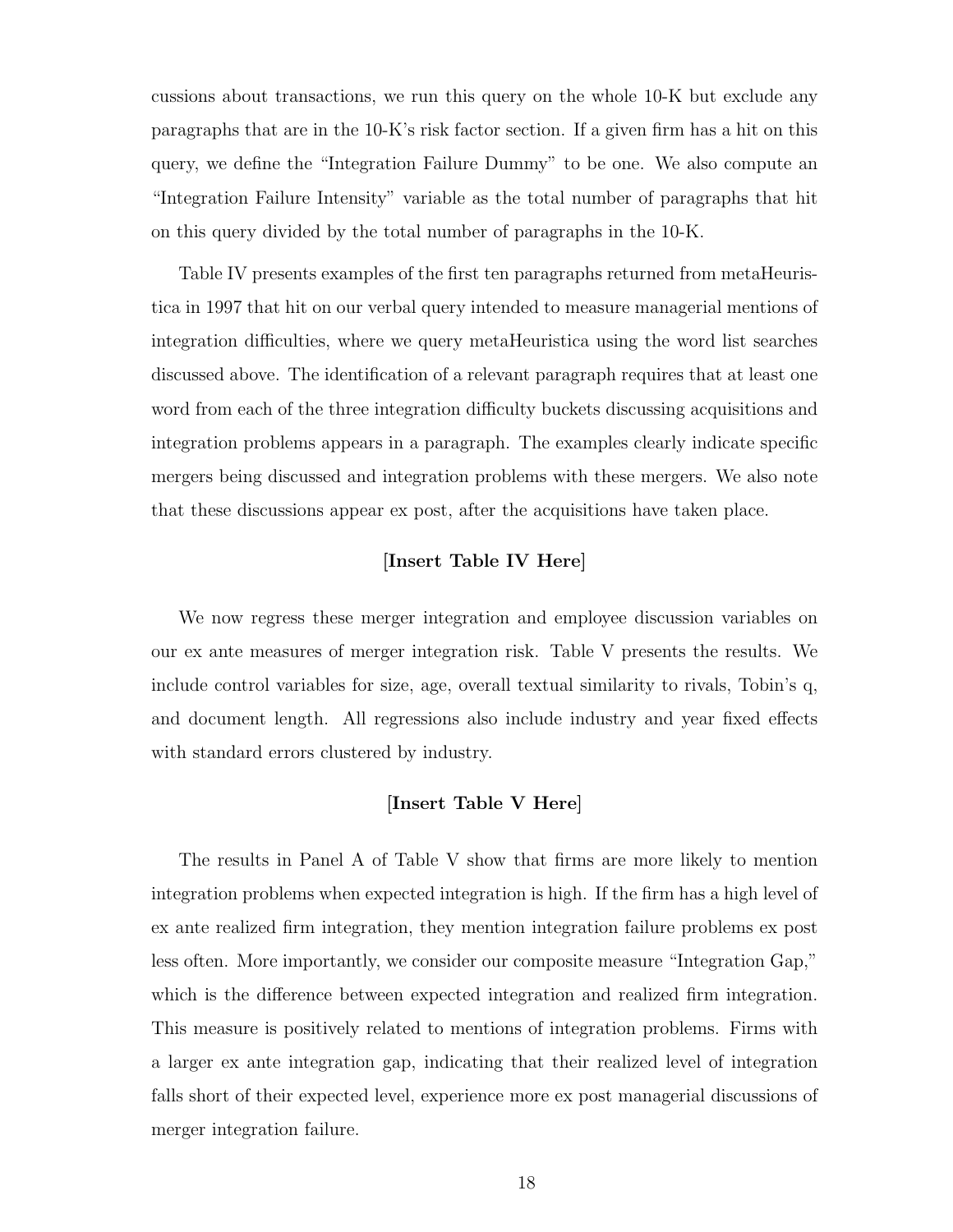Overall, these results validate that our measures of product integration based on the uniformity of word distributions across paragraphs are indeed picking up integration gaps. Our integration measures are calculated using product description text, whereas our test measures of integration difficulties are specific statements about risk exposures and outcomes, and are not rooted in product market discussions. These tests support the conclusion that our ex ante measures of integration difficulty do predict observed instances of integration failure being discussed directly in the firm's ex post disclosure, which is a key result motivating the use of our variables as valid measures of ex ante integration risk.

As noted earlier, these managerial discussions of integration failures are highly detailed. We examine which specific ex post integration failures are most likely to appear when our ex ante measures of integration gap are higher. We specifically examine issues relating to operational integration, product integration, technological integration and managerial distractions. To examine this issue, we construct more specialized versions of our integration failure variable.

We define the following new dummy variables also using the metaHeuristica program. The operations dummy is one if the paragraph describing the firm's integration failures also contains one of the following words: operations, operation, operated, or operational. The products dummy is one if, analogously, at least one of the following words is present: product, products, customer, customers, consumers, or demand. Technological failures are based on the following words: technological, technology, technologies, information, systems or system. Management failures are based on the following words: management, managements, manage, distract, devote, coordination, divert, diversion, or disrupt. Analogous to those in Panel A, we consider regressions in which these dummy variables are the dependent variable.

The results are displayed in Panel B of Table V. Reassuringly, row (4) shows that the integration gap variable most strongly predicts issues with product integration. This is quite remarkable given that our ex ante measure was based on product market vocabulary in a different part of the 10-K. We also find strong support that our measures specifically predict integration failures relating to managerial distractions and technology. We thus conclude that ex ante measures of product market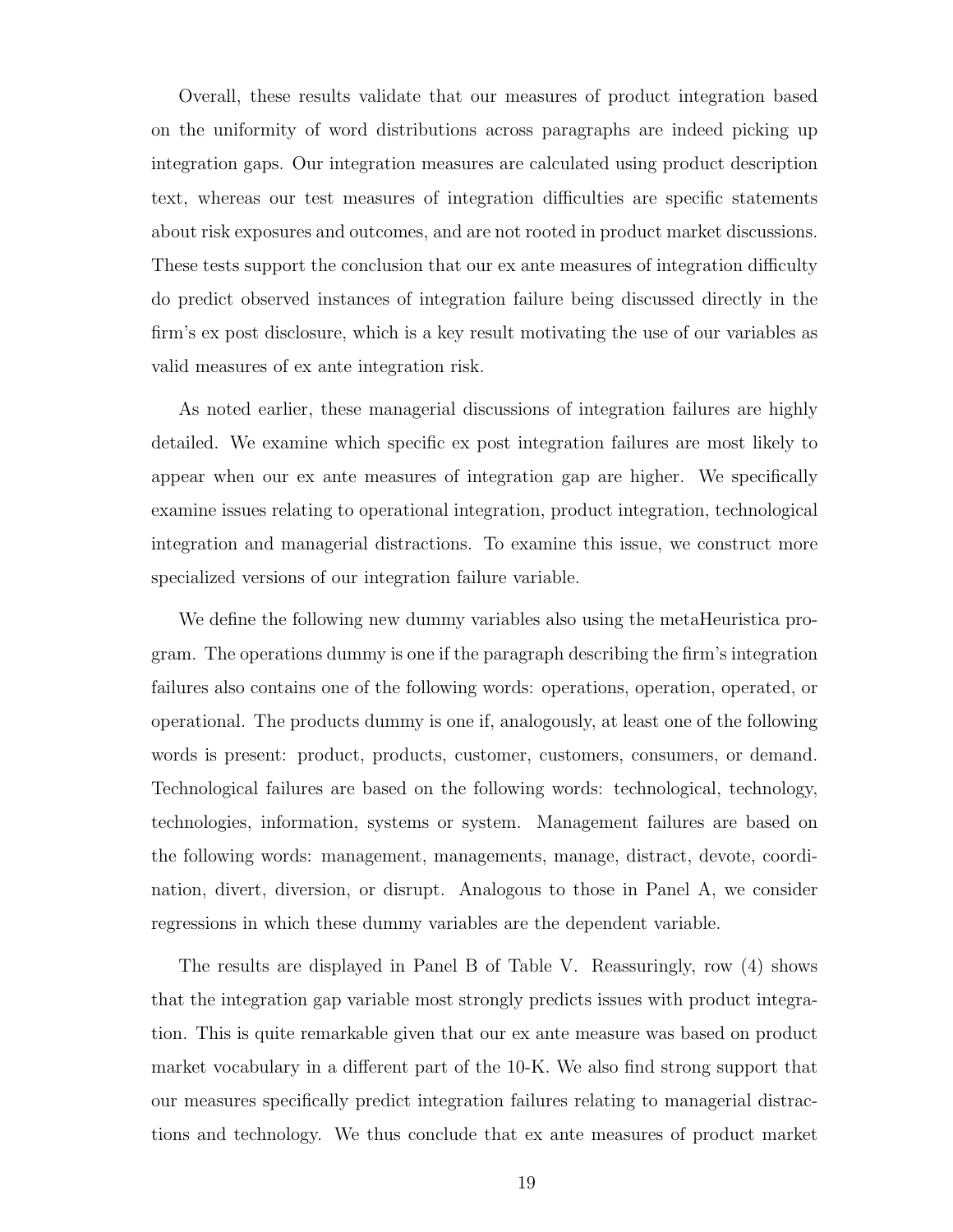integration intuitively predict ex post failures most related to product market and technology integration issues.

## V Ex Post Real Outcomes

We now examine the relationship between post-merger real outcomes and ex ante integration risk. We examine ex post sales growth and changes in R&D and capital expenditures. Lastly, we examine if firms with high potential integration difficulty are less likely to acquire ex post. This would suggest that firms might learn from past mistakes after they face real integration challenges.

Table VI reports the results of OLS regressions in which the dependent variable is a measure of ex post sales growth or changes in R&D and capital expenditures scaled by sales and assets. Our framework is based on cross terms where we interact a threeyear merger dummy with our ex ante measure of integration challenges. Thus, we are comparing acquirers with high ex ante integration challenges to firms with similar integration challenges that do not acquire, and to acquirers facing low integration challenges. We include industry and year fixed effects and controls for size, age, Tobin's Q and document length. We also consider outcomes measured as changes over both a one-year horizon and a three-year horizon, where the horizon begins in year t of the merger and ends in year  $t + 1$  or  $t + 3$ . We standardize all variables prior to running regressions for ease of interpretation.

#### [Insert Table VI Here]

Inspection of the results in Table VI reveals that ex post sales growth is significantly lower for acquiring firms with high ex ante merger integration gaps. We also find lower R&D and capital expenditures for these firms. Put together, this indicates a broad-based reduction in innovation, investment and future growth.

In particular, rows (1) and (2) show that sales growth is 1.6 to 6.2% lower for acquirers with a 1 standard deviation higher expected integration risk. Analogously, rows (3) and (4) indicate that R&D decreases by 2.8% to 4.2% when the ex ante integration gap is high. The interpretation of the integration gap is very intuitive.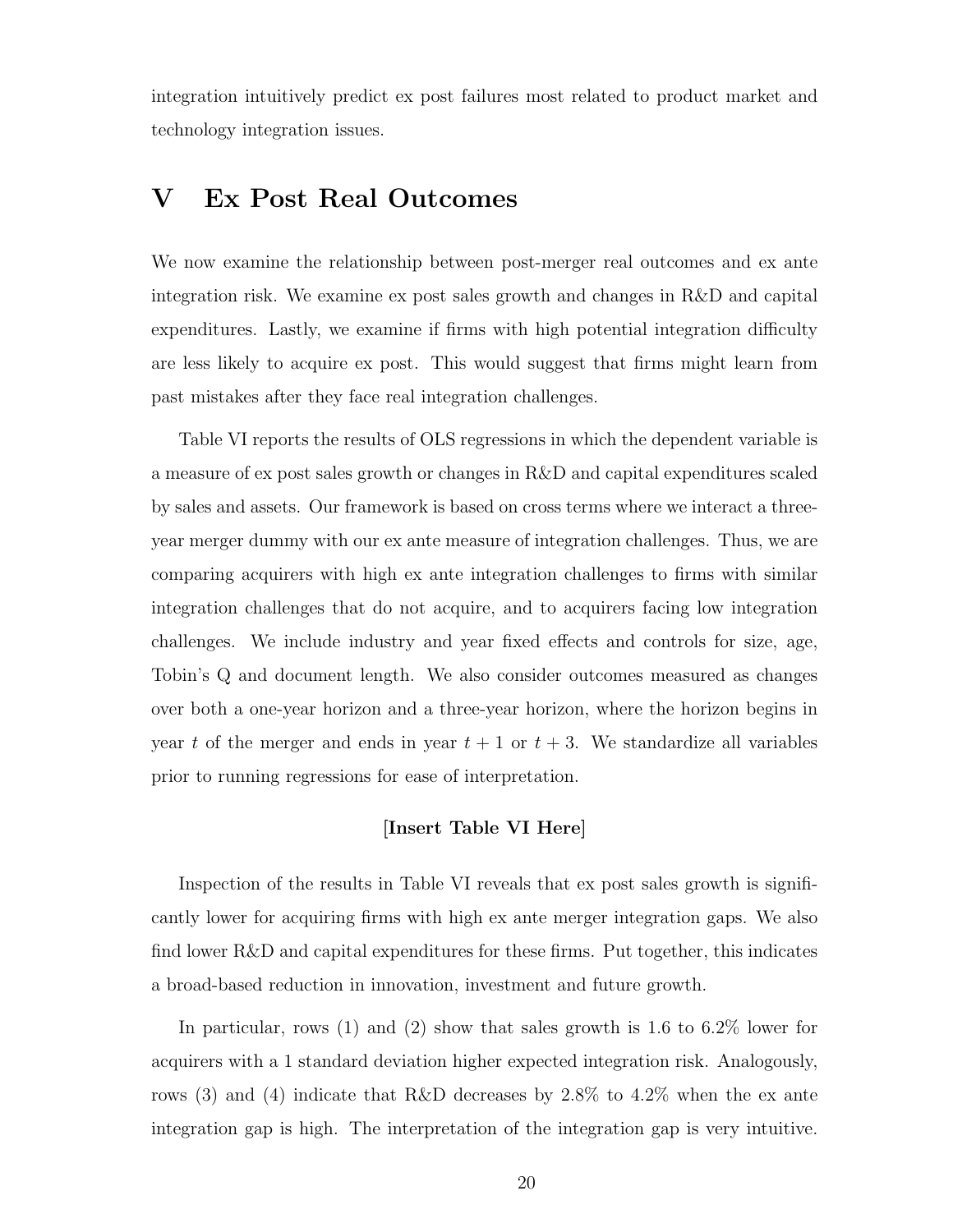When the ex ante difference between the expected integration and actual integration is high for the acquirer, it indicates that the firm's realized integration is below the expected levels achieved by other firms operating in markets using similar vocabularies. Our hypothesis is that such a firm is less likely to realize the full potential of its M&A activities, and we thus predict lower expenditures on longer-term investments given the distraction to management that a difficult integration process entails. These results are significant at the 1% level and strongly support this conclusion. In addition, rows (7) and (8) show decreased capital expenditures, although the decline in CAPX is less severe than that for R&D. This result is consistent with R&D requiring more effort and incentives relative to CAPX, and thus R&D is more sensitive to integration failure.

Table VII examines whether subsequent withdrawal of future acquisitions, the rate of future acquisitions and net acquisitions (acquisitions minus divestitures) are related to ex ante merger integration risk. We consider regressions in which these ex post measures of acquisition activities are regressed on our ex ante measure of integration risk. We also include controls for size, age, target fraction of acquirer, market to book and also text-based similarity measures from Hoberg and Phillips (2010), which have been shown to impact mergers.

#### [Insert Table VII Here]

In Panel A of Table VII, one observation is one firm in one year, and the dependent variable is the fraction of a given firm's announced transactions in the given year that were withdrawn. A firm-year observation is only included in the regression if the firm had at least one announced acquisition in the given year. The table shows that proposed mergers and acquisitions are more likely to be withdrawn when the integration gap is high. In addition, when rivals and targets have similar products, or when they have higher valuations, deals are less likely to be withdrawn. Overall the results support the conclusion that our measure of the integration gap captures ex ante information about likely challenges a transaction will face, and managers are more likely to withdraw such transactions.

Panel B of Table VII reveals that acquisitions and net acquisitions decrease in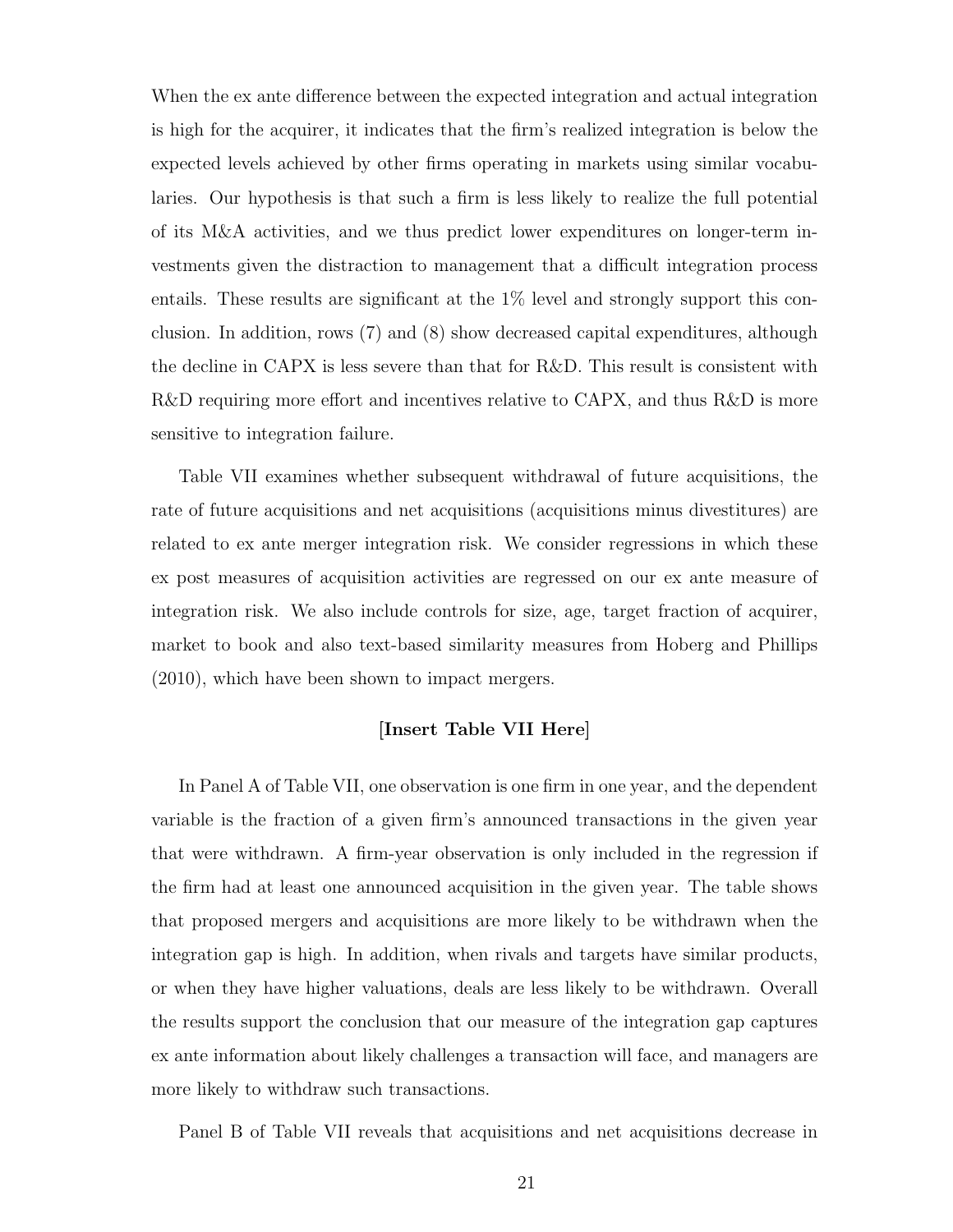the years after a firm does an acquisition with a high ex ante merger integration gap. These results are significant at the 5% level overall, and are significant at the 1% level for net acquisitions. We note that the ex ante integration variables are measured before the transaction, thus providing evidence that ex ante shortcomings in integration are associated with subsequent reductions in acquisition activity. This suggests that managers who face difficult integrations ex ante might learn from the experience and then they do fewer such transactions ex post.

## VI Stock Market Returns

Given we have documented that outcomes differ on the real side, we turn to an examination of the impact of ex ante integration difficulty in the stock market. We examine whether merger integration difficulty relating to the assets in place, and also specifically relating to the likely synergies, induce lower stock market returns. We examine both announcement returns and also longer term ex post stock returns.

#### A Announcement Returns

We first examine stock market announcement returns. We regress stock market announcement returns on our measures of potential merger integration difficulty and synergy integration risk. We include both our measure of the synergy integration gap and separate measures of the integration gap for the assets in place of the acquirer and target. We also consider our measure of synergy uniqueness. We consider announcement returns measured just on day  $t = 0$ , and also a 3-day window, where all windows are centered around  $t = 0$ . Announcement returns are market-adjusted. We include control variables for size, age, the fraction of the acquirer the target represented, the firm market to book, text-based similarity variables based on Hoberg and Phillips (2010), and document size.

The key independent variables of interest are the Synergy Integration Gap, and the Target and Acquirer Integration Gaps. These measures are computed as follows. The synergy integration gap was defined earlier in equation (8) and is based on expected integration of the words used by other firms in the economy that are likely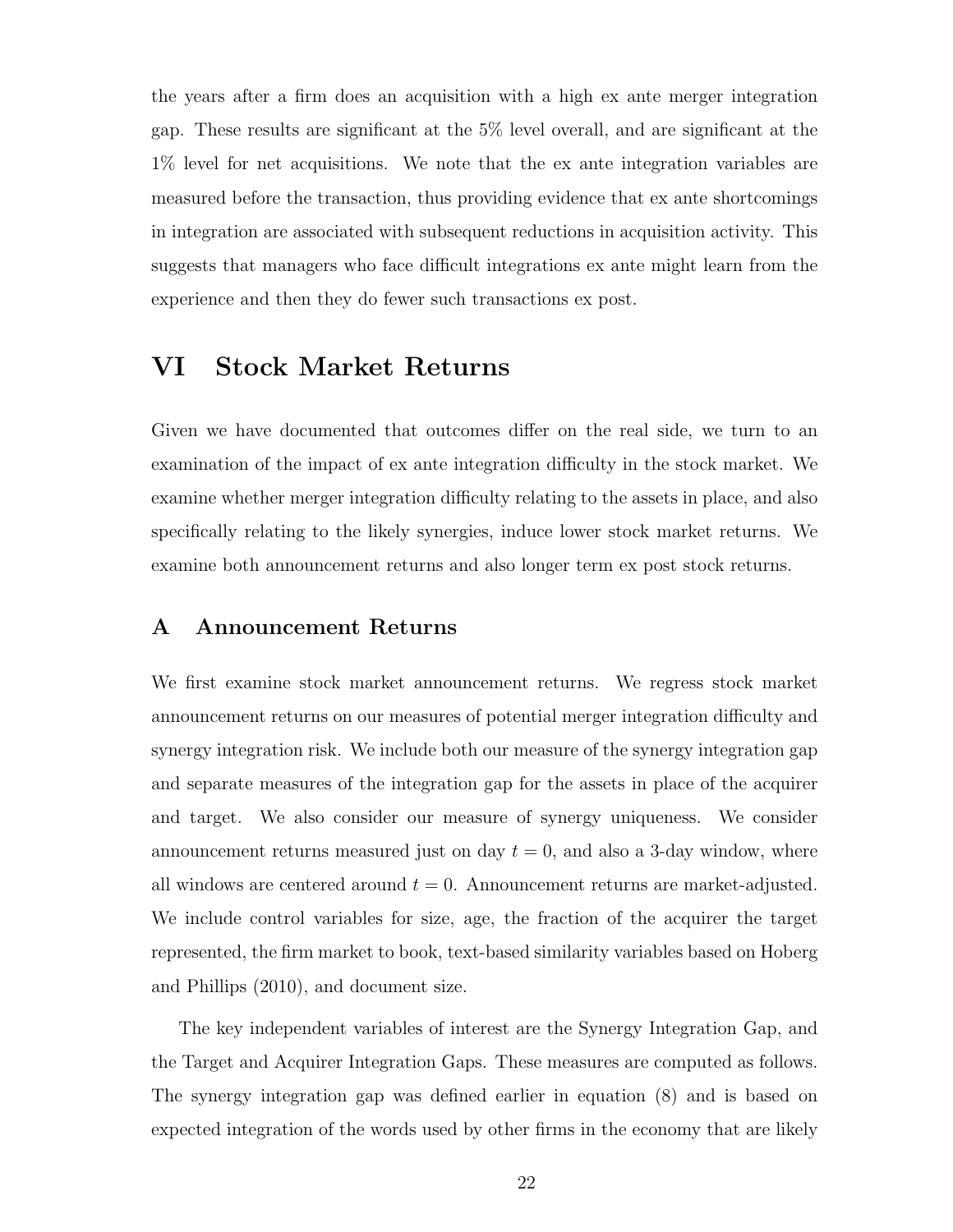to appear in the post merger firm's synergy vocabulary. The acquirer and target integration gaps are the standard variables defined in equation (6) computed for each of the two firms, respectively. The resulting measures of integration difficulty are ex ante measurable and target specific parts of the post merger firm based on assets in place and likely synergies.

#### [Insert Table VIII Here]

Panel A of Table VIII shows some evidence that the acquirer underperforms at the time of the announcement when it buys targets that are poorly integrated as the coefficient on the target integration gap is negative and significant, although at the 10% level. The synergy integration gap is not statistically different from zero for acquirers. Importantly, we document later that the biggest stock market consequence for acquirers lies in their negative longer-term abnormal stock returns, which are significantly lower for acquirers facing higher integration difficulty. This suggests that market participants might not fully anticipate the consequences of integration failure at the time of announcement.

In contrast, Panel B shows that the synergy integration gap strongly predicts lower target announcement returns, especially at the 3-day horizon, where results are significant at the 1% level. Because all independent variables are standardized prior to running the regression, the coefficients of  $-0.010 / -0.017$  for the synergy integration gap indicate that target announcement returns are 1.1% to 1.7% lower on average when the synergy integration gap increases by one standard deviation. These results are economically meaningful. Put together with our findings for acquirers, the results suggest that the market is partially but not fully aware of likely integration challenges at the time of announcement.

Panels B and C additionally show that acquirers have higher announcement returns, and targets have lower announcement returns, when the likely synergies are more unique. Although the drivers of this result are not perfectly clear and full assessment of this finding is outside the scope of our study, it is potentially consistent with the acquirer earning at least some rents when their proposed mergers are particularly innovative. They might also suggest that the acquirer has more bargaining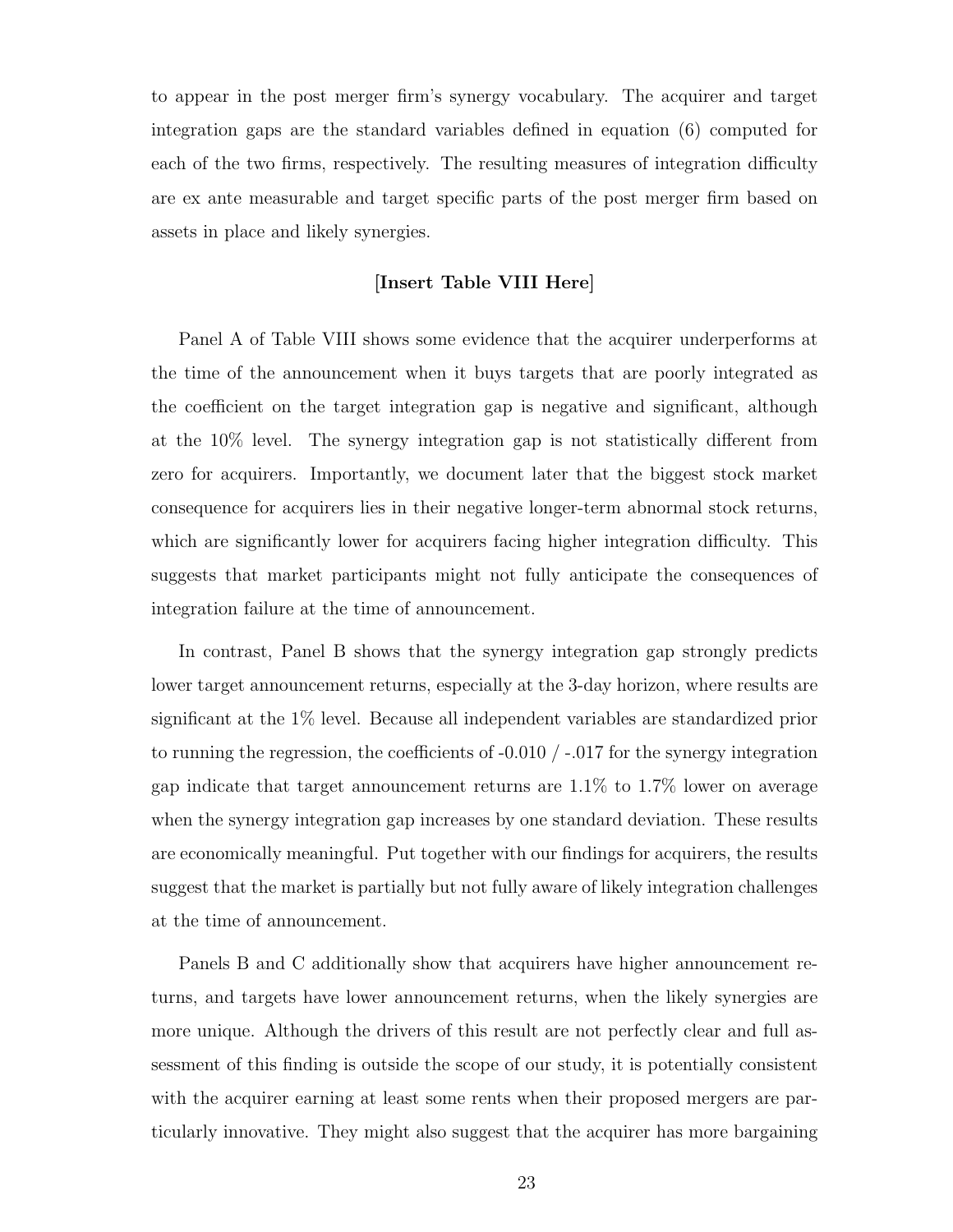power when the proposed synergies are highly unique, as the acquirer might be the only buyer that can achieve the proposed synergies.

Our results are robust to including controls for the pairwise product text similarity variables used in Hoberg and Phillips (2010). This shows that our new measures of merger integration are distinct from firm pairwise similarities. This finding is not surprising by construction, as our integration difficulties variable focuses on within firm word frequency distributions across paragraphs, whereas the similarity variables in Hoberg and Phillips (2010) are based on across-firm comparisons.

### B Ex Post Long-run Stock Returns

In this section, we explore the extent to which ex ante measures of integration are associated with the ex post stock returns of acquiring firms. This issue of the stock returns to acquiring firms is important and has been studied by Asquith (1983), Aggarwal, Jaffe, and Mandelker (1992), Fama (1998), Loughran and Vijh (1997) and Mitchell and Stafford (2000). These studies show that acquiring firms underperform in the years after an acquisition. Our study extends this work and we examine the extent to which acquiring firms with higher levels of ex ante integration difficulty experience lower stock returns than do acquirers with lower levels of integration risk. Evidence supporting this link can further explain why some acquiring firms underperform, as market participants might not have full information about the extent of integration difficulty and its potential adverse affect on acquiring firms.

### C Asset Pricing Variables

We consider monthly excess stock returns as our dependent variable. Our primary independent variable of interest is the acquisition dummy. We examine its relationship with the integration gap by sorting firms into quintiles based on the integration gap, and testing (using Fama MacBeth regressions and calendar time models) if the high gap firms behave differently from the low gap firms. Our acquisition dummy is set to one when a firm has a completed acquisition as indicated by the SDC Platinum database. The dummy is set to one during the one year period starting six months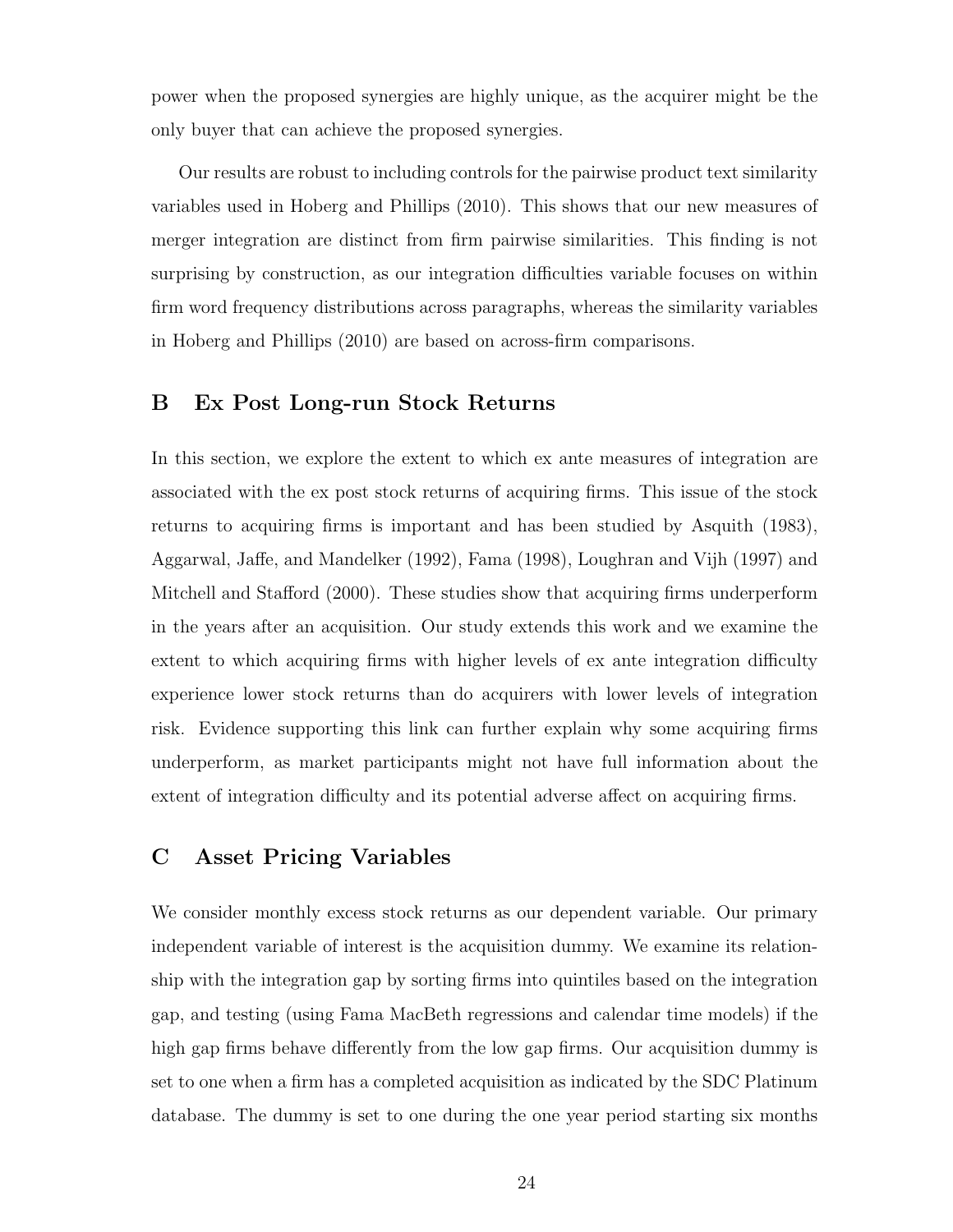after the acquisition date and is otherwise set to zero. The use of a six month lag is to maintain consistency with our other variables, and also to reflect the fact that integration failure likely materializes after the firm has had ample time to attempt to properly integrate the acquired division. This allows us to examine if the well known anomaly that acquiring firms underperform can be explained by integration failure, and also allows us to more broadly examine the cross sectional role of merger integration failure in explaining monthly stock returns.

We also include controls for size, book-to-market and momentum. We construct size and book-to-market ratio variables following Davis, Fama, and French (2000) and Fama and French (1992). Market size is the natural log of the CRSP market cap. Following the lag convention in the literature, we use size variables from each June, and apply them to the monthly panel to predict returns in the following one year interval from July to June.

The book-to-market ratio is based on CRSP and Compustat variables. The numerator, the book value of equity, is based on the accounting variables from fiscal years ending in each calendar year (see Davis, Fama, and French (2000)) for details). We divide each book value of equity by the CRSP market value of equity prevailing at the end of December of the given calendar year. We then compute the log bookto-market ratio as the natural log of the book value of equity from Compustat divided by the CRSP market value of equity. Following standard lags used in the literature, this value is then applied to the monthly panel to predict returns for the one year window beginning in July of the following year until June one year later.

For each firm, we compute our momentum variable as the stock return during the eleven month period beginning in month  $t - 12$  relative to the given monthly observation to be predicted, and ending in month  $t - 2$ . This lag structure that avoids month  $t - 1$  is intended to avoid contamination from microstructure effects, such as the well-known one-month reversal effect.

After requiring that adequate data exist to compute our integration variables and the aforementioned asset pricing control variables, and requiring valid return data in CRSP, our final sample has 551,318 single segment firm observations.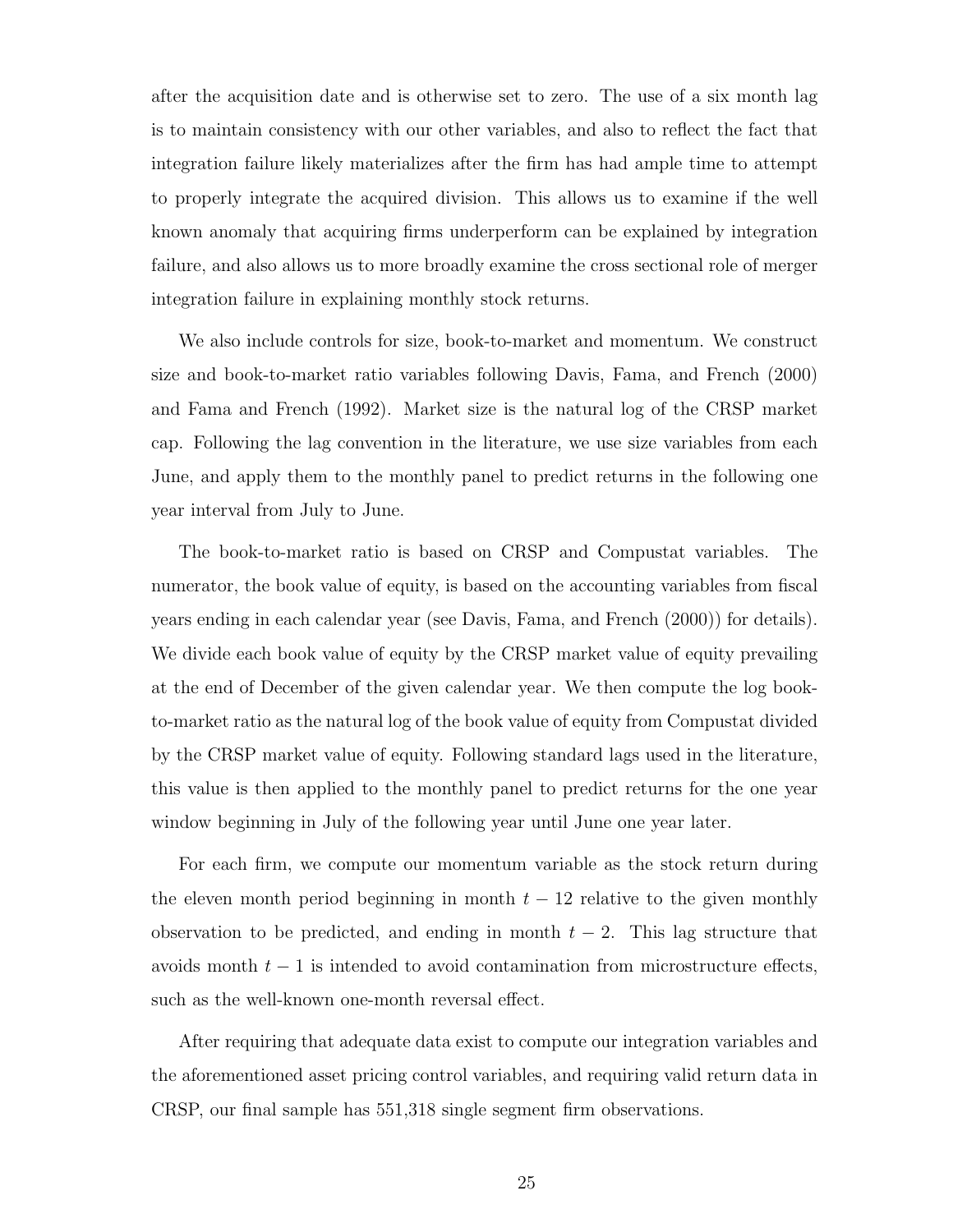#### D Fama MacBeth Regressions

Table IX displays the results of monthly Fama and MacBeth (1973) regressions in which the dependent variable is the monthly excess stock return. Rows (1) to (5) show our baseline model, which we separately run in quintile subsamples based on our ex ante integration map variable. Row (6) displays the results of tests regarding whether the coefficients in the highest quintile integration gap subsample are significantly different from those the lowest quintile.

We first note that the book-to-market and momentum variables are not significant in our sample. This result for momentum is primarily due to the fact that our sample includes the financial crisis, a period during which momentum is known to strongly under perform. We now examine two hypotheses that might further explain why managers might pursue transactions in cases where integration difficulties are likely. We test whether managerial agency problems are likely, and whether integration issues are more severe for larger firms, which are likely more complex and inflexible. We also consider whether poor performance of acquirer firms is related to a lack of growth options as such firms might wish to slow their rate of decline.

#### [Insert Table IX Here]

Table IX displays the results. Rows (1) to (5) display results for our full sample divided into quintiles based on the ex ante integration gap. Row (6) displays our main result, that firms with a higher integration gap have significantly lower stock returns when they acquire relative to firms that have low integration gaps. We also find that underperformance following acquisitions in high integration gap firms is stronger in subsamples where firms have (A) higher cash balances and (B) firms are larger. Results are particularly strong for firms that have both features. Row (7) indicates that high minus low integration gap acquirers particularly underperform when they are firms with above-median cash balances. Here the t-statistic is  $-3.2$  and the result is significant at the 1% level. This result is quite strong compared to the diametric-opposite subsample in row (8), where the same test produces a coefficient very close to zero and a t-statistic of -0.1. We also note that our results are a stronger for larger firms as shown in row (9), where once again we observe a result that is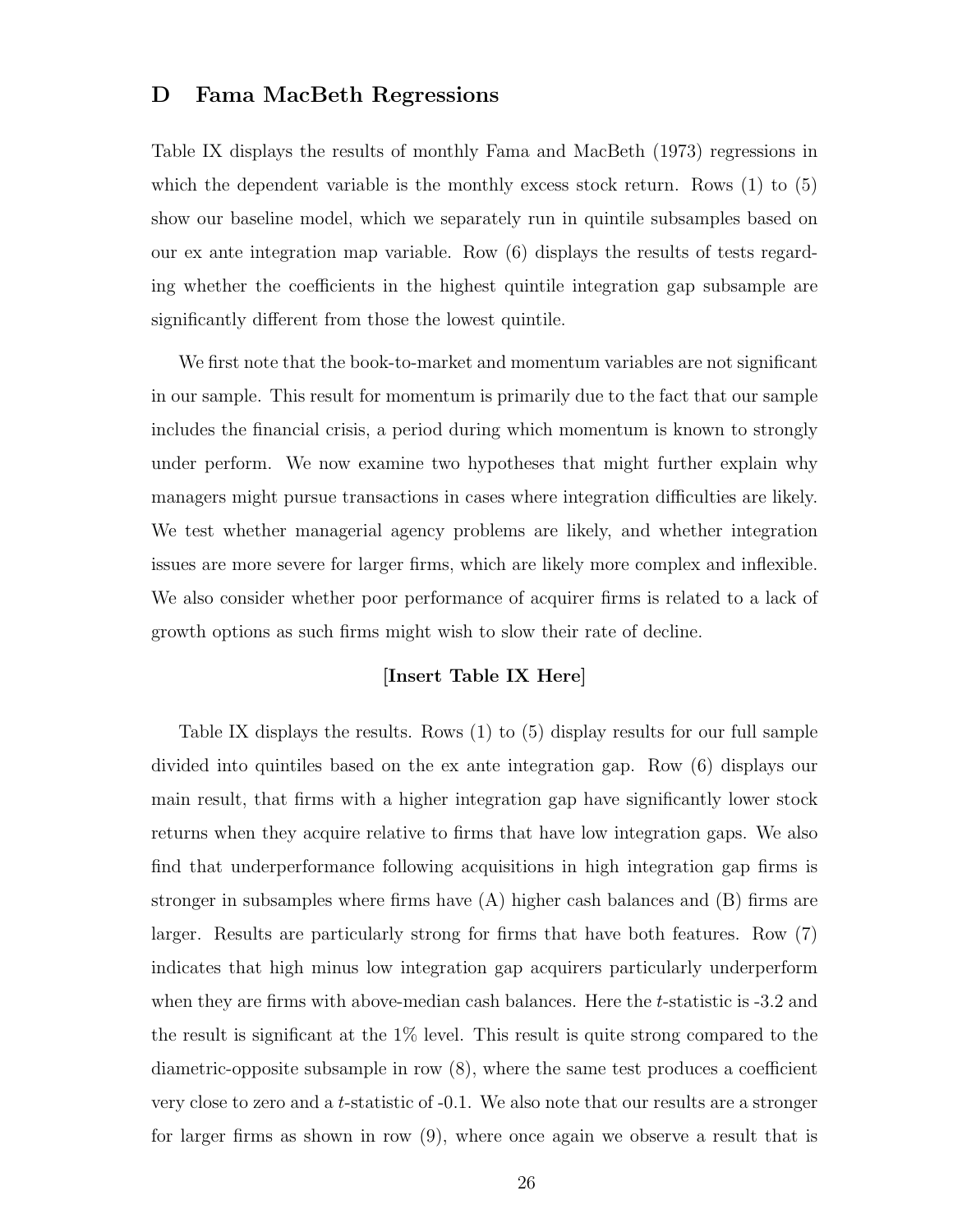significant at the  $1\%$  level.

Regarding an alternative explanation based on a lack of growth options, rows (9) and (10) suggest that such an explanation is not present. Such an explanation would predict stronger results for value firms, when in fact we find stronger results for growth firms. Yet any difference in value versus growth firms is small relative to the differences based on cash and size. Also, as we point out in the next section, any significant results for value or growth vanish in calendar time tests when profitability and investment factors are included. Thus, our evidence generally runs counter to a lack of growth option explanation, given overall we find little differences across value or growth firms.

Overall these findings support the conclusion that acquirers with high integration gaps underperform, whereas those with low integration gaps do not. The difference across these firms is statistically significant at the 5% level overall and at the 1% level in targeted subsamples where we predict stronger results. Thus we conclude that merger integration risk can explain a large fraction of the underperformance of acquiring firms documented in past studies. Because these findings are particularly sharp for firms with high cash balances and for larger firms, we conclude that agency problems and firm complexity both likely play a role. Row (13) confirms that our results are most significant and economically large when both channels are present.

Regarding economic magnitudes, our results suggest that long-short quintile portfolios based on acquiring firms with high minus low integration gaps earn roughly 0.3% per month (3.6% annual) in the full sample. These returns more than double in the high cash balance subsample to 7.7% annualized, are 6.2% for large firms, and 8.8% annualized when both traits are present. These results are economically large, particularly so given that they are stronger in the larger firm subsample where significant return predictability is usually more difficult to find.

#### D.1 Calendar-Time Tests

To further examine if our stock return results are robust, we consider monthly zerocost portfolios that invest long in acquiring firms and short in non-acquiring firms.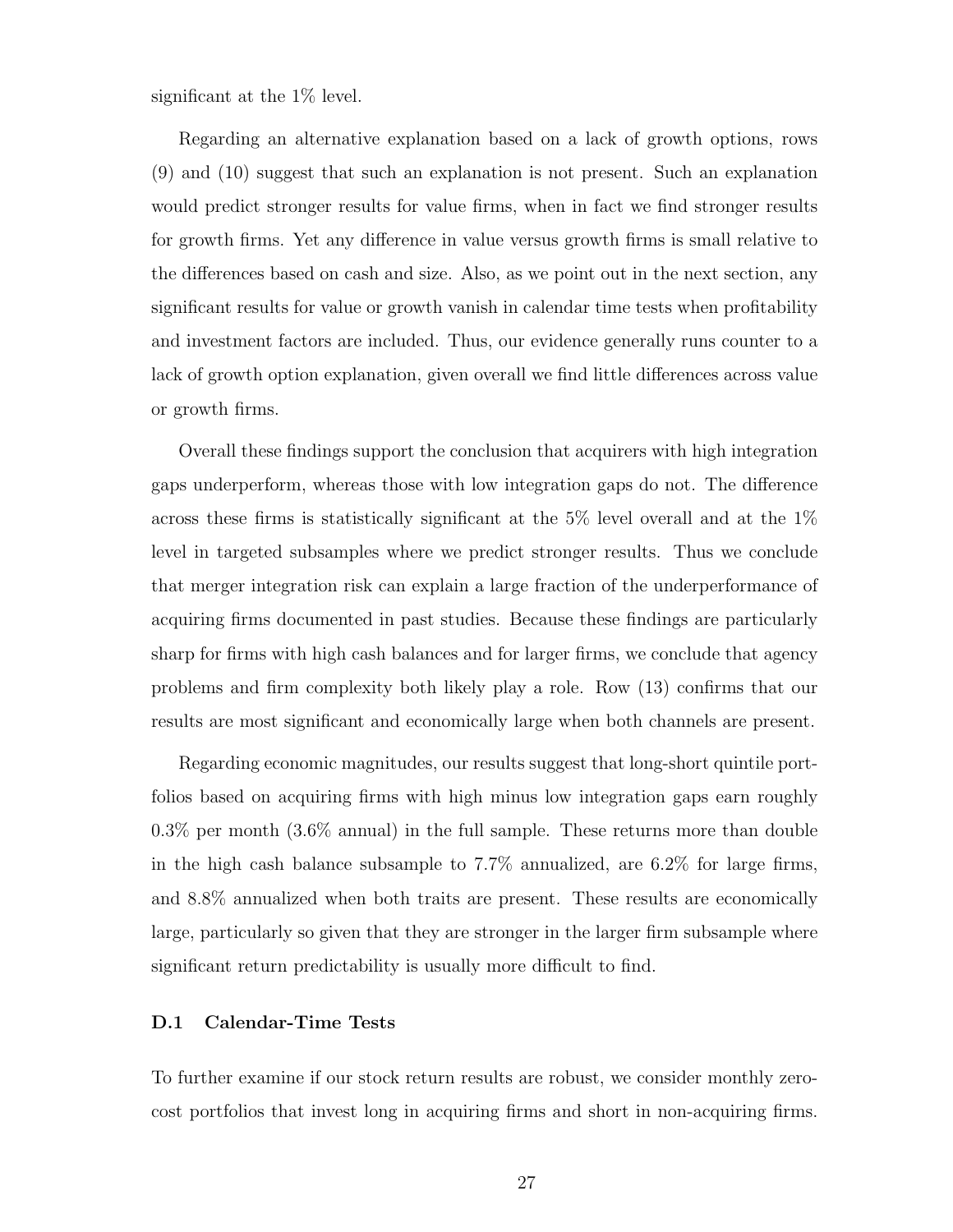Moreover, we examine the performance of this portfolio within subsamples of firms facing high integration gaps and compare this portfolio to an analogous one based on low integration gap firms.

In our calendar time tests, the dependent variable is the monthly return of such zero-cost portfolios, and we maintain our focus on single segment firms. Table X displays the results. In Panel A, we construct the zero cost portfolio separately for firms in each quintile based on each firm's ex ante integration gap. We regress each portfolio on four factors including the market factor, HML, SMB, RMW, and CMA.<sup>3</sup> The table displays each portfolio's factor loadings and also its abnormal performance given the factor model (its alpha). Rows (1) to (5) show that we only observe statistically significant underperformance for the highest two integration gap quintiles. Row (6) shows that the difference between the high and low integration gap portfolios is significant at the 5% level in the full sample.

#### [Insert Table X Here]

For parsimony, we focus only on the difference between the high integration gap quintile and the low integration gap quintile in our additional subsample tests. Panel B reports this difference in performance when firms are further divided based on above versus below median cash balances (cash/assets). We find, consistent with our earlier results, that underperformance is stronger for firms with higher cash balances. This is suggestive evidence that agency problems might play a role in the decision to do mergers with an increased likelihood of integration failure. In Panel C, we run analogous tests based on above and below median market capitalizations. We find that differences in underperformance are only significant for larger acquirers. This finding illustrates that our results are important as they impact larger firms, and is consistent with the impact of integration difficulties being more severe for larger and more complex firms.

In Panel D, we test for differences in the subsamples of value and growth firms.

<sup>3</sup>We thank Ken French for providing factor data on his website. We also note in the internet appendix that our results are robust to an alternative Carhart model based on the market, HML, SMB, and UMD. The only difference is that results are stronger for the growth firm subsample using the Carhart model, which indicates that the profitability and investment factors are relevant to include in the model.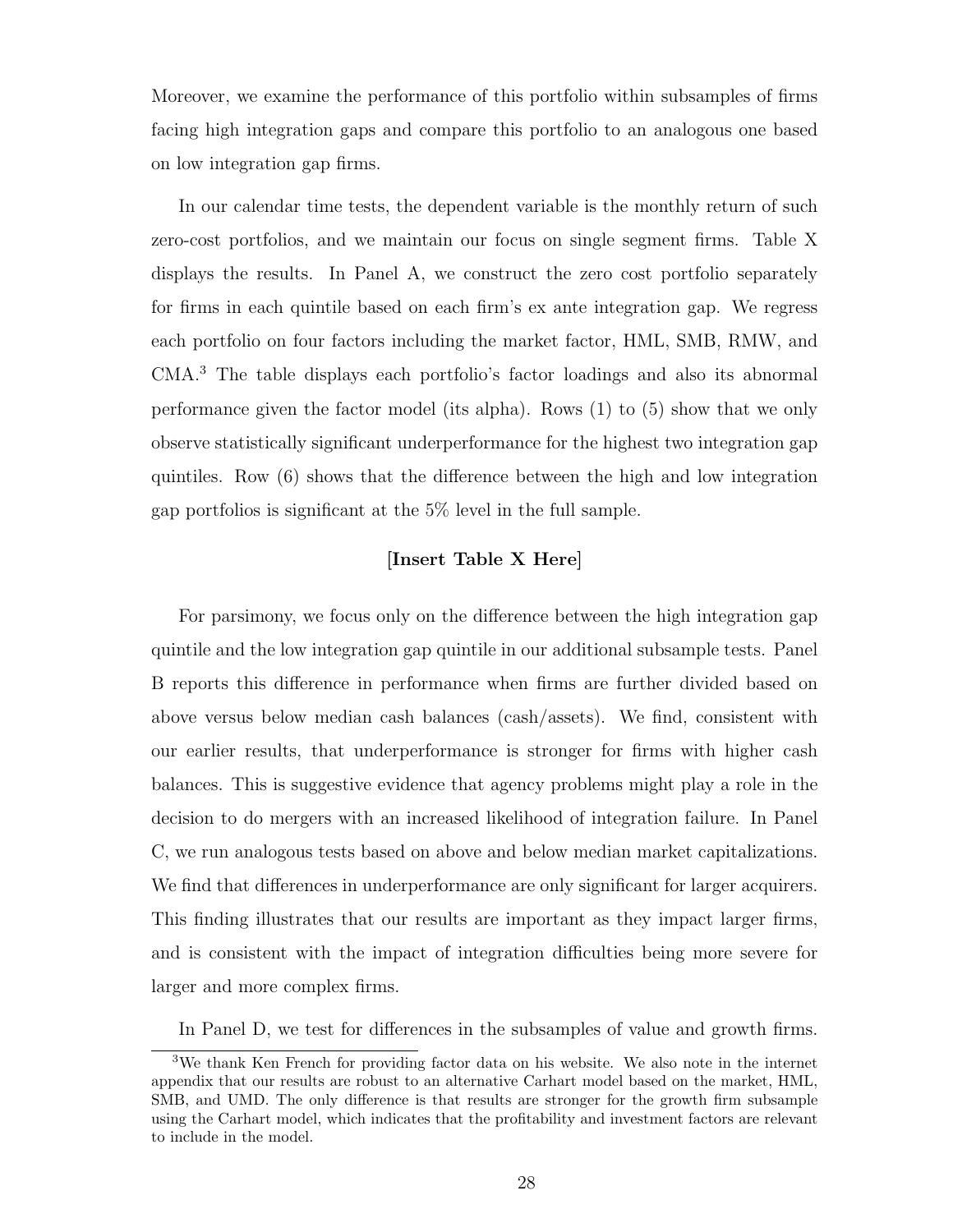Here we find no significant results and the coefficients for value and growth are nearly identical. These results suggests that a lack of growth options likely cannot explain our results. Finally, in Panel E, we show that among the four permutations of above and below median size and cash balances, only the high cash balance and large firm size subsample experiences significant negative abnormal returns.

Overall, our results indicate that stock returns are lower among firms that are acquirers when they face higher ex ante integration gaps. This finding is stronger for larger firms and firms that have higher cash balances. This result also cannot be explained by common risk factors used in the literature. Our earlier findings link underperformance to specific types of integration failures, which are likely to be idiosyncratic in nature. We conclude that although the market reacts some at the time of announcement, the market likely does not fully reflect the impact of potential integration problems at this time and thus we observe subsequent longer-term price corrections.

## VII Conclusions

We examine the importance of potential merger integration difficulty to merger outcomes—both for stock market and real outcomes. Our findings support the view that poor merger outcomes arise in part from the difficulty of integrating the product lines offered by the pre-merger firms and especially decreased investment in innovation and long-term growth options. These integration difficulties in turn lead to lower sales growth and negative stock market outcomes.

We focus on measuring the difficulty of integrating product lines across organizations at the firm level for acquisitions in the U.S. We use text-based analysis of business descriptions in firm 10-Ks to measure ex ante merger integration difficulty to capture the extent to which merging firms will face challenges integrating their product lines. The measures are general and are based on measuring integration at the level of individual words or word-pairs. Using this approach, we can calculate integration difficulty for both proposed mergers and actual mergers before they are consummated. We can also assess ex ante integration difficulty specifically for merger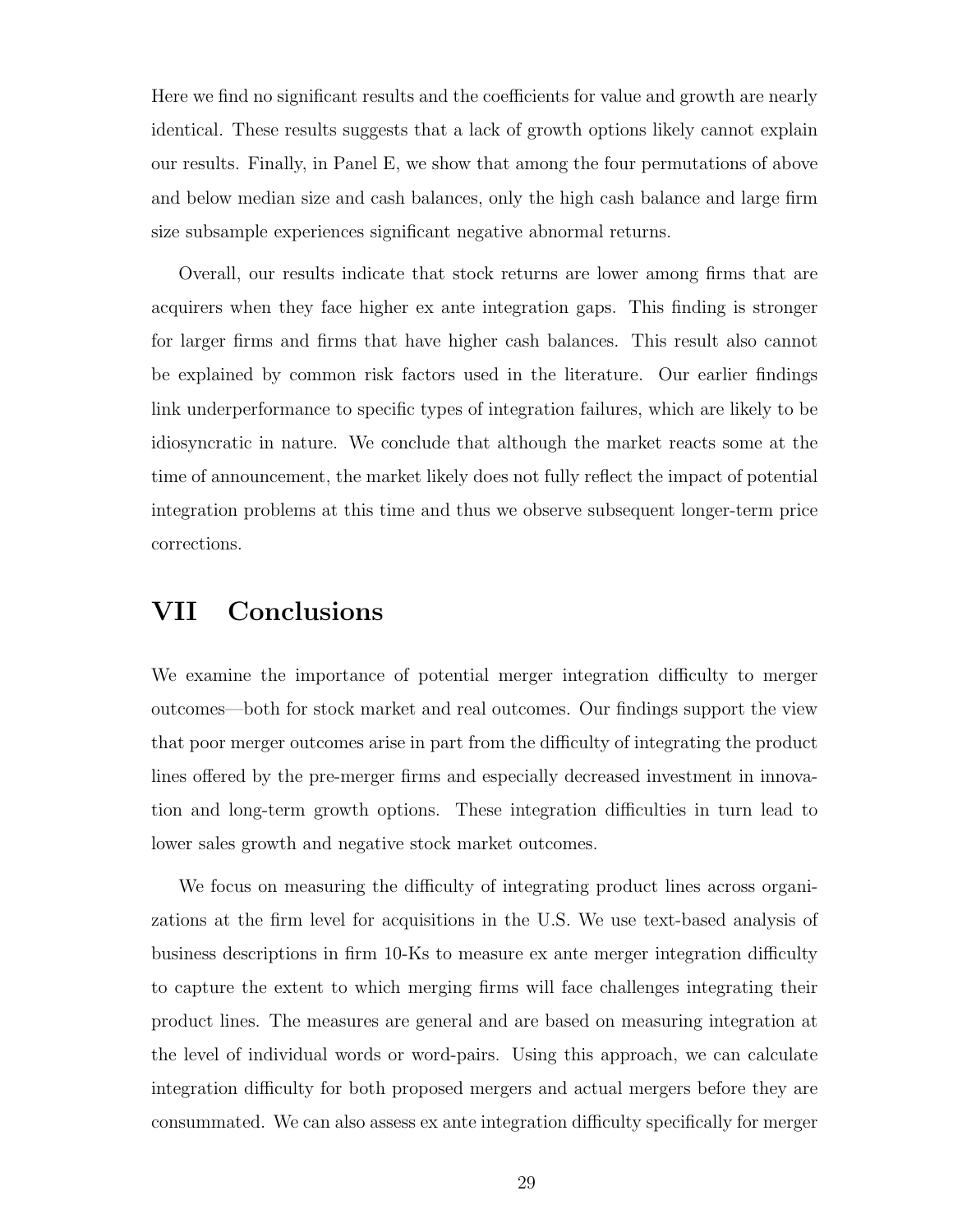synergies, which are most likely at risk of failed integration.

We find that when ex ante merger integration difficulty is high, the post-transaction incidence of managers discussing integration difficulties increases. These discussions are specific and often refer to issues such as technological issues, product-oriented issues and drains on managerial time. These findings are consistent with ex ante product integration risks predicting an environment that is less conducive to innovation and investment in growth options, which require strong incentives and high attention by management.

We document the impact of ex ante integration difficulty throughout the merger process and on ex post outcomes. We find that firms performing mergers and acquisitions in markets with high product integration difficulty experience lower ex post sales growth, R&D and capital expenditures. Target firms experience lower announcement returns when integration difficulties are likely whereas acquirers experience negative longer-term abnormal returns after the transaction. Regarding long-term returns, our findings suggest that the anomaly that acquiring firms have lower longer-term stock returns primarily occurs for firms most exposed to our ex ante integration difficulties measure and for firms with high cash balances and larger more complex firms. Additionally, we find no support for an alternative explanation that our results can be explained by firms with poor growth opportunities attempting to slow their decline using acquisitions.

Our results lend support to the conclusion that the consequence of integration problems are less focus on growth options, as managers are forced to devote more attention to pre-existing operations at the cost of investment in growth options. These findings illustrate the importance of product integration within the firm and its direct impact on the longer term future of acquiring firms and the success of a firm's acquisition.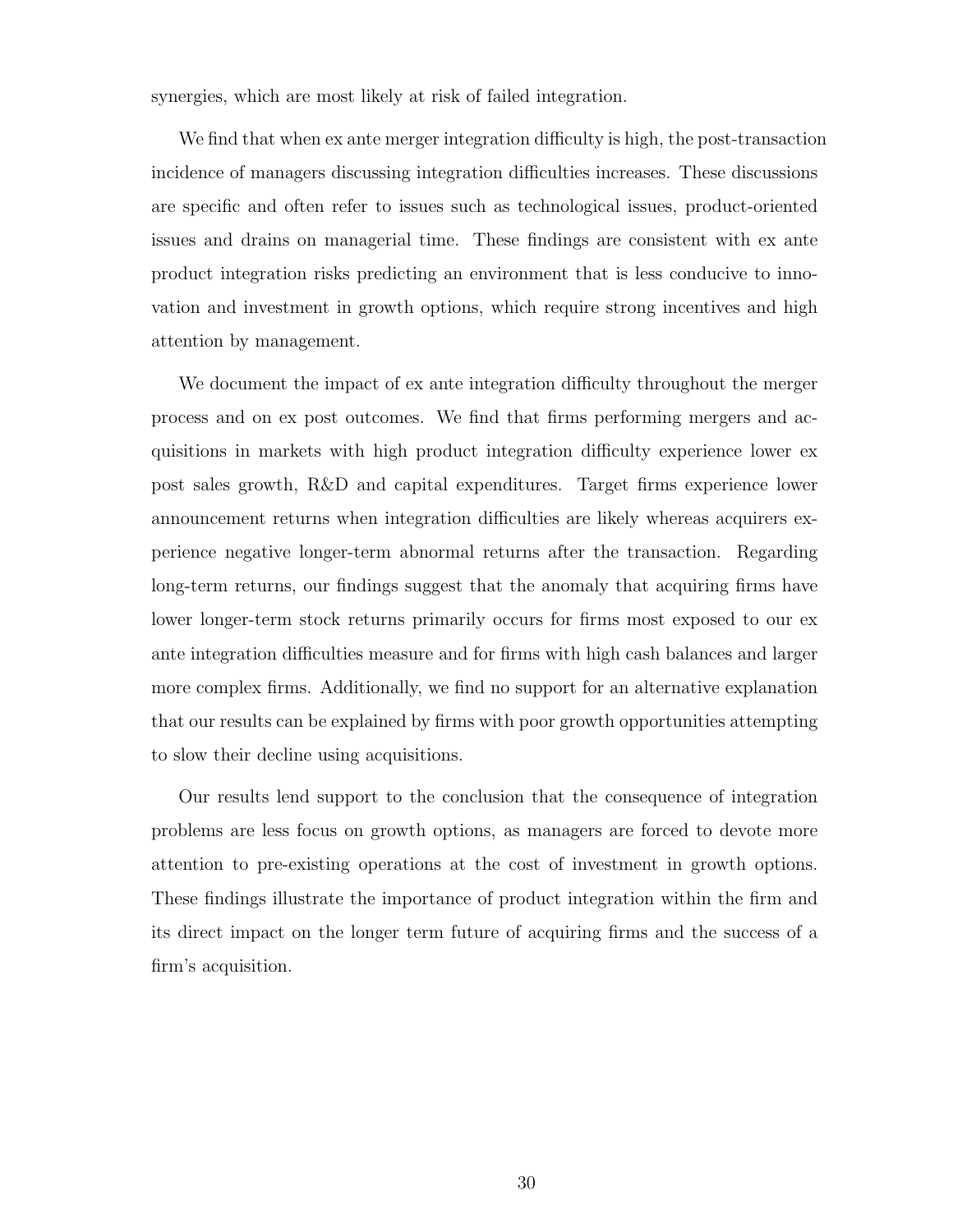## References

- Aggarwal, Anup, Jeffrey Jaffe, and Gershon Mandelker, 1992, The post-merger performance of acquiring firms: a reexamination of an anomlay, *Journal of Finance* 47, 1605– 1621.
- Ahern, Kenneth, Daniele Daminelli, and Cesare Fracassi, 2015, Lost in translation? the effect of cultural values on mergers around the world, Journal of Financial Economics 117, 165–189.
- Andrade, Gregor, Mark Mitchell, and Erik Stafford, 2001, New evidence and perspectives on mergers, Journal of Economic Perspectives 15, 103–120.
- Arnold, JD, 1983, Saving corporate marriages: Five cases, Mergers and Acquisitions 23, 55–58.
- Asquith, Paul, 1983, Merger bids, uncertainty and stockholder returns, Journal of Financial Economics 11, 51–83.
- Bena, Jan, and Kai Li, 2014, Corporate innovations and mergers and acquisitions, Journal of Finance 69, 19231960.
- Davis, James, Eugene Fama, and Kenneth French, 2000, Characteristics, covariances, and average returns: 1929-1997, Journal of Finance 55, 389–406.
- Epstein, Marc, 2004, The drivers of success in post-merger integration, Organizational dynamics 33, 174–189.
- Fama, Eugene, and Kenneth French, 1992, The cross section of expected stock returns, Journal of Finance 47, 427–465.
- Fama, Eugene, and J. MacBeth, 1973, Risk, return and equilibrium: Empirical tests, Journal of Political Economy 71, 607–636.
- Fama, Eugene F., 1998, Market efficiency, long-term returns, and behavioral finance, Journal of Financial Economics 49, 283–306.
- Harford, Jarrad, 1999, Corporate cash reserves and acquisitions, Journal of Finance 54, 1969–1997.
- Healy, Paul, Krishna Palepu, and Richard Ruback, 1992, Does corporate performance improve after mergers?, Journal of Financial Economics 31, 135–175.
- Hoberg, Gerard, and Vojislav Maksimovic, 2015, Redefining financial constraints: a textbased analysis, Review of Financial Studies 28, 1312–1352.
- Hoberg, Gerard, and Gordon Phillips, 2010, Product market synergies in mergers and acquisitions: A text based analysis, Review of Financial Studies 23, 3773–3811.
- , 2016, Text-based network industry classifications and endogenous product differentiation, Journal of Political Economy 124, 1423–1465.
- Loderer, C., R. Stulz, and U. Waelchli, 2016, Firm rigidities and the decline in growth opportunities, Management Science pp. 1–20.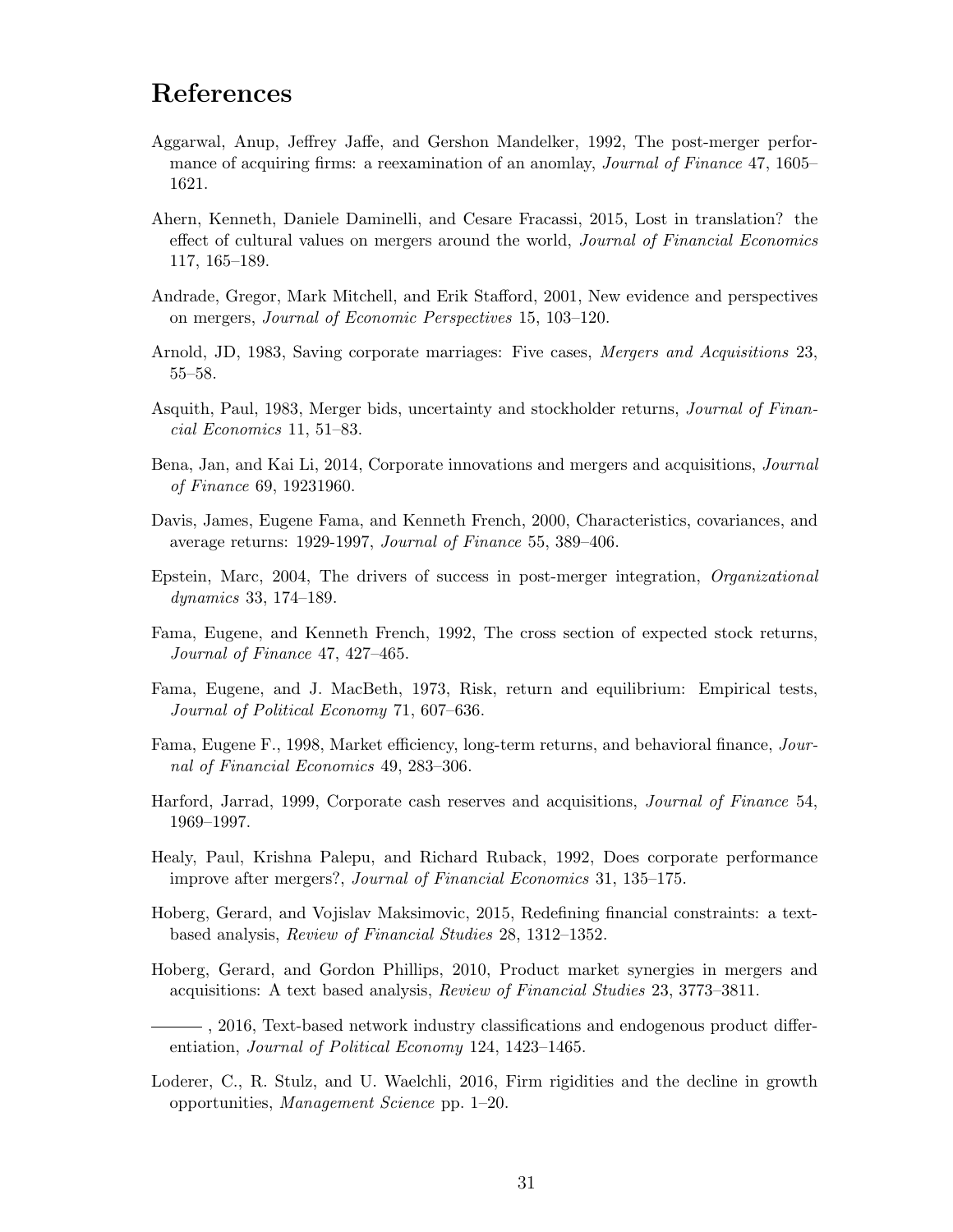- Loughran, Timothy, and Anand Vijh, 1997, Do long-term shareholders benefit from corporate acquisitions?, Journal of Finance 52, 1765–1790.
- Maksimovic, Vojislav, and Gordon Phillips, 2001, The market for corporate assets: Who engages in mergers and asset sales and are there efficiency gains?, Journal of Finance 56, 2019–2065.
- McGee, Tom, Trevear Thomas, and Russell Thomson, 2015, Integration report 2015: Putting the pieces together, available at http://www2.deloitte.com/content/dam/Deloitte/us/Documents/mergersacqisitions/us-ma-integration-report-030415.PDF.
- Mitchell, Mark, and Erik Stafford, 2000, Managerial decisions and long-term stock-price performance, Journal of Business 73, 287–329.
- Rhodes-Kropf, Matthew, and David Robinson, 2008, The market for mergers and the boundaries of the firm, Journal of Finance 63, 1169–1211.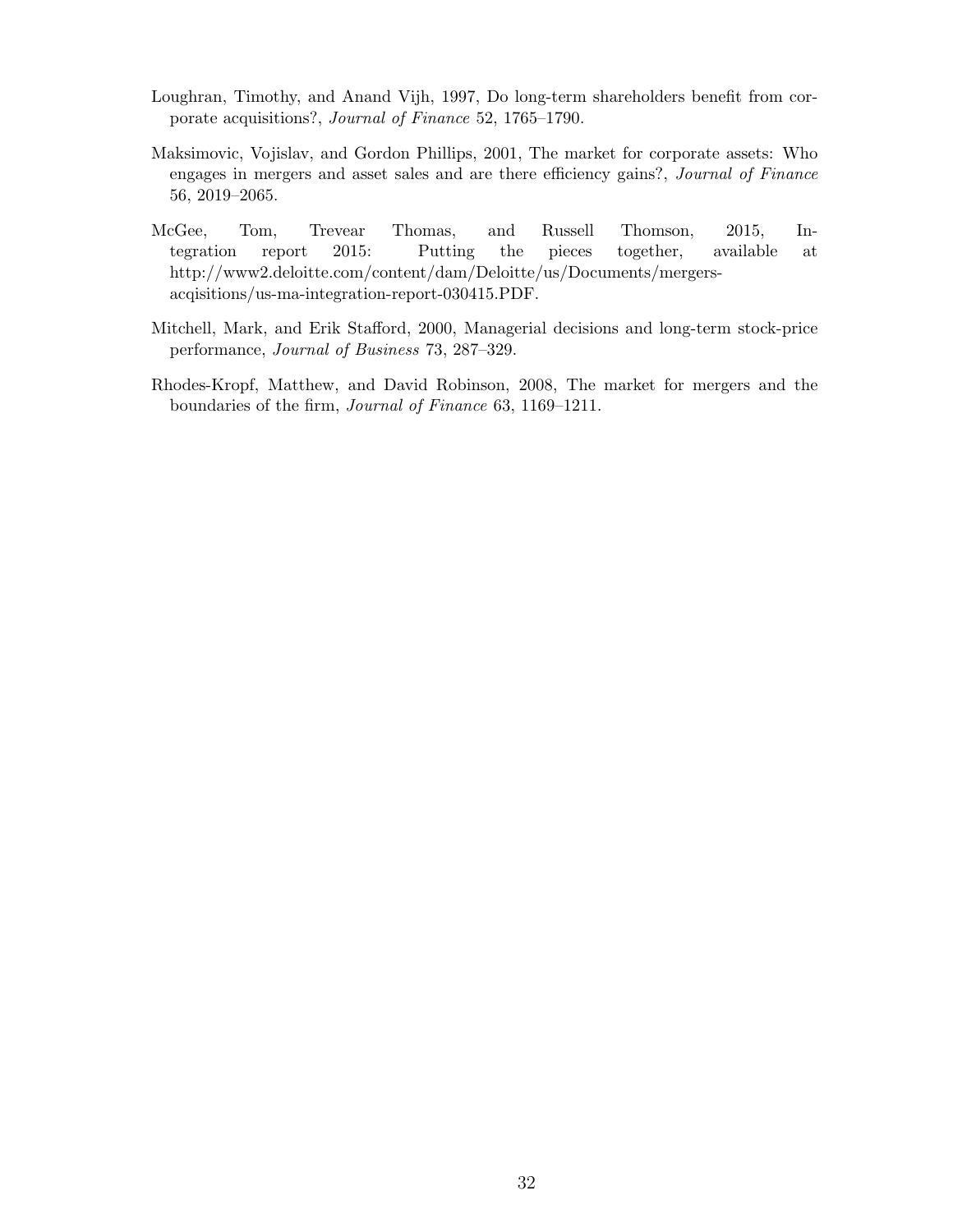#### Table I: Summary Statistics

Notes: Summary statistics are reported for our sample of 70,811 single segment firm-years from 1996 to 2015. Realized integration is the extent to which a firm's individual words appear in the firm's actual paragraphs in a distribution proportional to observed paragraph word counts. Expected integration is the extent to which a firm uses vocabulary that generally appears in a this proportional distribution across paragraphs in all firms that use the given word in the economy in the given year. The integration gap is expected minus realized integration. TNIC total similarity is the summed TNIC similarity of firms in the given firm's TNIC industry. The Overall integration Complaints dummy in Panel B is one if the firm's 10-K has a paragraph where the firm mentions integration in the context of a discussion about acquirers and vocabulary that indicates difficulty. The remaining integration complaints variables additionally require tabulated paragraphs to mention specific types of integration failures ranging from operations to technology to employees, etc. The profitability and expense variables in Panel C are based on Compustat data. The change in target (acquirer) rate is the natural logarithm of one plus the number of asset sales (purchases) in year t divided by one plus the number of asset sales (purchases) in year  $t - 1$ .

|                             |          | Std.                               |                                                                 |          |         |
|-----------------------------|----------|------------------------------------|-----------------------------------------------------------------|----------|---------|
| Variable                    | Mean     | Dev.                               | Minimum                                                         | Median   | Maximum |
|                             |          |                                    | Panel A: Integration Variables and Firm Characteristics         |          |         |
|                             |          |                                    |                                                                 |          |         |
| Firm Integration            | 0.431    | 0.109                              | 0.237                                                           | 0.415    | 1.000   |
| Expected Integration        | 0.400    | 0.054                              | 0.247                                                           | 0.393    | 0.586   |
| Integration Gap             | $-0.031$ | 0.082                              | $-0.720$                                                        | $-0.015$ | 0.170   |
| TNIC Total Similarity       | 12.308   | 21.509                             | 1.000                                                           | 2.886    | 132.931 |
| Log Assets                  | 5.781    | 2.060                              | 0.001                                                           | 5.782    | 14.986  |
| Log Age                     | 2.431    | 0.760                              | 0.000                                                           | 2.398    | 4.190   |
|                             |          |                                    | <b>Panel B: Managerial Mentions of Integration Difficulties</b> |          |         |
|                             |          |                                    |                                                                 |          |         |
| Overall Integ Complaints    | 0.074    | 0.261                              | 0.000                                                           | 0.000    | 1.000   |
| Operations Integ Complaints | 0.041    | 0.198                              | 0.000                                                           | 0.000    | 1.000   |
| Products Integ Complaints   | 0.043    | 0.203                              | 0.000                                                           | 0.000    | 1.000   |
| Technology Integ Complaints | 0.042    | 0.201                              | 0.000                                                           | 0.000    | 1.000   |
| Management Integ Complaints | 0.034    | 0.182                              | 0.000                                                           | 0.000    | 1.000   |
|                             |          | Panel C: ex post Outcome Variables |                                                                 |          |         |
| Sales Growth                | 1.178    | 0.705                              | 0.127                                                           | 1.074    | 25.859  |
| $\Delta$ R&D/Sales          | 0.029    | 1.487                              | $-48.043$                                                       | 0.000    | 71.144  |
| $\Delta$ R&D/Assets         | 0.002    | 0.064                              | $-1.553$                                                        | $-0.000$ | 1.384   |
| $\triangle$ CAPX/Assets     | $-0.002$ | 0.045                              | $-0.531$                                                        | $-0.000$ | 0.505   |
| $\Delta$ Target Rate        | 0.011    | 0.335                              | $-2.833$                                                        | 0.000    | 2.485   |
| $\Delta$ Acquirer Rate      | $-0.004$ | 0.501                              | $-3.526$                                                        | 0.000    | 3.807   |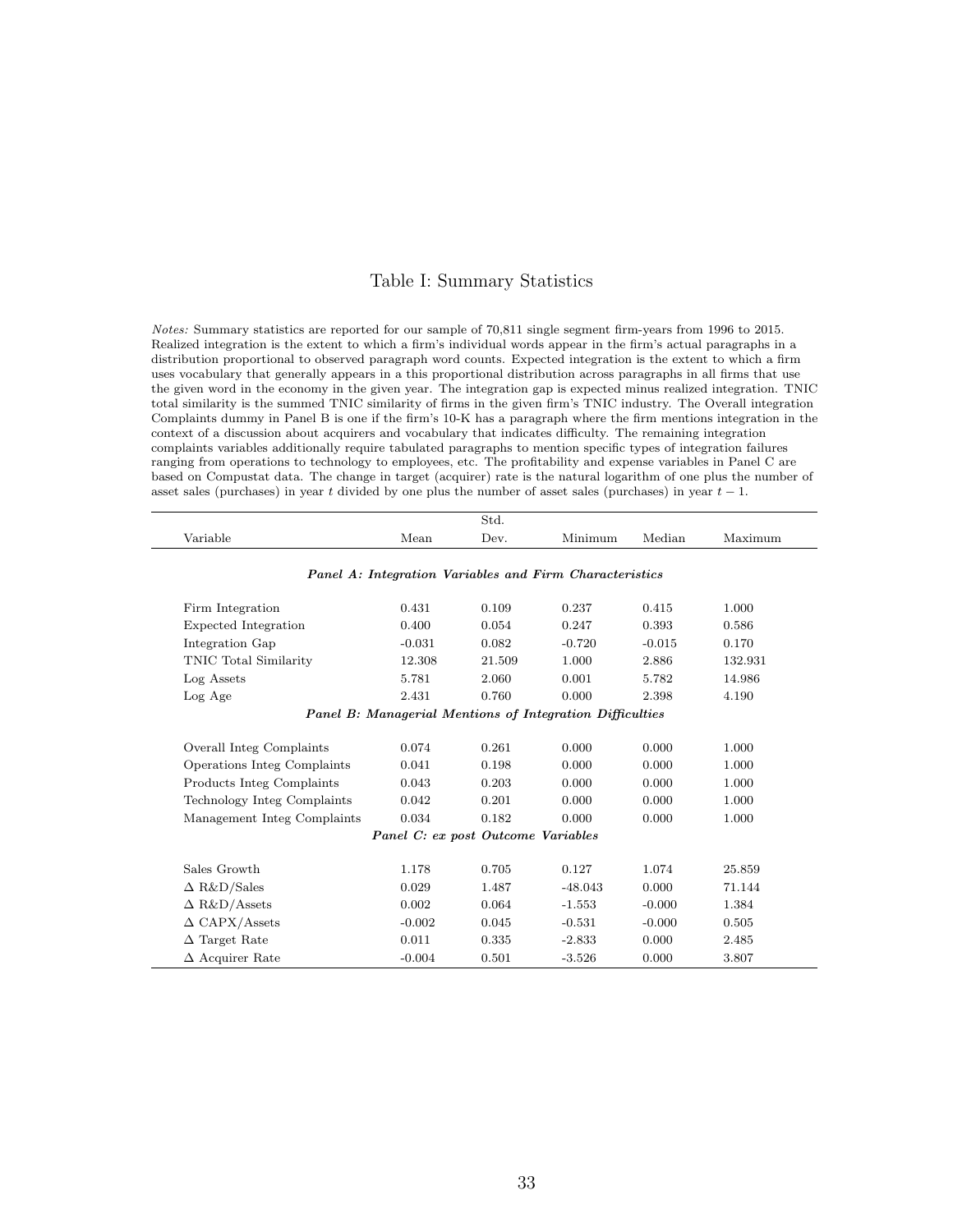### Table II: Pearson Correlation Coefficients

|                                     |             |                                 |             | TNIC       |          |          |  |
|-------------------------------------|-------------|---------------------------------|-------------|------------|----------|----------|--|
|                                     | Realized    | Expected                        | Integration | Total      | Log      | Log      |  |
| Row Variable                        | Integration | Integration                     | Gap         | Similarity | Assets   | Age      |  |
|                                     |             |                                 |             |            |          |          |  |
|                                     |             | <b>Correlation Coefficients</b> |             |            |          |          |  |
| Expected Integration<br>(1)         | 0.682       |                                 |             |            |          |          |  |
| (2)<br>Integration Gap              | $-0.874$    | $-0.240$                        |             |            |          |          |  |
| TNIC Total Similarity<br>(3)        | $-0.267$    | $-0.261$                        | 0.181       |            |          |          |  |
| (4)<br>Log Assets                   | $-0.142$    | $-0.158$                        | 0.083       | 0.223      |          |          |  |
| (5)<br>Log Age                      | 0.177       | 0.099                           | $-0.169$    | $-0.166$   | 0.257    |          |  |
| Integration Complaints Dummy<br>(6) | $-0.049$    | $-0.024$                        | 0.049       | $-0.062$   | $-0.008$ | $-0.074$ |  |

Notes: Pearson Correlation Coefficients are reported for our sample of single segment firms from <sup>1996</sup> to 2015. Please see Table <sup>I</sup> for variable descriptions.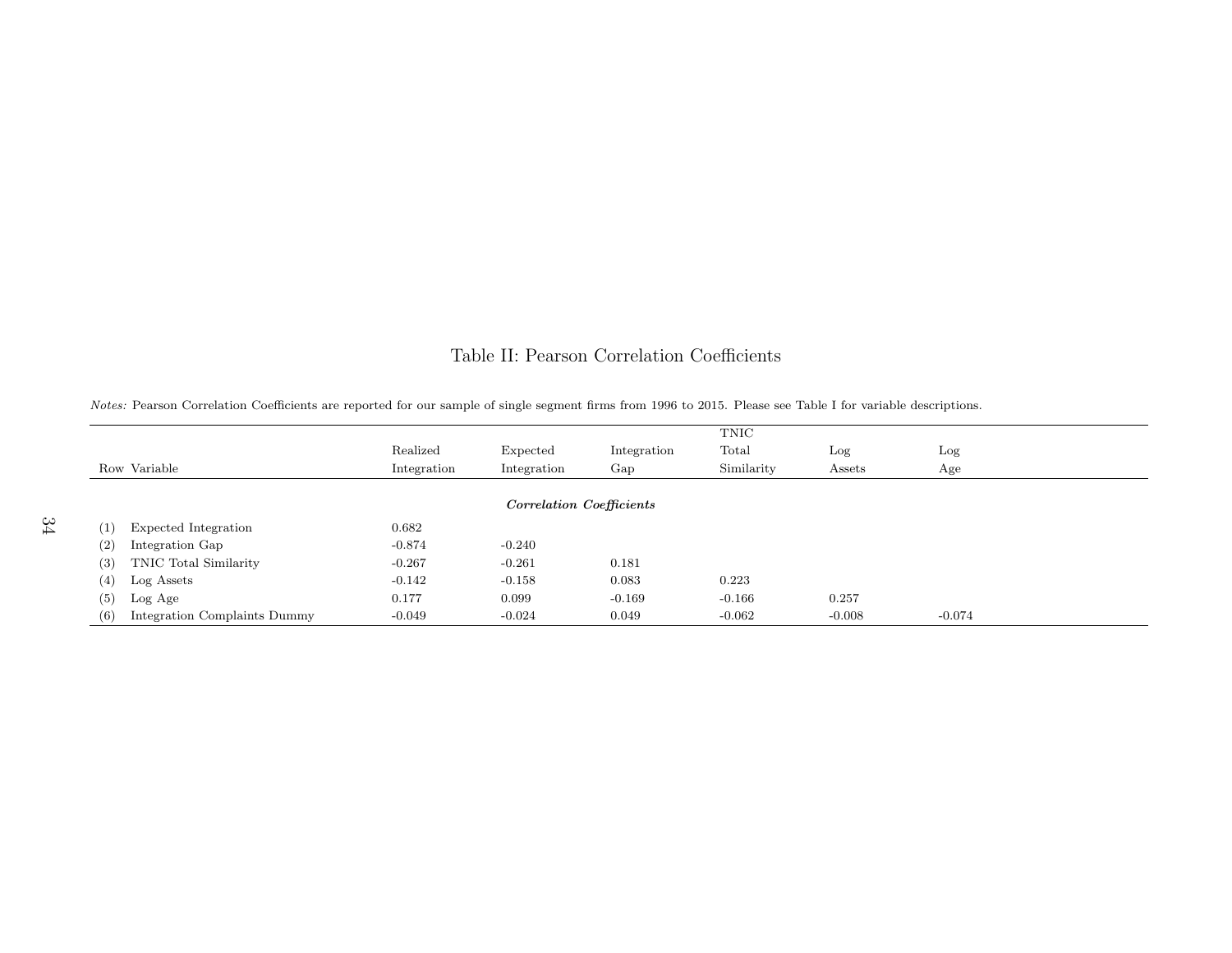#### Table III: Integration Across Industries

The table displays the average realized and expected integration for the Fama-French-12 industries in 1997 (Panel A) and 2015 (Panel B). Realized integration is the extent to which a firm's individual words appear within its own paragraphs in a distribution close to a uniform distribution. Expected integration is the extent to which a firm uses vocabulary that generally appears in a uniform distribution across paragraphs in all firms that use the given word in the economy in the given year. The integration gap, our key variable, is expected minus realized integration.

|                | FF12         | Realized    | Expected                 | Integration |          |
|----------------|--------------|-------------|--------------------------|-------------|----------|
| Row            | Industry     | Integration | Integration              | Gap         | $#$ Obs. |
|                |              |             |                          |             |          |
|                |              |             |                          |             |          |
|                |              |             | Panel A: 1997 Industries |             |          |
|                |              |             |                          |             |          |
| 1              | Telcm        | 0.408       | 0.418                    | 0.011       | 92       |
| $\sqrt{2}$     | <b>H</b> lth | 0.416       | 0.407                    | $-0.009$    | 243      |
| 3              | Enrgy        | 0.430       | 0.412                    | $-0.018$    | 109      |
| 4              | BusEqSv      | 0.437       | 0.414                    | $-0.023$    | 558      |
| 5              | Money        | 0.418       | 0.390                    | $-0.029$    | 558      |
| 6              | Manuf        | 0.478       | 0.440                    | $-0.038$    | 274      |
| 7              | NoDur        | 0.496       | 0.456                    | $-0.040$    | 143      |
| 8              | Utils        | 0.450       | 0.410                    | $-0.040$    | 31       |
| 9              | Other        | 0.465       | 0.420                    | $-0.045$    | 377      |
| 10             | Durbl        | 0.508       | 0.455                    | $-0.053$    | 61       |
| 11             | Shops        | 0.504       | 0.448                    | $-0.057$    | 301      |
| 12             | Chems        | 0.521       | 0.443                    | $-0.079$    | 52       |
|                |              |             | Panel B: 2015 Industries |             |          |
|                |              |             |                          |             |          |
| $\mathbf{1}$   | Hlth         | 0.358       | 0.351                    | $-0.007$    | 163      |
| $\sqrt{2}$     | Telcm        | 0.433       | 0.423                    | $-0.010$    | 60       |
| 3              | Enrgy        | 0.406       | 0.390                    | $-0.016$    | 93       |
| $\overline{4}$ | Money        | 0.410       | 0.380                    | $-0.030$    | 549      |
| $\overline{5}$ | BusEqSv      | 0.448       | 0.408                    | $-0.040$    | 403      |
| 6              | Other        | 0.443       | 0.390                    | $-0.054$    | 254      |
| 7              | Utils        | 0.460       | 0.395                    | $-0.066$    | 57       |
| 8              | Manuf        | 0.463       | 0.389                    | $-0.073$    | 215      |
| 9              | <b>Shops</b> | 0.488       | 0.414                    | $-0.075$    | 159      |
| 10             | NoDur        | 0.483       | 0.405                    | $-0.078$    | 91       |
| 11             | Durbl        | 0.496       | 0.400                    | $-0.097$    | 46       |
| 12             | Chems        | 0.503       | 0.401                    | $-0.102$    | 56       |
|                |              |             |                          |             |          |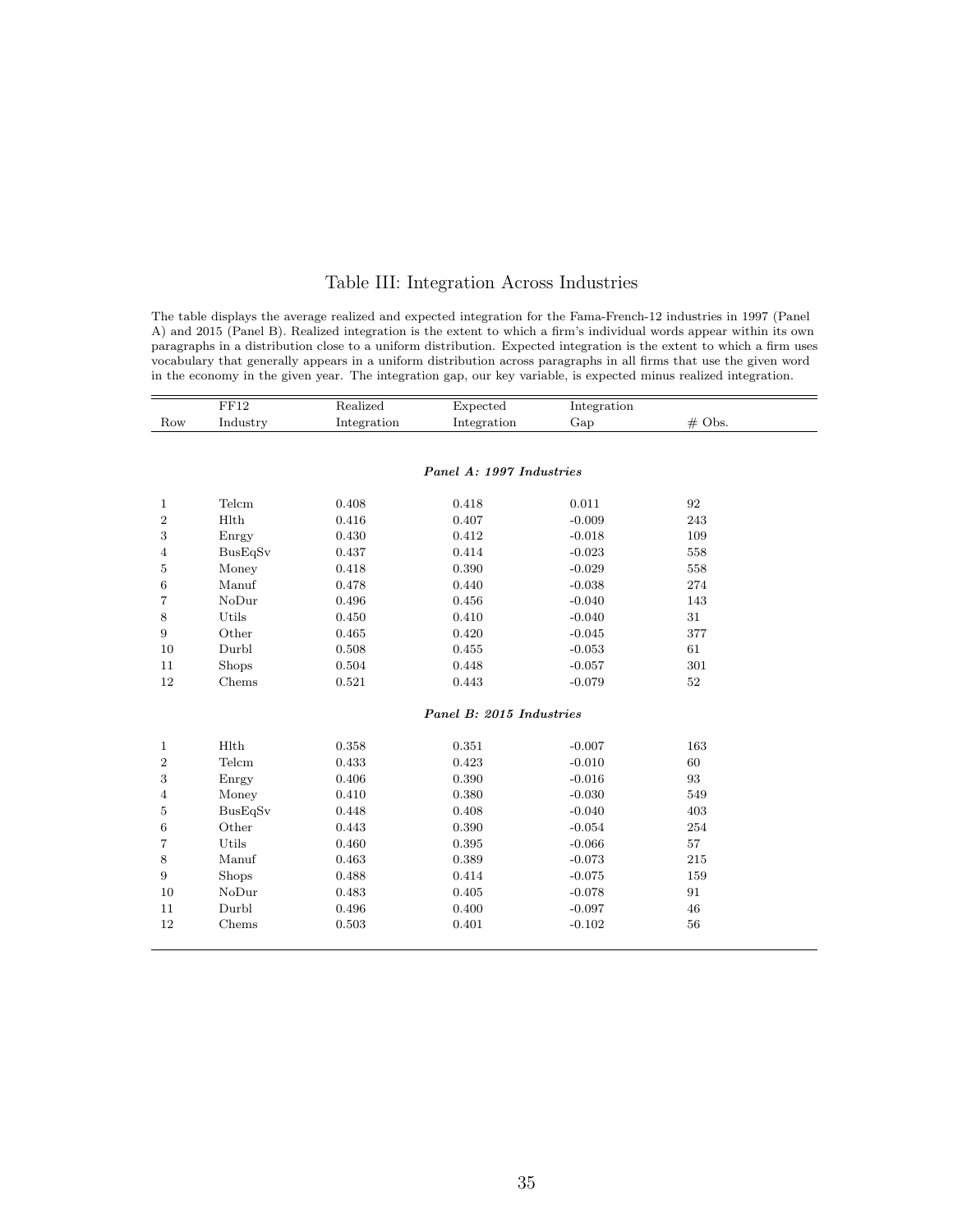#### Table IV: Sample Managerial Statements of Integration difficulty

The table displays the first ten paragraphs returned from metaHeuristica in 1997 that hit on our verbal query intended to measure managerial measures of integration risk. The query was run using metaHeuristica and requires that one word from each of three buckets must appear in a paragraph. The first bucket is acquisition words: {merger, mergers, merged, acquisition, acquisitions, acquired}. The second bucket is integration words: {integration, integrate, integrating}. The third bucket is an indication of difficulty: {challenge, challenging, difficulties, difficulty, inability, failure, unsuccessful, substantial expense}. The results from this query are then used to compute the integration challenges dummy and the integration challenges intensity variables.

Row Sample Paragraph

- 1 [Integrated Health Services] IHS has recently completed several major acquisitions, including the acquisitions of First American, RoTech, CCA and the Coram Lithotripsy Division and the Facility Acquisition, and is still in the process of integrating those acquired businesses. The IHS Board of Directors and senior management of IHS face a significant challenge in their efforts to integrate the acquired businesses, including First American, RoTech, CCA, the Coram Lithotripsy Division and the facilities and other businesses acquired from HEALTHSOUTH. The dedication of management resources to such integration may detract attention from the day-to-day business of IHS. The difficulties of integration may be increased by the necessity of coordinating geographically separated organizations, integrating personnel with disparate business backgrounds and combining different corporate cultures.
- 2 [Siebel Systems] The Company has acquired in the past, and may acquire in the future, other products or businesses which are complementary to the Company's business. The integration of products and personnel as a result of any such acquisitions has and will continue to divert the Company's management and other resources. There can be no assurance that difficulties will not arise in integrating such operations, products, personnel or businesses. The failure to successfully integrate such products or operations could have a material adverse effect on the Company's business, financial condition and results of operations.
- 3 [Cable Design Technologies] Although the Company has been successful in integrating previous acquisitions, no assurance can be given that it will continue to be successful in integrating future acquisitions. The integration and consolidation of acquired businesses will require substantial management, financial and other resources and may pose risks with respect to production, customer service and market share. While the Company believes that it has sufficient financial and management resources to accomplish such integration, there can be no assurance in this regard or that the Company will not experience difficulties with customers, personnel or others. In addition, although the Company believes that its acquisitions will enhance the competitive position and business prospects of the Company, there can be no assurance that such benefits will be realized or that any combination will be successful.
- 4 [Star Telecommunications] Additionally, on November 19, 1997, the Company entered into an agreement to acquire UDN. The acquisition of UDN is subject to approval of UDN's stockholders and to various regulatory approvals, and the Company may not complete this acquisition. These acquisitions have placed significant demands on the Company's financial and management resources, as the process for integrating acquired operations presents a significant challenge to the Company's management and may lead to unanticipated costs or a diversion of management's attention from day-to-day operations.
- 5 [Sun Healthcare Group] The integration of the operations of Retirement Care and Contour, to the extent consummated, will require the dedication of management resources which will detract attention from Sun's day-to-day business. The difficulties of integration may be increased by the necessity of coordinating geographically- separated organizations, integrating personnel with disparate business backgrounds and combining different corporate cultures. As part of the RCA and Contour Mergers, Sun is expected to seek to reduce expenses by eliminating duplicative or unnecessary personnel, corporate functions and other expenses.
- 6 [Sunquest Information Systems] management has limited experience in identifying appropriate acquisitions and in integrating products, technologies and businesses into its operations. The evaluation, negotiation and integration of any such acquisition may divert the time, attention and resources of the Company, particularly its management. There can be no assurance that the Company will be able to integrate successfully any acquired products, technologies or businesses into its operations, including its pharmacy systems.
- 7 [Waterlink Inc] Waterlink has grown by completing ten acquisitions consisting of seventeen operating companies. The success of the Company will depend, in part, on the Company's ability to integrate the operations of these businesses and other companies it acquires, including centralizing certain functions to achieve cost savings and developing programs and processes that will promote cooperation and the sharing of opportunities and resources among its businesses. A number of the businesses offer different services, utilize different capabilities and technologies, target different markets and customer segments and utilize different methods of distribution and sales representatives. While the Company believes that there are substantial opportunities in integrating the businesses, these differences increase the difficulty in successfully completing such integration.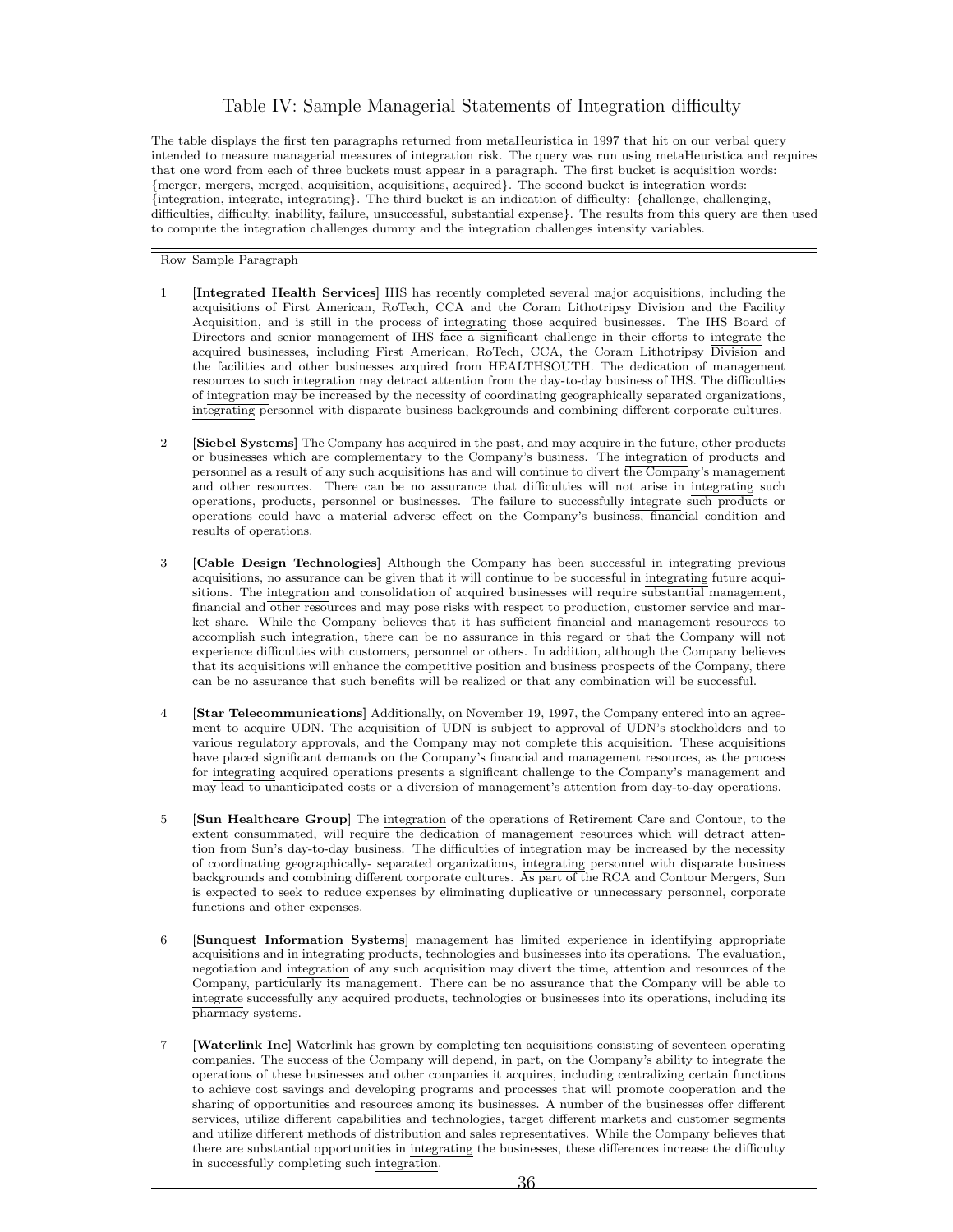#### Table V: Post-Merger Integration and Reasons for Integration Failure

The table reports the results of a linear probability model in which the dependent variable is ex post (year  $t + 1$ ) integration failure complaints by the acquirer. Panel A reports the results for the overall level of complaints regarding integration failure, and Panel B reports results that zero in on specific reasons managers cite as being related to integration failure.As our goal is to examine ex post outcomes for acquirers, we focus on the cross term where the past acquirer dummy is interacted with the integration gap variable. The integration failure dummy is one if the firm's 10-K has <sup>a</sup> paragraph where the firm mentions integration in the context of discussing acquisitions alongside vocabulary that indicates difficulties orfailure. We tabulate all such paragraphs, excluding any that are in <sup>a</sup> risk factors section (which tend to be more boiler <sup>p</sup>late and less about specific transactions), and consider <sup>a</sup>dummy equal to one if a firm has any such paragraphs and an intensity equal to the number of such paragraphs divided by the total paragraphs in the 10-K. The reasons for integration failure in Panel B identify paragraphs that satisfy the aforementioned conditions for measuring integration failure, but that additionally have the following features. The operations dummy is one if the paragraph describing the firm's integration difficulties also contains one of the following words related to operational failures: operations, operation, operated, or operational. The products dummy is one if, analogously, at least one of the following words is present: product, products, customer, customers, consumers, or demand.Technological failures use the following words: technological, technology, technologies, information, systems or system. Management failures use the following words: management, managements, manage, distract, devote, coordination, divert, diversion, or disrupt. Results are similar if we instead use logistic regressions for the dummy variable. All regressionsinclude industry fixed effects and year fixed effects, and standard errors are clustered by industry.

| 3-Year<br>Total<br>Acquirer x<br>Simil-<br>Doc.<br>Dependent<br>Acquirer<br>Integration<br>Integration<br>Log<br>Log<br>Row Variable<br>Tobins Q<br>Obs.<br>Gap<br>Dummy<br>Gap<br>Age<br>arity<br>Assets<br>Length<br>Panel A: Ex Post Integration Failure<br>1.544<br>Integration Failure Dummy<br>0.425<br>2.641<br>0.640<br>$-1.480$<br>$-0.640$<br>1.569<br>0.506<br>62,850<br>(1)<br>$(-6.24)$<br>(3.26)<br>(9.61)<br>(3.72)<br>(8.11)<br>$(-4.50)$<br>(7.57)<br>(3.31)<br>Integration Failure Intensity<br>0.005<br>$-0.006$<br>0.002<br>0.008<br>0.001<br>$-0.002$<br>0.006<br>0.002<br>62,850<br>(2)<br>(4.20)<br>(7.19)<br>(2.34)<br>(6.42)<br>$(-6.34)$<br>$(-3.34)$<br>(7.53)<br>(3.34)<br>Panel B: Reasons for Ex Post Integration Failure<br>0.327<br>$-0.521$<br>0.819<br>0.434<br><b>Operations Dummy</b><br>0.244<br>1.614<br>1.134<br>$-1.110$<br>62,850<br>(3)<br>(2.71)<br>(7.97)<br>$(-5.90)$<br>$(-3.86)$<br>(5.14)<br>(3.37)<br>(5.96)<br>(3.28)<br>0.004<br>0.004<br>0.001<br>$-0.004$<br>$-0.002$<br>0.003<br>0.001<br>62,850<br>Operations Intensity<br>0.001<br>(4)<br>(5.92)<br>(2.97)<br>(5.37)<br>(1.81)<br>$(-5.43)$<br>$(-3.46)$<br>(6.39)<br>(3.00)<br>Products Dummy<br>0.438<br>0.721<br>$-0.827$<br>$-0.241$<br>1.096<br>0.234<br>0.334<br>1.480<br>62,850<br>(5)<br>(2.74)<br>(4.79)<br>$(-2.38)$<br>(6.79)<br>(1.96)<br>(3.08)<br>(8.84)<br>$(-5.46)$<br>Products Intensity<br>0.001<br>0.003<br>$-0.003$<br>$-0.001$<br>0.004<br>0.001<br>0.001<br>0.004<br>62,850<br>(6)<br>(6.61)<br>(2.06)<br>(4.02)<br>$(-6.07)$<br>$(-1.57)$<br>(8.08)<br>(1.62)<br>(3.52)<br>0.725<br><b>Technology Dummy</b><br>0.188<br>1.268<br>0.534<br>$-0.865$<br>$-0.356$<br>1.223<br>0.537<br>62,850<br>(7)<br>(7.45)<br>(4.02)<br>(4.40)<br>$(-6.40)$<br>$(-2.40)$<br>(7.57)<br>(3.67)<br>(2.25)<br>0.003<br>0.001<br>0.003<br>$-0.003$<br>$-0.001$<br>0.004<br>0.001<br>Technology Intensity<br>0.001<br>62,850<br>(8)<br>$(-6.42)$<br>(3.24)<br>(5.29)<br>(3.19)<br>(3.77)<br>$(-1.75)$<br>(10.1)<br>(2.96)<br>0.274<br>0.648<br>Manage Dummy<br>0.132<br>1.400<br>$-0.949$<br>$-0.347$<br>0.898<br>0.306<br>62,850<br>(9) |  |        | Past   | Past   |        |           | <b>TNIC</b> |        |        |  |
|----------------------------------------------------------------------------------------------------------------------------------------------------------------------------------------------------------------------------------------------------------------------------------------------------------------------------------------------------------------------------------------------------------------------------------------------------------------------------------------------------------------------------------------------------------------------------------------------------------------------------------------------------------------------------------------------------------------------------------------------------------------------------------------------------------------------------------------------------------------------------------------------------------------------------------------------------------------------------------------------------------------------------------------------------------------------------------------------------------------------------------------------------------------------------------------------------------------------------------------------------------------------------------------------------------------------------------------------------------------------------------------------------------------------------------------------------------------------------------------------------------------------------------------------------------------------------------------------------------------------------------------------------------------------------------------------------------------------------------------------------------------------------------------------------------------------------------------------------------------------------------------------------------------------------------------------------------------------------------------------------------------------------------------------------------------------------------------------------------------------------------------------------|--|--------|--------|--------|--------|-----------|-------------|--------|--------|--|
|                                                                                                                                                                                                                                                                                                                                                                                                                                                                                                                                                                                                                                                                                                                                                                                                                                                                                                                                                                                                                                                                                                                                                                                                                                                                                                                                                                                                                                                                                                                                                                                                                                                                                                                                                                                                                                                                                                                                                                                                                                                                                                                                                    |  |        |        |        |        |           |             |        |        |  |
|                                                                                                                                                                                                                                                                                                                                                                                                                                                                                                                                                                                                                                                                                                                                                                                                                                                                                                                                                                                                                                                                                                                                                                                                                                                                                                                                                                                                                                                                                                                                                                                                                                                                                                                                                                                                                                                                                                                                                                                                                                                                                                                                                    |  |        |        |        |        |           |             |        |        |  |
|                                                                                                                                                                                                                                                                                                                                                                                                                                                                                                                                                                                                                                                                                                                                                                                                                                                                                                                                                                                                                                                                                                                                                                                                                                                                                                                                                                                                                                                                                                                                                                                                                                                                                                                                                                                                                                                                                                                                                                                                                                                                                                                                                    |  |        |        |        |        |           |             |        |        |  |
|                                                                                                                                                                                                                                                                                                                                                                                                                                                                                                                                                                                                                                                                                                                                                                                                                                                                                                                                                                                                                                                                                                                                                                                                                                                                                                                                                                                                                                                                                                                                                                                                                                                                                                                                                                                                                                                                                                                                                                                                                                                                                                                                                    |  |        |        |        |        |           |             |        |        |  |
|                                                                                                                                                                                                                                                                                                                                                                                                                                                                                                                                                                                                                                                                                                                                                                                                                                                                                                                                                                                                                                                                                                                                                                                                                                                                                                                                                                                                                                                                                                                                                                                                                                                                                                                                                                                                                                                                                                                                                                                                                                                                                                                                                    |  |        |        |        |        |           |             |        |        |  |
|                                                                                                                                                                                                                                                                                                                                                                                                                                                                                                                                                                                                                                                                                                                                                                                                                                                                                                                                                                                                                                                                                                                                                                                                                                                                                                                                                                                                                                                                                                                                                                                                                                                                                                                                                                                                                                                                                                                                                                                                                                                                                                                                                    |  |        |        |        |        |           |             |        |        |  |
|                                                                                                                                                                                                                                                                                                                                                                                                                                                                                                                                                                                                                                                                                                                                                                                                                                                                                                                                                                                                                                                                                                                                                                                                                                                                                                                                                                                                                                                                                                                                                                                                                                                                                                                                                                                                                                                                                                                                                                                                                                                                                                                                                    |  |        |        |        |        |           |             |        |        |  |
|                                                                                                                                                                                                                                                                                                                                                                                                                                                                                                                                                                                                                                                                                                                                                                                                                                                                                                                                                                                                                                                                                                                                                                                                                                                                                                                                                                                                                                                                                                                                                                                                                                                                                                                                                                                                                                                                                                                                                                                                                                                                                                                                                    |  |        |        |        |        |           |             |        |        |  |
|                                                                                                                                                                                                                                                                                                                                                                                                                                                                                                                                                                                                                                                                                                                                                                                                                                                                                                                                                                                                                                                                                                                                                                                                                                                                                                                                                                                                                                                                                                                                                                                                                                                                                                                                                                                                                                                                                                                                                                                                                                                                                                                                                    |  |        |        |        |        |           |             |        |        |  |
|                                                                                                                                                                                                                                                                                                                                                                                                                                                                                                                                                                                                                                                                                                                                                                                                                                                                                                                                                                                                                                                                                                                                                                                                                                                                                                                                                                                                                                                                                                                                                                                                                                                                                                                                                                                                                                                                                                                                                                                                                                                                                                                                                    |  |        |        |        |        |           |             |        |        |  |
|                                                                                                                                                                                                                                                                                                                                                                                                                                                                                                                                                                                                                                                                                                                                                                                                                                                                                                                                                                                                                                                                                                                                                                                                                                                                                                                                                                                                                                                                                                                                                                                                                                                                                                                                                                                                                                                                                                                                                                                                                                                                                                                                                    |  |        |        |        |        |           |             |        |        |  |
|                                                                                                                                                                                                                                                                                                                                                                                                                                                                                                                                                                                                                                                                                                                                                                                                                                                                                                                                                                                                                                                                                                                                                                                                                                                                                                                                                                                                                                                                                                                                                                                                                                                                                                                                                                                                                                                                                                                                                                                                                                                                                                                                                    |  |        |        |        |        |           |             |        |        |  |
|                                                                                                                                                                                                                                                                                                                                                                                                                                                                                                                                                                                                                                                                                                                                                                                                                                                                                                                                                                                                                                                                                                                                                                                                                                                                                                                                                                                                                                                                                                                                                                                                                                                                                                                                                                                                                                                                                                                                                                                                                                                                                                                                                    |  |        |        |        |        |           |             |        |        |  |
|                                                                                                                                                                                                                                                                                                                                                                                                                                                                                                                                                                                                                                                                                                                                                                                                                                                                                                                                                                                                                                                                                                                                                                                                                                                                                                                                                                                                                                                                                                                                                                                                                                                                                                                                                                                                                                                                                                                                                                                                                                                                                                                                                    |  |        |        |        |        |           |             |        |        |  |
|                                                                                                                                                                                                                                                                                                                                                                                                                                                                                                                                                                                                                                                                                                                                                                                                                                                                                                                                                                                                                                                                                                                                                                                                                                                                                                                                                                                                                                                                                                                                                                                                                                                                                                                                                                                                                                                                                                                                                                                                                                                                                                                                                    |  |        |        |        |        |           |             |        |        |  |
|                                                                                                                                                                                                                                                                                                                                                                                                                                                                                                                                                                                                                                                                                                                                                                                                                                                                                                                                                                                                                                                                                                                                                                                                                                                                                                                                                                                                                                                                                                                                                                                                                                                                                                                                                                                                                                                                                                                                                                                                                                                                                                                                                    |  |        |        |        |        |           |             |        |        |  |
|                                                                                                                                                                                                                                                                                                                                                                                                                                                                                                                                                                                                                                                                                                                                                                                                                                                                                                                                                                                                                                                                                                                                                                                                                                                                                                                                                                                                                                                                                                                                                                                                                                                                                                                                                                                                                                                                                                                                                                                                                                                                                                                                                    |  |        |        |        |        |           |             |        |        |  |
|                                                                                                                                                                                                                                                                                                                                                                                                                                                                                                                                                                                                                                                                                                                                                                                                                                                                                                                                                                                                                                                                                                                                                                                                                                                                                                                                                                                                                                                                                                                                                                                                                                                                                                                                                                                                                                                                                                                                                                                                                                                                                                                                                    |  |        |        |        |        |           |             |        |        |  |
|                                                                                                                                                                                                                                                                                                                                                                                                                                                                                                                                                                                                                                                                                                                                                                                                                                                                                                                                                                                                                                                                                                                                                                                                                                                                                                                                                                                                                                                                                                                                                                                                                                                                                                                                                                                                                                                                                                                                                                                                                                                                                                                                                    |  |        |        |        |        |           |             |        |        |  |
|                                                                                                                                                                                                                                                                                                                                                                                                                                                                                                                                                                                                                                                                                                                                                                                                                                                                                                                                                                                                                                                                                                                                                                                                                                                                                                                                                                                                                                                                                                                                                                                                                                                                                                                                                                                                                                                                                                                                                                                                                                                                                                                                                    |  |        |        |        |        |           |             |        |        |  |
|                                                                                                                                                                                                                                                                                                                                                                                                                                                                                                                                                                                                                                                                                                                                                                                                                                                                                                                                                                                                                                                                                                                                                                                                                                                                                                                                                                                                                                                                                                                                                                                                                                                                                                                                                                                                                                                                                                                                                                                                                                                                                                                                                    |  |        |        |        |        |           |             |        |        |  |
|                                                                                                                                                                                                                                                                                                                                                                                                                                                                                                                                                                                                                                                                                                                                                                                                                                                                                                                                                                                                                                                                                                                                                                                                                                                                                                                                                                                                                                                                                                                                                                                                                                                                                                                                                                                                                                                                                                                                                                                                                                                                                                                                                    |  |        |        |        |        |           |             |        |        |  |
|                                                                                                                                                                                                                                                                                                                                                                                                                                                                                                                                                                                                                                                                                                                                                                                                                                                                                                                                                                                                                                                                                                                                                                                                                                                                                                                                                                                                                                                                                                                                                                                                                                                                                                                                                                                                                                                                                                                                                                                                                                                                                                                                                    |  |        |        |        |        |           |             |        |        |  |
|                                                                                                                                                                                                                                                                                                                                                                                                                                                                                                                                                                                                                                                                                                                                                                                                                                                                                                                                                                                                                                                                                                                                                                                                                                                                                                                                                                                                                                                                                                                                                                                                                                                                                                                                                                                                                                                                                                                                                                                                                                                                                                                                                    |  | (1.68) | (6.26) | (2.92) | (5.43) | $(-5.54)$ | $(-2.79)$   | (4.35) | (2.88) |  |
| 0.002<br>Management Intensity<br>0.001<br>0.004<br>0.001<br>$-0.003$<br>$-0.001$<br>0.003<br>0.001<br>62,850<br>(10)                                                                                                                                                                                                                                                                                                                                                                                                                                                                                                                                                                                                                                                                                                                                                                                                                                                                                                                                                                                                                                                                                                                                                                                                                                                                                                                                                                                                                                                                                                                                                                                                                                                                                                                                                                                                                                                                                                                                                                                                                               |  |        |        |        |        |           |             |        |        |  |
| (2.38)<br>(2.44)<br>(5.57)<br>(2.35)<br>(4.70)<br>$(-5.80)$<br>$(-2.61)$<br>(6.26)                                                                                                                                                                                                                                                                                                                                                                                                                                                                                                                                                                                                                                                                                                                                                                                                                                                                                                                                                                                                                                                                                                                                                                                                                                                                                                                                                                                                                                                                                                                                                                                                                                                                                                                                                                                                                                                                                                                                                                                                                                                                 |  |        |        |        |        |           |             |        |        |  |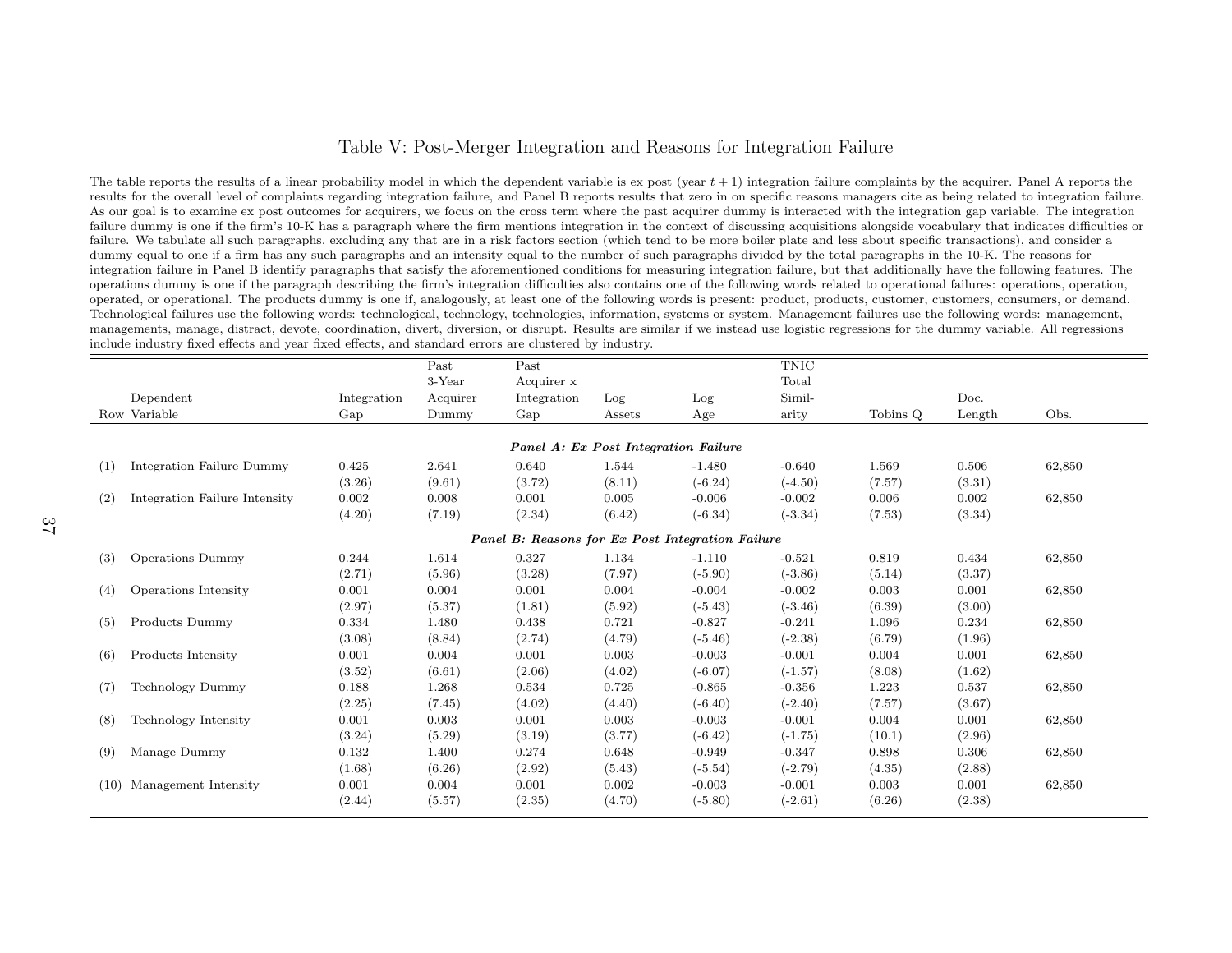#### Table VI: Post-Merger Growth and Innovation and Ex ante Integration Gap

The table reports the results of OLS regressions in which the dependent variable is a measure of ex post real growth and innovation. Our sample only includes single segment firms (see Online Appendix for results when all firms are included). We consider outcomes measured as changes for both <sup>a</sup> one-year horizon and <sup>a</sup> three year horizon, where the horizon begins inyear t of the merger and ends in year  $t + 1$  or  $t + 3$ . We consider the following ex post change outcomes: Sales Growth, R&D, and CAPX. The key independent variables are the integration gap, the past acquirer dummy, and the interaction between both. All regressions include industry and year fixed effects, RHS variables are standardized prior to runningregressions, and standard errors are clustered by industry.

|                               |                           |             | Past      | Past        |           |           | TNIC      |           |           |           |        |  |
|-------------------------------|---------------------------|-------------|-----------|-------------|-----------|-----------|-----------|-----------|-----------|-----------|--------|--|
|                               |                           |             | $3$ -Year | Acquirer x  |           |           | Total     |           |           | Lagged    |        |  |
|                               | Dependent                 | Integration | Acquirer  | Integration | Log       | Log       | Simil-    |           | Doc.      | Dep.      |        |  |
|                               | Row Variable              | Gap         | Dummy     | Gap         | Assets    | Age       | arity     | Tobins Q  | Length    | Var.      | Obs.   |  |
|                               |                           |             |           |             |           |           |           |           |           |           |        |  |
| Ex Post Growth and Innovation |                           |             |           |             |           |           |           |           |           |           |        |  |
| (1)                           | Yr 1 Sales Growth         | 0.009       | 0.029     | $-0.016$    | 0.010     | $-0.086$  | $-0.009$  | 0.133     | 0.026     | 0.000     | 62,780 |  |
|                               |                           | (1.90)      | (4.47)    | $(-2.93)$   | (2.30)    | $(-19.1)$ | $(-1.64)$ | (14.0)    | (5.05)    |           |        |  |
| (2)                           | Yr 3 Sales Growth         | 0.013       | 0.024     | $-0.062$    | $-0.025$  | $-0.224$  | $-0.045$  | 0.250     | 0.103     | 0.000     | 62,780 |  |
|                               |                           | (0.77)      | (1.13)    | $(-3.18)$   | $(-1.77)$ | $(-14.8)$ | $(-2.20)$ | (12.4)    | (4.84)    |           |        |  |
| (3)                           | Yr $1 \Delta$ R&D/Sales   | $-0.003$    | $-0.022$  | $-0.028$    | $-0.045$  | $-0.008$  | 0.119     | 0.024     | 0.064     | $-0.247$  | 62,780 |  |
|                               |                           | $(-0.49)$   | $(-2.11)$ | $(-3.51)$   | $(-6.87)$ | $(-1.36)$ | (6.69)    | (2.47)    | (4.75)    | $(-5.70)$ |        |  |
| (4)                           | Yr 3 $\Delta$ R&D/Sales   | $-0.007$    | 0.006     | $-0.042$    | $-0.105$  | $-0.009$  | 0.169     | 0.035     | 0.124     | $-0.433$  | 62,780 |  |
|                               |                           | $(-0.60)$   | (0.27)    | $(-3.01)$   | $(-7.61)$ | $(-0.73)$ | (6.41)    | (2.48)    | (4.93)    | $(-6.22)$ |        |  |
| (5)                           | $Yr 1 \Delta R\&D/Assets$ | 0.001       | $-0.003$  | $-0.002$    | $-0.003$  | $-0.002$  | 0.004     | $-0.000$  | 0.003     | $-0.162$  | 62,780 |  |
|                               |                           | (4.29)      | $(-6.30)$ | $(-3.77)$   | $(-9.08)$ | $(-6.23)$ | (8.21)    | $(-0.81)$ | (7.38)    | $(-19.1)$ |        |  |
| (6)                           | Yr 3 $\Delta$ R&D/Assets  | 0.001       | $-0.003$  | $-0.001$    | $-0.005$  | $-0.002$  | 0.006     | 0.002     | 0.004     | $-0.258$  | 62,780 |  |
|                               |                           | (2.45)      | $(-3.97)$ | $(-1.88)$   | $(-9.01)$ | $(-3.62)$ | (7.34)    | (2.25)    | (5.66)    | $(-18.7)$ |        |  |
| (7)                           | $Yr 1 \Delta$ CAPX/Assets | 0.001       | $-0.001$  | $-0.001$    | 0.002     | $-0.001$  | $-0.002$  | 0.003     | $-0.000$  | $-0.434$  | 62,780 |  |
|                               |                           | (2.54)      | $(-2.96)$ | $(-2.41)$   | (6.20)    | $(-5.56)$ | $(-8.14)$ | (11.8)    | $(-0.79)$ | $(-47.7)$ |        |  |
| (8)                           | Yr 3 $\Delta$ CAPX/Assets | 0.001       | $-0.001$  | $-0.001$    | 0.001     | $-0.000$  | $-0.001$  | 0.001     | $-0.000$  | $-0.634$  | 62,780 |  |
|                               |                           | (1.50)      | $(-2.87)$ | $(-1.38)$   | (2.47)    | $(-1.13)$ | $(-3.08)$ | (4.76)    | $(-0.64)$ | $(-56.9)$ |        |  |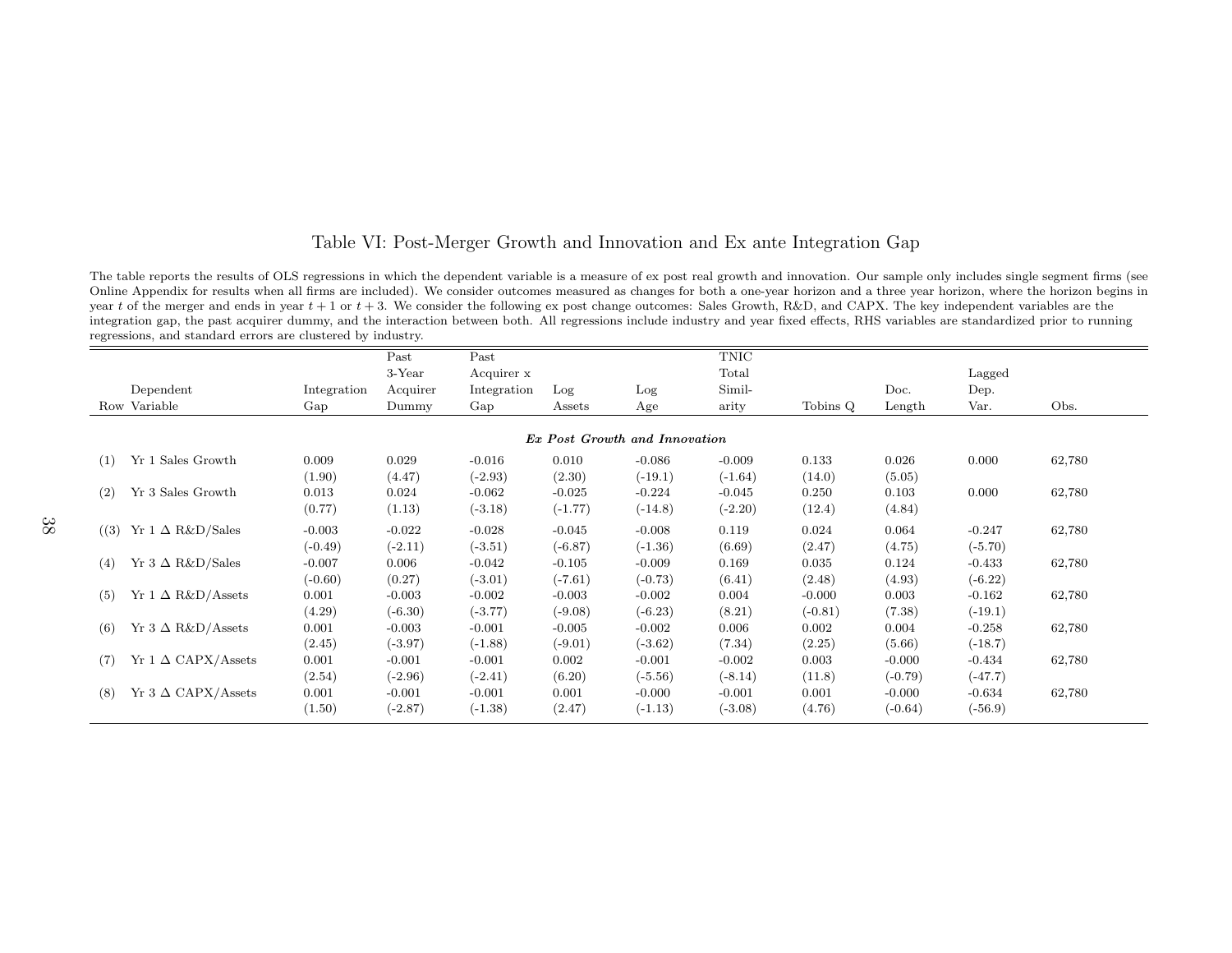#### Table VII: Post-Merger Acquisitions and Ex ante Integration Gap

The table reports the results of OLS regressions in which the dependent variable is the fraction of withdrawn acquisitions (Panel A) and <sup>a</sup> measure of ex post acquiring activity (PanelB), or ex post net acquisitions (Panel C). We consider outcomes measured as changes for a one-year horizon and a three year horizon, where the horizon begins in year  $t + 1$  after the merger. The use of <sup>a</sup> forward window avoids having the calculation load on the year of the merger itself, and reflects our objective of examining longer-term outcomes. We compute deal withdrawals as the fraction of <sup>a</sup> given firm's announced mergers or acquisitions in the given year that were withdrawn. We compute the growth in acquisitions and the growth innet acquisitions, which is equal to the growth in acquisitions minus the growth in divestitures. These variables are computed as follows: let  $N_{acq,t}$  is the number of acquisition

transactions a given firm has in year t, the one-year increase in acquisitions and net acquisitions thus are computed as the following logarithmic formula:  $log[\frac{1+N_{acq,t+1}}{1+N_{acq,t}}]$ . The three

year growth variables are computed in an analogous fashion using year three year-transaction counts  $(t + 1$  to  $t + 3)$  instead of just year  $t + 1$  counts. This form computes growth in a relative way while avoiding the overweighting of outliers. The key independent variables are the integration gap, the past acquirer dummy, and the interaction between both. Allregressions include industry fixed effects and year fixed effects, and standard errors are clustered by industry.

|     |                                    |             | Past      | Past        |           |                                  | TNIC      |           |           |           |        |  |
|-----|------------------------------------|-------------|-----------|-------------|-----------|----------------------------------|-----------|-----------|-----------|-----------|--------|--|
|     |                                    |             | 3-Year    | Acquirer x  |           |                                  | Total     |           |           | Lagged    |        |  |
|     | Dependent                          | Integration | Acquirer  | Integration | Log       | Log                              | Simil-    |           | Doc.      | Dep.      |        |  |
|     | Row Variable                       | Gap         | Dummy     | Gap         | Assets    | Age                              | arity     | Tobins Q  | Length    | Var.      | Obs.   |  |
|     |                                    |             |           |             |           | <b>Panel A: Deal Withdrawals</b> |           |           |           |           |        |  |
|     |                                    |             |           |             |           |                                  |           |           |           |           |        |  |
| (1) | Deal Withdrawals                   | $-0.002$    | $-0.009$  | 0.005       | $-0.012$  | 0.002                            | $-0.005$  | $-0.003$  | 0.003     |           | 17,261 |  |
|     |                                    | $(-1.05)$   | $(-3.58)$ | (2.03)      | $(-5.76)$ | (1.30)                           | $(-2.84)$ | $(-4.52)$ | (2.58)    |           |        |  |
|     | Panel B: Acquisitions              |             |           |             |           |                                  |           |           |           |           |        |  |
| (2) | $Yr 1 \Delta$ Acquisitions         | 0.001       | 0.047     | $-0.010$    | 0.111     | $-0.012$                         | $-0.014$  | 0.034     | $-0.016$  | $-0.631$  | 62,780 |  |
|     |                                    | (0.64)      | (8.35)    | $(-2.56)$   | (31.9)    | $(-5.02)$                        | $(-3.98)$ | (14.8)    | $(-6.74)$ | $(-51.9)$ |        |  |
| (3) | $Yr \, 3 \Delta$ Acquisitions      | $-0.002$    | 0.033     | $-0.010$    | 0.106     | 0.001                            | $-0.009$  | 0.022     | $-0.013$  | $-0.799$  | 62,780 |  |
|     |                                    | $(-0.70)$   | (5.39)    | $(-2.27)$   | (25.8)    | (0.43)                           | $(-2.16)$ | (9.74)    | $(-4.57)$ | $(-58.6)$ |        |  |
|     |                                    |             |           |             |           | Panel C: Net Acquisitions        |           |           |           |           |        |  |
| (4) | $Yr \perp \Delta$ Net Acquisitions | $-0.001$    | 0.060     | $-0.013$    | 0.072     | $-0.028$                         | $-0.012$  | 0.041     | $-0.016$  | $-0.725$  | 62,780 |  |
|     |                                    | $(-0.29)$   | (12.0)    | $(-3.12)$   | (18.3)    | $(-10.5)$                        | $(-2.97)$ | (16.2)    | $(-5.60)$ | $(-72.9)$ |        |  |
| (5) | $Yr$ 3 $\Delta$ Net Acquisitions   | $-0.004$    | 0.036     | $-0.011$    | 0.059     | $-0.007$                         | $-0.009$  | 0.024     | $-0.014$  | $-0.874$  | 62,780 |  |
|     |                                    | $(-1.52)$   | (6.98)    | $(-2.22)$   | (12.8)    | $(-2.28)$                        | $(-1.87)$ | (9.31)    | $(-4.31)$ | $(-83.3)$ |        |  |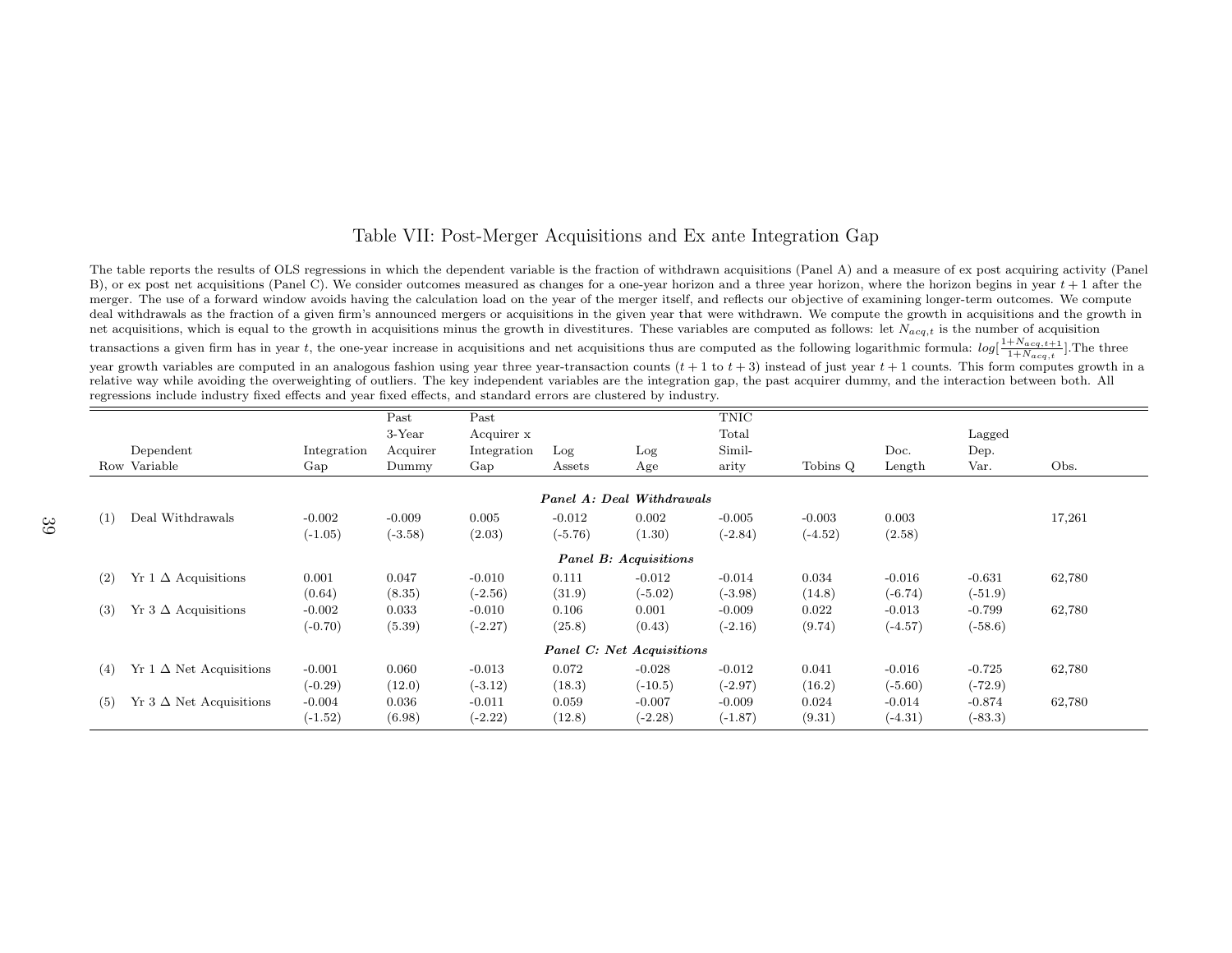#### Table VIII: Ex ante Merger Integration Gap and Announcement Returns

The table reports the results of OLS regressions in which the dependent variable is either the announcement return of the acquirer (Panel A) and the target (Panel B). Our sample only includes acquirer and target pairs where both are single segment firms (see Online Appendix for results when all firms are included). We consider announcement returns measuredjust on day  $t = 0$ , and also a 3-day, a 5-day, and a 7-day window, where all windows are centered around  $t = 0$ . The key independent variables of interest are the Synergy Integration Gap, the Target Integration Gap, and the Acquirer Integration Gap. The Target and Acquirer Integration Gap are computed as discussed in Table I. The Synergy Integration Gap can only be computed if the target and acquirer are publicly traded and is computed in three steps. First, for every firm in the economy excluding the target and the acquirer, we computethe cosine similarity of each firm's business description with the target business description and separately with the acquirer's business description. Second, we take the product ofthese two cosine similarities for each firm, and take the ten firms with the highest product. These firms are most similar to the "combination" of the acquirer and the target as they load highly regarding similarity to both. Third, we extract the words in these top ten firms that are not in the pre-merger target and acquirer. Expected Synergy Integration Gap isthen the weighted average expected integration of these words, which identifies the expected level of integration the likely synergies of the merger pair will likely have to realize forsuccess. We also compute synergy uniqueness as minus one times the average of the product of the pairwise similarities of the top ten firms to the target and the acquirer. This measure is high when the top ten firms are in fact relatively dissimilar to the acquirer and the target, indicating that the likely synergies are highly unique as few firms in the economyoperate in the synergy space. The resulting measures of integration difficulty are ex ante measurable and assess integration for both the target and acquirer assets in <sup>p</sup>lace, and alsothe likely synergies. The remaining variables are discussed in Table I. All regressions include industry and year fixed effects, RHS variables are standardized prior to runningregressions, and standard errors are clustered by industry.

|     |           |           |                                          |           |           |        |                                             |                         |        |           |           | Expected  |             |           |       |
|-----|-----------|-----------|------------------------------------------|-----------|-----------|--------|---------------------------------------------|-------------------------|--------|-----------|-----------|-----------|-------------|-----------|-------|
|     |           | Expected  |                                          |           |           | Acq.   | Target                                      |                         |        | Target    | Pairwise  | Gain      |             |           |       |
|     |           | Synergy   | Acquirer                                 | Target    | Synergy   | Numb.  | Numb.                                       |                         |        | Fraction  | TNIC      | in        | Market      |           |       |
|     |           |           | IntegrationIntegrationIntegrationUnique- |           |           | Para-  | Para-                                       | Log                     | Log    | of        | Simil.    | Product   | to          | Document  |       |
|     | Row Group | Gap       | Gap                                      | Gap       | ness      | graphs | graphs                                      | $\operatorname{Assets}$ | Age    | Acquirer  | Score     | Diff.     | <b>Book</b> | Size      | Obs.  |
|     |           |           |                                          |           |           |        |                                             |                         |        |           |           |           |             |           |       |
|     |           |           |                                          |           |           |        | Panel A: Acquirer Firm Announcement Returns |                         |        |           |           |           |             |           |       |
| (1) | Acquirer  | 0.000     |                                          |           | 0.086     | 0.003  | 0.001                                       | $-0.004$                | 0.002  | $-0.002$  | 0.001     | 0.002     | $-0.001$    | $-0.003$  | 3,248 |
|     | $1$ -day  | (0.31)    |                                          |           | (1.63)    | (1.62) | (0.81)                                      | $(-2.04)$               | (1.54) | $(-0.72)$ | (1.46)    | (2.22)    | $(-0.53)$   | $(-1.37)$ |       |
| (2) | Acquirer  | $-0.001$  |                                          |           | 0.242     | 0.001  | 0.002                                       | $-0.006$                | 0.001  | $-0.003$  | 0.000     | 0.002     | $-0.000$    | $-0.002$  | 3,248 |
|     | $3$ -days | $(-0.40)$ |                                          |           | (2.55)    | (0.32) | (0.76)                                      | $(-2.78)$               | (1.01) | $(-1.01)$ | (0.05)    | (1.45)    | $(-0.13)$   | $(-0.61)$ |       |
| (3) | Acquirer  | 0.000     | $-0.000$                                 | $-0.002$  | 0.097     | 0.003  | $-0.000$                                    | $-0.004$                | 0.002  | $-0.002$  | 0.001     | 0.002     | $-0.001$    | $-0.003$  | 3,248 |
|     | $1$ -day  | (0.30)    | $(-0.01)$                                | $(-1.89)$ | (1.78)    | (1.80) | $(-0.05)$                                   | $(-2.06)$               | (1.55) | $(-0.74)$ | (1.62)    | (2.19)    | $(-0.55)$   | $(-1.30)$ |       |
| (4) | Acquirer  | $-0.001$  | $-0.000$                                 | $-0.003$  | 0.263     | 0.001  | $-0.000$                                    | $-0.006$                | 0.001  | $-0.003$  | 0.000     | 0.002     | $-0.000$    | $-0.002$  | 3,248 |
|     | $3$ -days | $(-0.46)$ | $(-0.03)$                                | $(-1.72)$ | (2.77)    | (0.36) | $(-0.01)$                                   | $(-2.77)$               | (1.01) | $(-1.06)$ | (0.22)    | (1.45)    | $(-0.14)$   | $(-0.55)$ |       |
|     |           |           |                                          |           |           |        | Panel B: Target Firm Announcement Returns   |                         |        |           |           |           |             |           |       |
| (5) | Target    | $-0.011$  |                                          |           | $-0.086$  | 0.001  | 0.000                                       | $-0.038$                | 0.003  | 0.001     | $-0.005$  | $-0.005$  | $-0.008$    | 0.001     | 3,248 |
|     | $1$ -day  | $(-2.62)$ |                                          |           | $(-0.52)$ | (0.16) | (0.04)                                      | $(-5.09)$               | (0.75) | (0.45)    | $(-1.47)$ | $(-1.43)$ | $(-2.04)$   | (0.17)    |       |
| (6) | Target    | $-0.018$  |                                          |           | $-0.307$  | 0.009  | 0.004                                       | $-0.064$                | 0.008  | 0.006     | $-0.005$  | $-0.010$  | $-0.012$    | $-0.007$  | 3,248 |
|     | $3$ -days | $(-3.84)$ |                                          |           | $(-1.73)$ | (1.51) | (1.41)                                      | $(-6.21)$               | (1.78) | (3.66)    | $(-1.19)$ | $(-2.44)$ | $(-3.37)$   | $(-1.28)$ |       |
| (7) | Target    | $-0.010$  | 0.008                                    | 0.009     | $-0.199$  | 0.004  | 0.005                                       | $-0.038$                | 0.002  | 0.001     | $-0.005$  | $-0.005$  | $-0.009$    | 0.003     | 3,248 |
|     | $1$ -day  | $(-2.34)$ | (1.63)                                   | (3.14)    | $(-1.20)$ | (0.71) | (1.68)                                      | $(-5.13)$               | (0.72) | (0.47)    | $(-1.64)$ | $(-1.59)$ | $(-2.13)$   | (0.51)    |       |
| (8) | Target    | $-0.017$  | 0.008                                    | 0.007     | $-0.404$  | 0.012  | 0.007                                       | $-0.064$                | 0.008  | 0.006     | $-0.006$  | $-0.011$  | $-0.012$    | $-0.005$  | 3,248 |
|     | 3-days    | $(-3.55)$ | (1.32)                                   | (2.53)    | $(-2.40)$ | (1.91) | (2.21)                                      | $(-6.23)$               | (1.79) | (3.60)    | $(-1.28)$ | $(-2.54)$ | $(-3.36)$   | $(-0.93)$ |       |
|     |           |           |                                          |           |           |        |                                             |                         |        |           |           |           |             |           |       |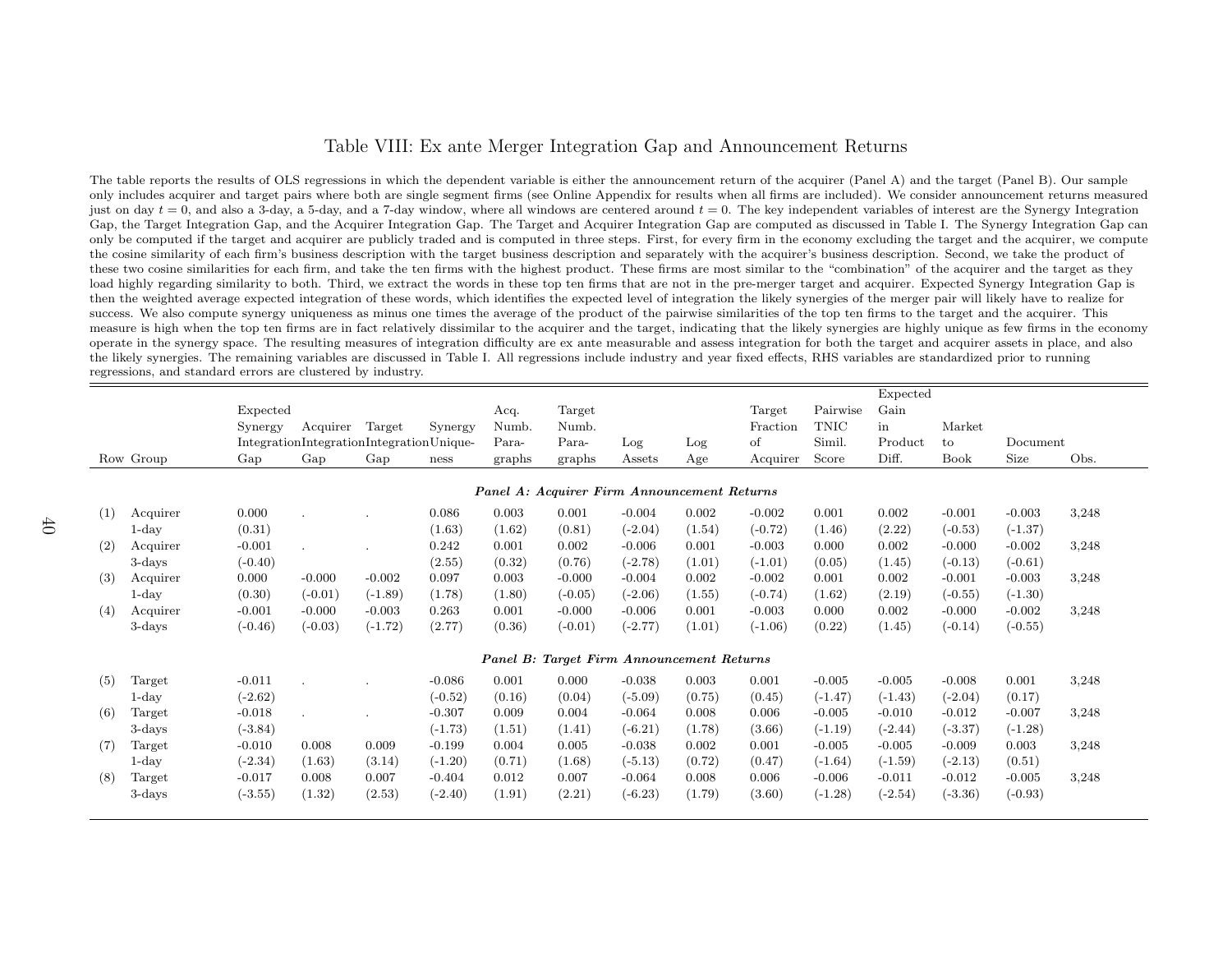#### Table IX: Fama MacBeth Monthly Return Regressions (Subsample Analysis)

The table displays Fama-MacBeth regressions from July 1997 to December 2015 in which the dependent variable is the firm's monthly excess stock return. Our full sample contains 551,318 observations. We consider the full sample, subsamples based on above vs below median cash/assets, size (market capitalization), and value vs growth (book-to-market ratio).We then divide each sample into quintiles in each month based on the ex ante integration gap. For the full sample, we report results for each quintile and we then report tests indicating whether the acquisition dummy and all independent variables are significantly different in the high integration gap quintile versus the low quintile (our main test). For allremaining subsamples, we only report the differences test. The acquirer dummy is one if the firm was an acquirer in <sup>a</sup> merger or an acquisition of assets transaction in the previous one-year period (based on effective date and lagged <sup>6</sup> months for consistency with other variables). The integration gap variable is from the past fiscal year, and is lagged using the minimum <sup>6</sup> month lag required in Davis, Fama, and French (2000). The integration gap is expected integration minus realized integration, and we use <sup>a</sup> dummy variable indicating whether the given value is in the high tercile in the given year. We also consider cross terms based on the acquirer dummy and each integration variable. Finally, we include controls for the log book-to-market ratio, the log of firm market capitalization and the past one year stock return, where these variables are measured following Davis, Fama, and French (2000).All variables are ex ante measurable and quantities from any given fiscal year follow the lag structure of Davis, Fama, and French (2000). For example, any variable from a fiscal year ending in calendar year  $t$  will not be used to predict returns until July of year  $t + 1$ . We discard penny stock firms from our sample if they have a stock price of one dollar or less. Newey-West <sup>t</sup>-statistics with two lags are reported.

| Past Yr<br>Integration Gap<br>Acquirer<br>$_{\rm Log}$<br>Log                                    |  |  |  |  |  |  |  |  |  |  |  |
|--------------------------------------------------------------------------------------------------|--|--|--|--|--|--|--|--|--|--|--|
| Size<br>Periods<br>Quintile<br>Dummy<br>B/M<br>Return<br>Row Sample                              |  |  |  |  |  |  |  |  |  |  |  |
|                                                                                                  |  |  |  |  |  |  |  |  |  |  |  |
| Entire Sample (All Single Segment Firms)                                                         |  |  |  |  |  |  |  |  |  |  |  |
| All Firms<br>Low Integration Gap<br>$-0.007$<br>0.100<br>$-0.020$<br>$-0.075$<br>210<br>(1)      |  |  |  |  |  |  |  |  |  |  |  |
| (1.3)<br>$(-0.1)$<br>$(-0.2)$<br>$(-0.3)$                                                        |  |  |  |  |  |  |  |  |  |  |  |
| All Firms<br>$210\,$<br>Quintile2<br>0.037<br>0.142<br>$-0.033$<br>0.117<br>(2)                  |  |  |  |  |  |  |  |  |  |  |  |
| (0.3)<br>(1.0)<br>$(-0.3)$<br>(0.5)                                                              |  |  |  |  |  |  |  |  |  |  |  |
| All Firms<br>Quintile3<br>$-0.038$<br>0.007<br>$-0.075$<br>0.208<br>210<br>(3)                   |  |  |  |  |  |  |  |  |  |  |  |
| (0.9)<br>$(-0.4)$<br>(0.1)<br>$(-0.5)$                                                           |  |  |  |  |  |  |  |  |  |  |  |
| All Firms<br>Quintile4<br>$-0.190$<br>0.098<br>$-0.064$<br>0.177<br>210<br>(4)                   |  |  |  |  |  |  |  |  |  |  |  |
| (0.7)<br>$(-1.9)$<br>(0.6)<br>$(-0.5)$                                                           |  |  |  |  |  |  |  |  |  |  |  |
| All Firms<br>High Integration Gap<br>$-0.302$<br>$-0.065$<br>$-0.042$<br>0.324<br>210<br>(5)     |  |  |  |  |  |  |  |  |  |  |  |
| $(-2.5)$<br>$(-0.4)$<br>$(-0.4)$<br>(1.0)                                                        |  |  |  |  |  |  |  |  |  |  |  |
| 5-1 Difference<br>All Firms<br>$-0.294$<br>$-0.165$<br>0.399<br>210<br>$-0.022$<br>(6)           |  |  |  |  |  |  |  |  |  |  |  |
| $(-2.3)$<br>$(-1.5)$<br>$(-0.3)$<br>(2.4)                                                        |  |  |  |  |  |  |  |  |  |  |  |
| <b>High vs Low Cash/Assets Subsamples</b>                                                        |  |  |  |  |  |  |  |  |  |  |  |
| 5-1 Difference<br>High Cash Balance<br>$-0.649$<br>$-0.102$<br>0.252<br>210<br>$-0.126$<br>(7)   |  |  |  |  |  |  |  |  |  |  |  |
| $(-3.2)$<br>$(-0.9)$<br>(1.3)<br>$(-1.1)$                                                        |  |  |  |  |  |  |  |  |  |  |  |
| Low Cash Balance<br>5-1 Difference<br>$-0.016$<br>$-0.056$<br>0.571<br>210<br>0.054<br>(8)       |  |  |  |  |  |  |  |  |  |  |  |
| $(-0.1)$<br>$(-0.4)$<br>(2.1)<br>(0.5)                                                           |  |  |  |  |  |  |  |  |  |  |  |
| <b>Big vs Small Firm Subsamples</b>                                                              |  |  |  |  |  |  |  |  |  |  |  |
| 5-1 Difference<br><b>Big Firms</b><br>$-0.518$<br>$-0.034$<br>0.284<br>210<br>0.045<br>(9)       |  |  |  |  |  |  |  |  |  |  |  |
| $(-3.2)$<br>$(-0.3)$<br>(1.5)<br>(0.4)                                                           |  |  |  |  |  |  |  |  |  |  |  |
| Small Firms<br>5-1 Difference<br>$-0.182$<br>0.502<br>210<br>0.089<br>0.153<br>(10)              |  |  |  |  |  |  |  |  |  |  |  |
| $(-1.2)$<br>(0.4)<br>(0.7)<br>(2.1)                                                              |  |  |  |  |  |  |  |  |  |  |  |
| Value vs Growth Firm Subsamples                                                                  |  |  |  |  |  |  |  |  |  |  |  |
| $(11)$ Value Firms<br>High Gap - Low Gap<br>$-0.197$<br>$-0.464$<br>0.654<br>210<br>0.073        |  |  |  |  |  |  |  |  |  |  |  |
| $(-2.0)$<br>(2.6)<br>$(-1.1)$<br>(0.6)                                                           |  |  |  |  |  |  |  |  |  |  |  |
| $(12)$ Growth Firms<br>High Gap - Low Gap<br>$-0.344$<br>$-0.109$<br>0.107<br>210<br>$-0.115$    |  |  |  |  |  |  |  |  |  |  |  |
| $(-2.0)$<br>$(-0.7)$<br>$(-1.1)$<br>(0.6)                                                        |  |  |  |  |  |  |  |  |  |  |  |
| Cash and Size Interacted Subsamples                                                              |  |  |  |  |  |  |  |  |  |  |  |
| $(13)$ Big & High Cash<br>High Gap - Low Gap<br>$-0.732$<br>$-0.088$<br>0.247<br>210<br>$-0.030$ |  |  |  |  |  |  |  |  |  |  |  |
| $(-3.4)$<br>$(-0.6)$<br>(1.0)<br>$(-0.2)$                                                        |  |  |  |  |  |  |  |  |  |  |  |
| $(14)$ Big & Low Cash<br>High Gap - Low Gap<br>$-0.153$<br>0.111<br>0.632<br>210<br>$-0.010$     |  |  |  |  |  |  |  |  |  |  |  |
| $(-0.7)$<br>(0.8)<br>(1.7)<br>$(-0.1)$                                                           |  |  |  |  |  |  |  |  |  |  |  |
| $(15)$ Small & High Cash<br>High Gap - Low Gap<br>$-0.362$<br>0.288<br>210<br>0.150<br>0.323     |  |  |  |  |  |  |  |  |  |  |  |
| $(-1.0)$<br>(1.0)<br>(0.8)<br>(1.0)                                                              |  |  |  |  |  |  |  |  |  |  |  |
| $(16)$ Small & Low Cash<br>0.097<br>$-0.251$<br>High Gap - Low Gap<br>0.024<br>0.681<br>210      |  |  |  |  |  |  |  |  |  |  |  |
| (0.4)<br>(2.1)<br>$(-1.3)$<br>(0.1)                                                              |  |  |  |  |  |  |  |  |  |  |  |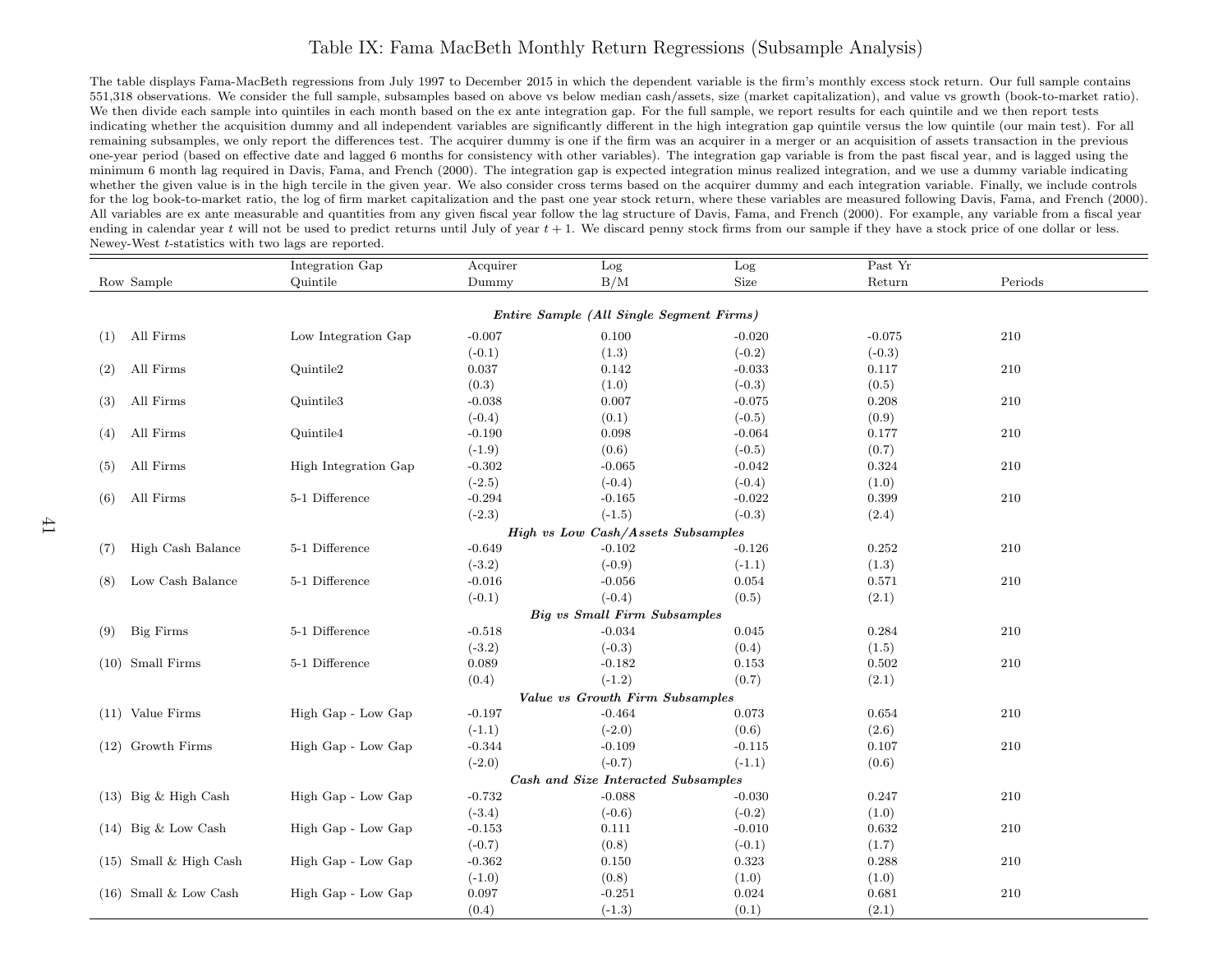#### Table X: Calendar-Time Portfolio Returns (FF 5-Factor Model)

The table displays the performance of calendar-time portfolios based on monthly returns from July 1997 to December 2015. In each row, the dependent variable is the monthly returnof <sup>a</sup> zero-cost calendar time portfolio. Portfolios invest long in acquiring firms and short in non-acquiring firms, and we examine various subsamples based on the ex-ante integrationgap, cash balances, size (market capitalization), and value vs growth (book-to-market ratio). Our sample only includes single segment firms. In Panel A, we examine how portfolioperformance varies with the ex ante integration gap. We first sort firms into quintiles based on their ex-ante integration gap, and then we form the long-short (acquirer minus non-acquirer) portfolios separately for each quintile. Panel A reports the performance of these five quintile portfolios. We then further consider the role of cash balances in Panel B,and we divide the firms in each quintile in to high and low cash balance firms based on median ex ante cash/assets. For parsimony, Panel B reports the performance of these portfolios only for the high ex ante integration gap quintile firms. In Panel C, we run analogous tests based on above and below median market capitalizations. Finally, in Panel D, we report performance statistics for the high ex ante integration gap quintile, but further consider on all four permutations of above and below median size and cash balances. All quintiles andmedian breakpoints are based on monthly sorts using ex ante available data. We regress each calendar time portfolio's monthly return on four factors including (MKT-RF), HML,SMB, and UMD (we thank Ken French for providing factor data on his website). We discard penny stock firms from our sample if they have a stock price of one dollar or less. Newey-West <sup>t</sup>-statistics with two lags are reported in parentheses.

|     |                          | Integration Gap      |          |                                         |                                                                     |                                                                                  |            |          |      |
|-----|--------------------------|----------------------|----------|-----------------------------------------|---------------------------------------------------------------------|----------------------------------------------------------------------------------|------------|----------|------|
|     | Row Sample               | Quintile             | Alpha    | <b>MKT</b>                              | HML                                                                 | <b>SMB</b>                                                                       | <b>RMW</b> | CMA      | Obs. |
|     |                          |                      |          |                                         |                                                                     |                                                                                  |            |          |      |
|     |                          |                      |          |                                         |                                                                     | Panel A: Integration Gap Quintiles (All Single Segment Firms)                    |            |          |      |
| (1) | All Firms                | Low Integration Gap  | $-0.034$ | 0.059                                   | 0.001                                                               | $-0.050$                                                                         | 0.002      | 0.002    | 210  |
|     |                          |                      | $(-0.6)$ | (4.1)                                   | (0.1)                                                               | $(-2.6)$                                                                         | (0.1)      | (0.1)    |      |
| (2) | All Firms                | Quintile2            | 0.004    | 0.038                                   | 0.028                                                               | $-0.032$                                                                         | 0.023      | $-0.057$ | 210  |
|     |                          |                      | (0.1)    | (2.8)                                   | (1.1)                                                               | $(-1.3)$                                                                         | (0.7)      | $(-1.2)$ |      |
| (3) | All Firms                | Quintile3            | $-0.054$ | 0.066                                   | 0.053                                                               | $-0.083$                                                                         | 0.012      | $-0.061$ | 210  |
|     |                          |                      | $(-0.7)$ | (3.2)                                   | (1.6)                                                               | $(-4.0)$                                                                         | (0.3)      | $(-1.4)$ |      |
| (4) | All Firms                | Quintile4            | $-0.158$ | 0.064                                   | 0.002                                                               | $-0.046$                                                                         | 0.040      | $-0.013$ | 210  |
|     |                          |                      | $(-2.6)$ | (4.0)                                   | (0.1)                                                               | $(-1.7)$                                                                         | (1.2)      | $(-0.3)$ |      |
| (5) | All Firms                | High Integration Gap | $-0.176$ | 0.076                                   | 0.021                                                               | $-0.093$                                                                         | $-0.006$   | $-0.066$ | 210  |
|     |                          |                      | $(-2.3)$ | (3.9)                                   | (0.6)                                                               | $(-2.8)$                                                                         | $(-0.1)$   | $(-0.9)$ |      |
| (6) | All Firms                | High Gap - Low Gap   | $-0.143$ | 0.017                                   | 0.019                                                               | $-0.043$                                                                         | $-0.009$   | $-0.068$ | 210  |
|     |                          |                      | $(-2.0)$ | (0.8)                                   | (0.5)                                                               | $(-1.2)$                                                                         | $(-0.2)$   | $(-1.1)$ |      |
|     |                          |                      |          | Panel B: High vs Low Cash Balance Firms |                                                                     | (High Integration Gap Quintile Only)                                             |            |          |      |
| (7) | High Cash Balance        | High Gap - Low Gap   | $-0.284$ | 0.003                                   | 0.015                                                               | $-0.070$                                                                         | $-0.036$   | 0.011    | 210  |
|     |                          |                      | $(-2.4)$ | (0.1)                                   | (0.3)                                                               | $(-1.5)$                                                                         | $(-0.6)$   | (0.1)    |      |
| (8) | Low Cash Balance         | High Gap - Low Gap   | 0.008    | 0.012                                   | 0.026                                                               | $-0.023$                                                                         | 0.019      | $-0.107$ | 210  |
|     |                          |                      | (0.1)    | (0.6)                                   | (0.8)                                                               | $(-0.7)$                                                                         | (0.4)      | $(-2.0)$ |      |
|     |                          |                      |          |                                         |                                                                     | Panel C: Big vs Small Firms (High Integration Gap Quintile Only)                 |            |          |      |
| (9) | <b>Big Firms</b>         | High Gap - Low Gap   | $-0.247$ | 0.023                                   | 0.022                                                               | $-0.043$                                                                         | 0.030      | $-0.105$ | 210  |
|     |                          |                      | $(-2.9)$ | (0.8)                                   | (0.6)                                                               | $(-1.1)$                                                                         | (0.7)      | $(-2.1)$ |      |
|     | $(10)$ Small Firms       | High Gap - Low Gap   | $-0.022$ | 0.014                                   | 0.058                                                               | 0.039                                                                            | $-0.006$   | 0.031    | 210  |
|     |                          |                      | $(-0.2)$ | (0.5)                                   | (1.0)                                                               | (0.8)                                                                            | $(-0.1)$   | (0.4)    |      |
|     |                          |                      |          |                                         | Panel D: Value vs Growth Firms (High Integration Gap Quintile Only) |                                                                                  |            |          |      |
|     | $(11)$ Value Firms       | High Gap - Low Gap   | $-0.144$ | 0.021                                   | $-0.040$                                                            | 0.037                                                                            | 0.118      | $-0.062$ | 210  |
|     |                          |                      | $(-1.5)$ | (0.7)                                   | $(-0.8)$                                                            | (0.9)                                                                            | (2.1)      | $(-0.7)$ |      |
|     | $(12)$ Growth Firms      | High Gap - Low Gap   | $-0.140$ | 0.012                                   | 0.098                                                               | $-0.119$                                                                         | $-0.094$   | $-0.135$ | 210  |
|     |                          |                      | $(-1.7)$ | (0.4)                                   | (2.2)                                                               | $(-2.7)$                                                                         | $(-1.7)$   | $(-2.2)$ |      |
|     |                          |                      |          |                                         |                                                                     | Panel E: Size and Cash Balance Permutations (High Integration Gap Quintile Only) |            |          |      |
|     | $(13)$ Big & High Cash   | High Gap - Low Gap   | $-0.364$ | 0.031                                   | 0.032                                                               | $-0.065$                                                                         | $-0.018$   | $-0.036$ | 210  |
|     |                          |                      | $(-3.1)$ | (1.0)                                   | (0.7)                                                               | $(-1.3)$                                                                         | $(-0.3)$   | $(-0.5)$ |      |
|     | $(14)$ Big & Low Cash    | High Gap - Low Gap   | $-0.111$ | $-0.009$                                | 0.003                                                               | $-0.021$                                                                         | 0.017      | $-0.185$ | 210  |
|     |                          |                      | $(-1.0)$ | $(-0.2)$                                | (0.1)                                                               | $(-0.5)$                                                                         | (0.4)      | $(-3.3)$ |      |
|     | $(15)$ Small & High Cash | High Gap - Low Gap   | $-0.171$ | 0.008                                   | $-0.001$                                                            | 0.020                                                                            | 0.042      | 0.075    | 210  |
|     |                          |                      | $(-0.8)$ | (0.2)                                   | $(-0.0)$                                                            | (0.2)                                                                            | (0.4)      | (0.5)    |      |
|     | $(16)$ Small & Low Cash  | High Gap - Low Gap   | 0.077    | 0.024                                   | 0.120                                                               | $-0.003$                                                                         | 0.057      | $-0.024$ | 210  |
|     |                          |                      | (0.6)    | (0.6)                                   | (2.1)                                                               | $(-0.0)$                                                                         | (0.7)      | $(-0.2)$ |      |
|     |                          |                      |          |                                         |                                                                     |                                                                                  |            |          |      |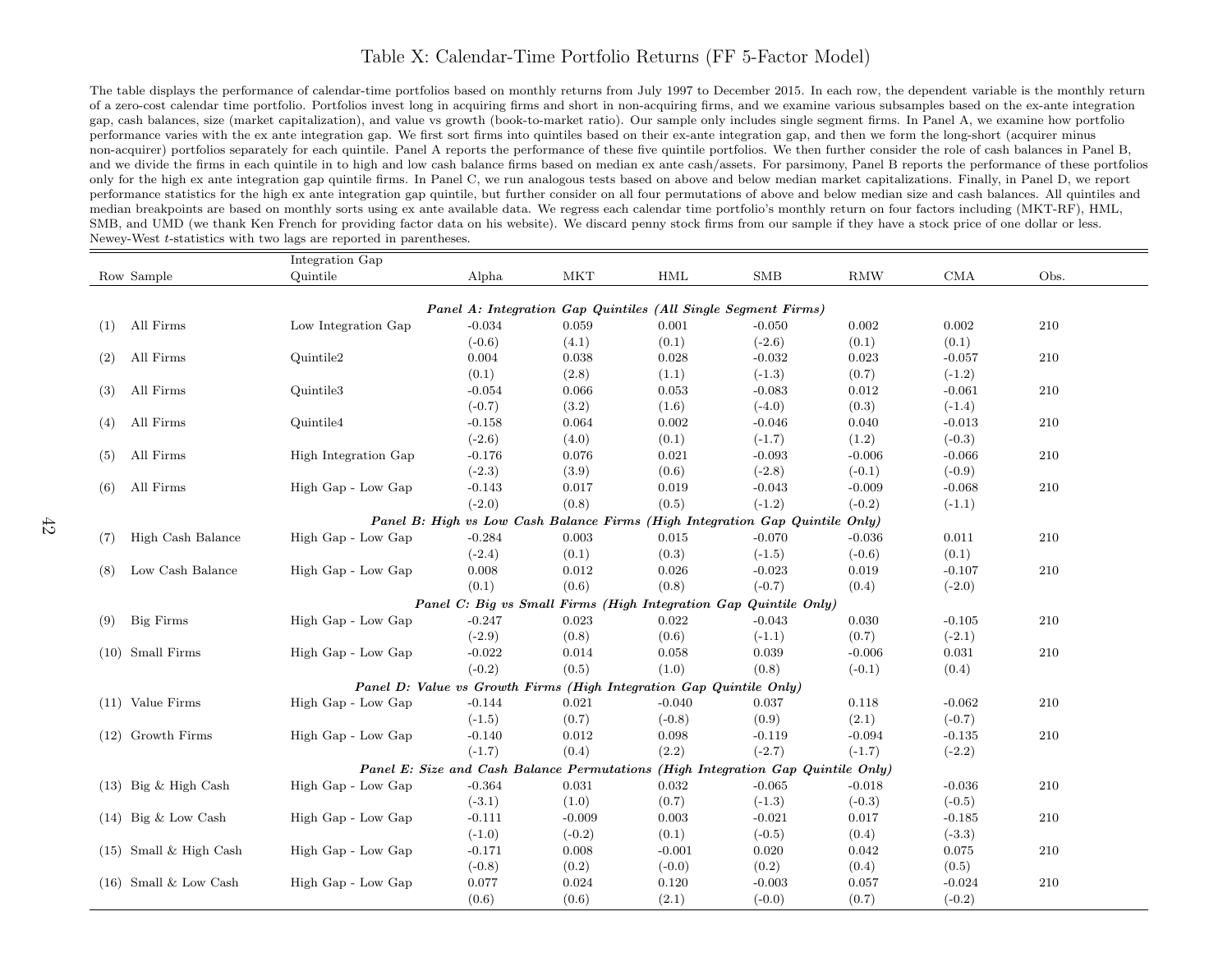

Figure 1:

Notes: The Figure displays the realized integration over time for four sample firms of interest: Apple, Google, Whirlpool and Berkshire Hathaway.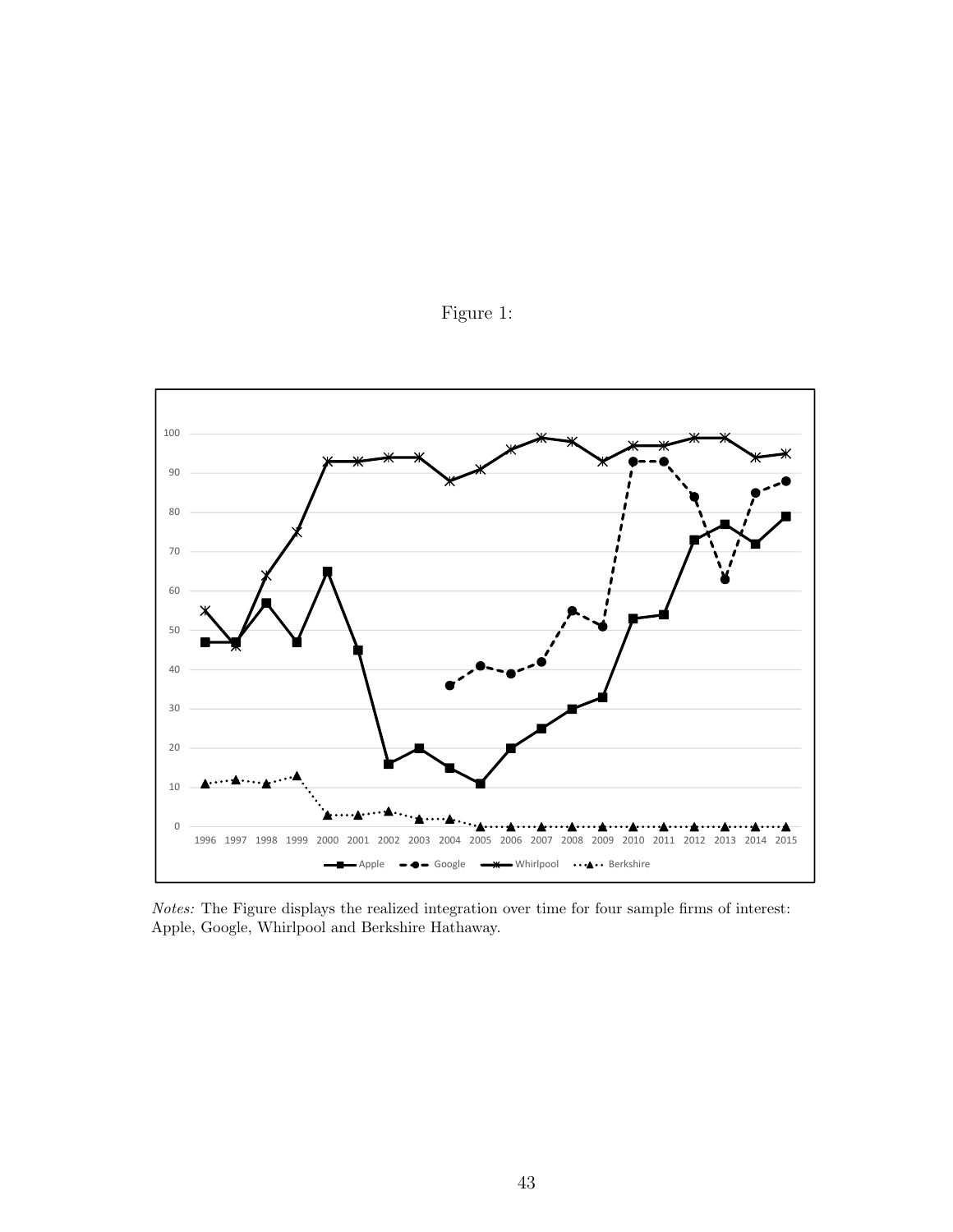



Notes: The Figure visually illustrates examples of highly integrated and highly non-integrated words based on their distribution across paragraphs. Wordsthat are thoroughly mixed in all paragraphs are integrated into the firm's product offerings fully. Words that appear only in one, or <sup>a</sup> small number, of paragraphs are not integrated. At the bottom of the figure, we depict the distribution of total word counts across paragraphs, which motivates our measureof word-level integration based on distributional proximity of <sup>a</sup> word's distribution to this aggregate paragraph length distribution.